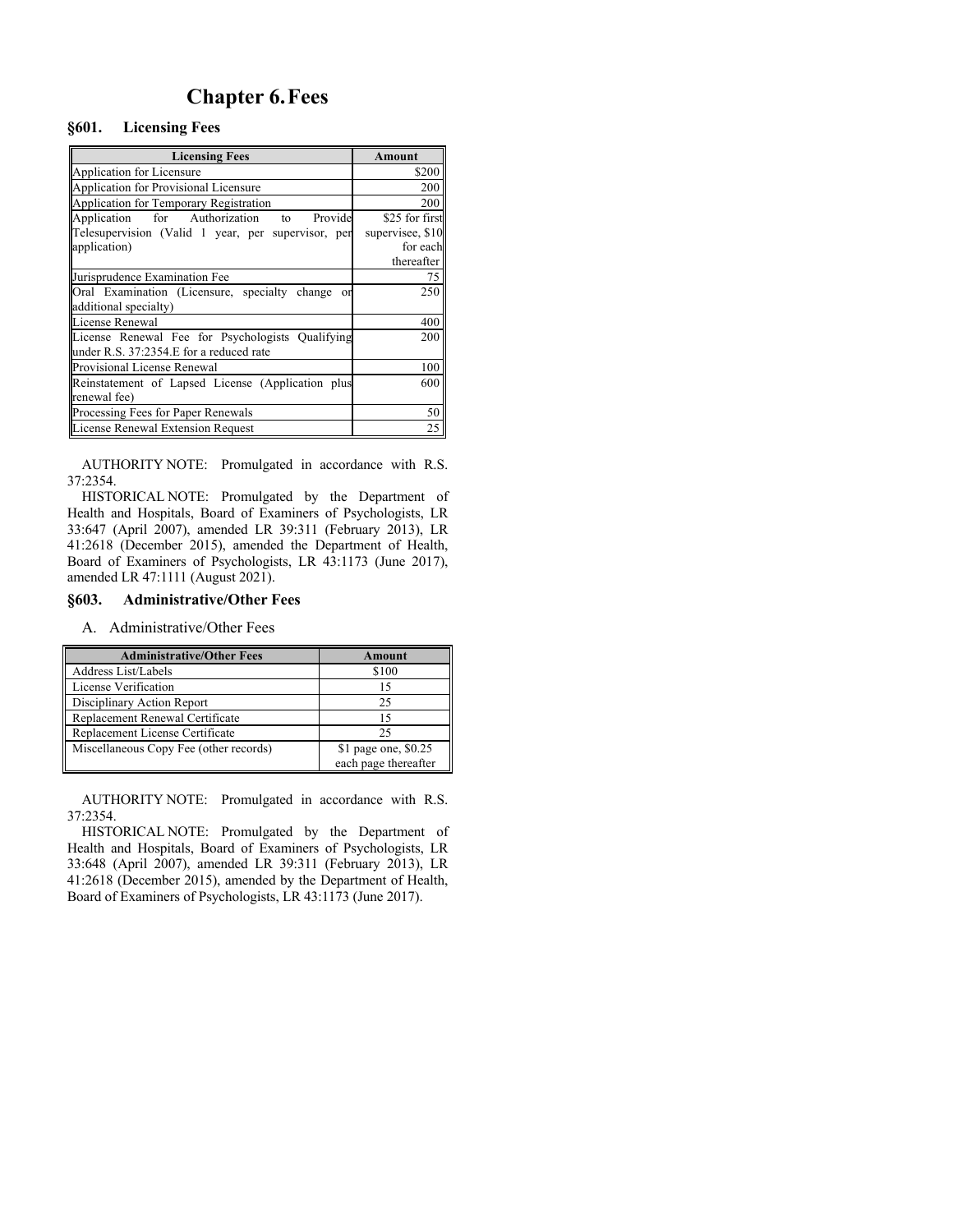# **Table of Contents**

# Title 46 PROFESSIONAL AND OCCUPATIONAL STANDARDS

# Part LXIII. Psychologists

# **Subpart I. General Provisions**

| §101.      |                                                                                           |    |
|------------|-------------------------------------------------------------------------------------------|----|
| §102.      |                                                                                           |    |
| \$103.     |                                                                                           |    |
| §105.      |                                                                                           |    |
|            |                                                                                           |    |
| §201.      |                                                                                           |    |
|            |                                                                                           |    |
| §301.      |                                                                                           |    |
| §303.      |                                                                                           |    |
| §305.      |                                                                                           |    |
| §307.      |                                                                                           |    |
|            |                                                                                           |    |
| §501.      |                                                                                           |    |
| §503.      | Criterion for Passing the Examination for the Professional Practice in Psychology (EPPP)7 |    |
|            |                                                                                           |    |
| §601.      |                                                                                           |    |
| §603.      |                                                                                           |    |
| Chapter 7. |                                                                                           |    |
| §701.      | Preface                                                                                   |    |
| §703.      |                                                                                           |    |
| §705.      |                                                                                           |    |
| §707.      |                                                                                           |    |
| §709.      |                                                                                           |    |
| §711.      |                                                                                           |    |
|            |                                                                                           |    |
| §801.      |                                                                                           |    |
| §803.      |                                                                                           |    |
| §805.      |                                                                                           |    |
| §807.      |                                                                                           |    |
| §809.      |                                                                                           |    |
| §811.      | Extensions/Exemptions                                                                     | 12 |
| §813.      |                                                                                           |    |
| §815.      |                                                                                           |    |
|            |                                                                                           |    |
| §900.      |                                                                                           |    |
| §901.      |                                                                                           |    |
| §902.      |                                                                                           |    |
| §903.      |                                                                                           |    |
| §904.      |                                                                                           |    |
|            |                                                                                           |    |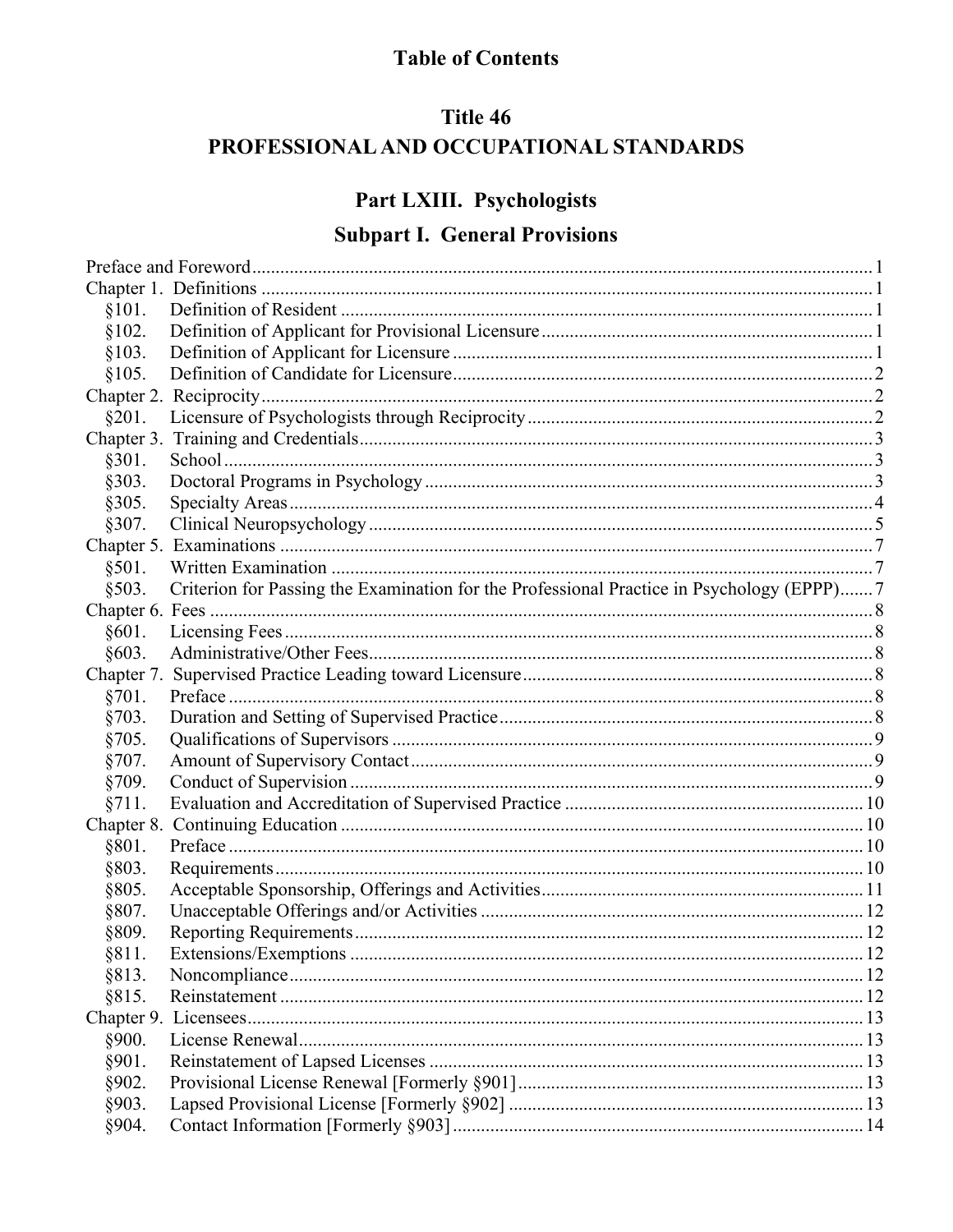| §1001.      |  |
|-------------|--|
| \$1002.     |  |
| §1003.      |  |
| Chapter 11. |  |
| §1101.      |  |
| §1103.      |  |
| Chapter 12. |  |
| §1201.      |  |
| §1203.      |  |
| §1205.      |  |
| §1207.      |  |
| §1209.      |  |
| §1211.      |  |
| \$1213.     |  |
| §1215.      |  |
| Chapter 13. |  |
| §1301.      |  |
| §1303.      |  |
| §1305.      |  |
| §1307.      |  |
| §1309.      |  |
| §1311.      |  |
| §1313.      |  |
| §1315.      |  |
| §1317.      |  |
| §1319.      |  |
| §1321.      |  |
|             |  |
|             |  |
| §1501.      |  |
| §1503.      |  |
| §1505.      |  |
|             |  |
| §1511.      |  |
| §1513.      |  |
| Chapter 17. |  |
| §1701.      |  |
| §1702.      |  |
| §1705.      |  |
| §1707.      |  |
| §1709.      |  |
| §1711.      |  |
| Chapter 19. |  |
| §1901.      |  |
| §1903.      |  |
| Chapter 21. |  |
| §2101.      |  |
| §2103.      |  |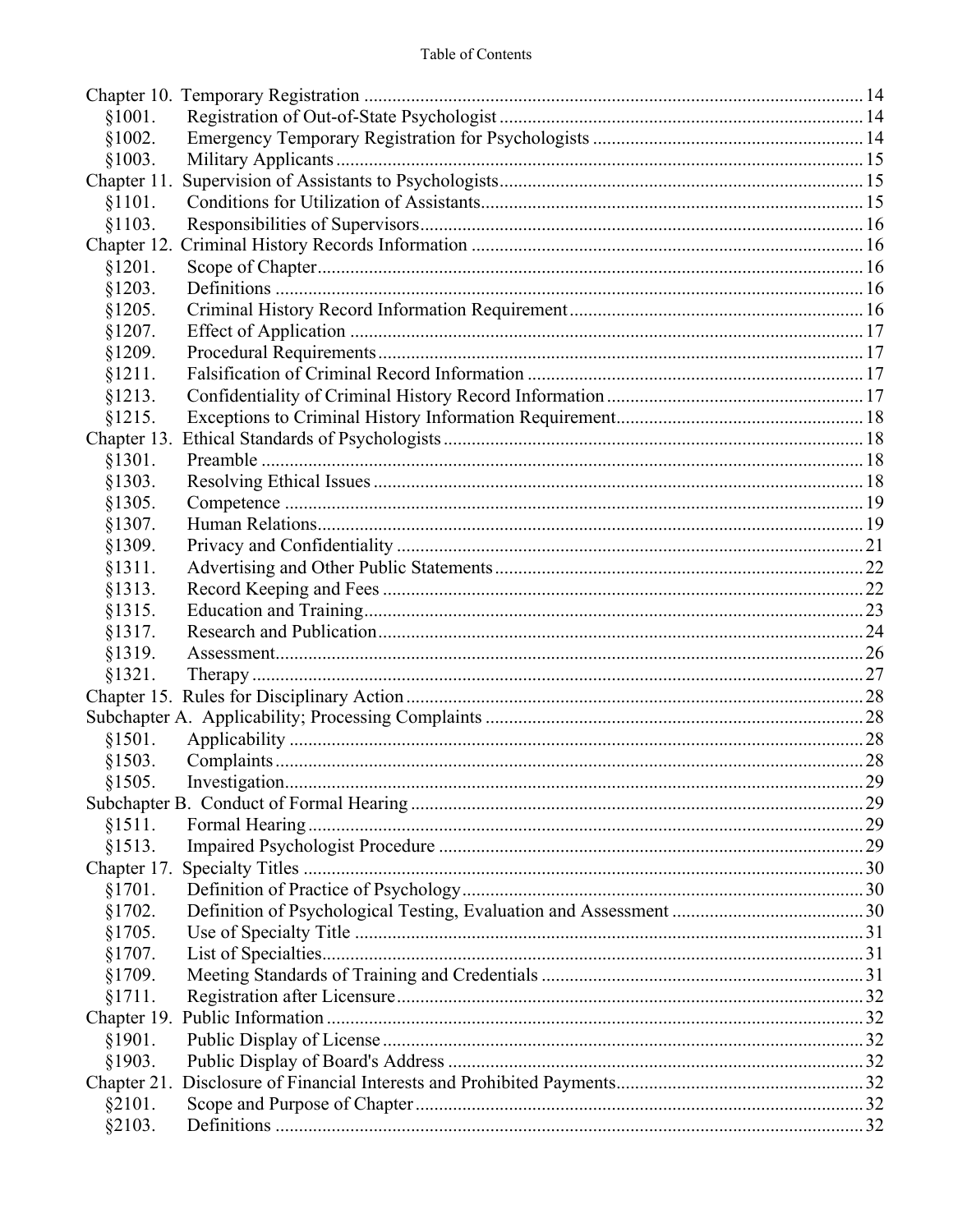| Subchapter A. Disclosure of Financial Interest in Third-Party Health Care Providers33 |  |
|---------------------------------------------------------------------------------------|--|
|                                                                                       |  |
|                                                                                       |  |
|                                                                                       |  |
|                                                                                       |  |
|                                                                                       |  |
|                                                                                       |  |
|                                                                                       |  |
|                                                                                       |  |
|                                                                                       |  |

# **Subpart 2. Licensed Specialists in School Psychology**

| §3101.<br>Chapter 32.<br>§3201.<br>§3202.<br>Chapter 33.<br>§3301.<br>Chapter 34.<br>§3401.<br>§3402.<br>§3403.<br>§3404.<br>Chapter 35.<br>§3501.<br>Chapter 36.<br>§3601.<br>§3602.<br>§3603.<br>§3604.<br>Chapter 37.<br>§3701.<br>Chapter 38.<br>§3801.<br>Chapter 39.<br>§3901.<br>§3902.<br>§3903.<br>Continuing Education Requirements of Licensed Specialist in School Psychology  42<br>Chapter 40.<br>§4001.<br>§4002.<br>§4003.<br>§4004.<br>§4005.<br>§4006.<br>§4007.<br>Chapter 41.<br>§4101. | Chapter 31. |                                                                                          |  |
|-------------------------------------------------------------------------------------------------------------------------------------------------------------------------------------------------------------------------------------------------------------------------------------------------------------------------------------------------------------------------------------------------------------------------------------------------------------------------------------------------------------|-------------|------------------------------------------------------------------------------------------|--|
|                                                                                                                                                                                                                                                                                                                                                                                                                                                                                                             |             |                                                                                          |  |
|                                                                                                                                                                                                                                                                                                                                                                                                                                                                                                             |             |                                                                                          |  |
|                                                                                                                                                                                                                                                                                                                                                                                                                                                                                                             |             |                                                                                          |  |
|                                                                                                                                                                                                                                                                                                                                                                                                                                                                                                             |             |                                                                                          |  |
|                                                                                                                                                                                                                                                                                                                                                                                                                                                                                                             |             | Definition of Applicant for Licensure as a Specialist in School Psychology 38            |  |
|                                                                                                                                                                                                                                                                                                                                                                                                                                                                                                             |             |                                                                                          |  |
|                                                                                                                                                                                                                                                                                                                                                                                                                                                                                                             |             |                                                                                          |  |
|                                                                                                                                                                                                                                                                                                                                                                                                                                                                                                             |             |                                                                                          |  |
|                                                                                                                                                                                                                                                                                                                                                                                                                                                                                                             |             |                                                                                          |  |
|                                                                                                                                                                                                                                                                                                                                                                                                                                                                                                             |             |                                                                                          |  |
|                                                                                                                                                                                                                                                                                                                                                                                                                                                                                                             |             |                                                                                          |  |
|                                                                                                                                                                                                                                                                                                                                                                                                                                                                                                             |             |                                                                                          |  |
|                                                                                                                                                                                                                                                                                                                                                                                                                                                                                                             |             |                                                                                          |  |
|                                                                                                                                                                                                                                                                                                                                                                                                                                                                                                             |             |                                                                                          |  |
|                                                                                                                                                                                                                                                                                                                                                                                                                                                                                                             |             |                                                                                          |  |
|                                                                                                                                                                                                                                                                                                                                                                                                                                                                                                             |             |                                                                                          |  |
|                                                                                                                                                                                                                                                                                                                                                                                                                                                                                                             |             |                                                                                          |  |
|                                                                                                                                                                                                                                                                                                                                                                                                                                                                                                             |             | Supervision of Graduate Students and Graduates in Specialist Level School Psychology  41 |  |
|                                                                                                                                                                                                                                                                                                                                                                                                                                                                                                             |             |                                                                                          |  |
|                                                                                                                                                                                                                                                                                                                                                                                                                                                                                                             |             |                                                                                          |  |
|                                                                                                                                                                                                                                                                                                                                                                                                                                                                                                             |             |                                                                                          |  |
|                                                                                                                                                                                                                                                                                                                                                                                                                                                                                                             |             |                                                                                          |  |
|                                                                                                                                                                                                                                                                                                                                                                                                                                                                                                             |             | Renewal Requirements for Licensed Specialists in School Psychology  41                   |  |
|                                                                                                                                                                                                                                                                                                                                                                                                                                                                                                             |             |                                                                                          |  |
|                                                                                                                                                                                                                                                                                                                                                                                                                                                                                                             |             |                                                                                          |  |
|                                                                                                                                                                                                                                                                                                                                                                                                                                                                                                             |             |                                                                                          |  |
|                                                                                                                                                                                                                                                                                                                                                                                                                                                                                                             |             |                                                                                          |  |
|                                                                                                                                                                                                                                                                                                                                                                                                                                                                                                             |             |                                                                                          |  |
|                                                                                                                                                                                                                                                                                                                                                                                                                                                                                                             |             |                                                                                          |  |
|                                                                                                                                                                                                                                                                                                                                                                                                                                                                                                             |             |                                                                                          |  |
|                                                                                                                                                                                                                                                                                                                                                                                                                                                                                                             |             |                                                                                          |  |
|                                                                                                                                                                                                                                                                                                                                                                                                                                                                                                             |             |                                                                                          |  |
|                                                                                                                                                                                                                                                                                                                                                                                                                                                                                                             |             |                                                                                          |  |
|                                                                                                                                                                                                                                                                                                                                                                                                                                                                                                             |             |                                                                                          |  |
|                                                                                                                                                                                                                                                                                                                                                                                                                                                                                                             |             |                                                                                          |  |
|                                                                                                                                                                                                                                                                                                                                                                                                                                                                                                             |             |                                                                                          |  |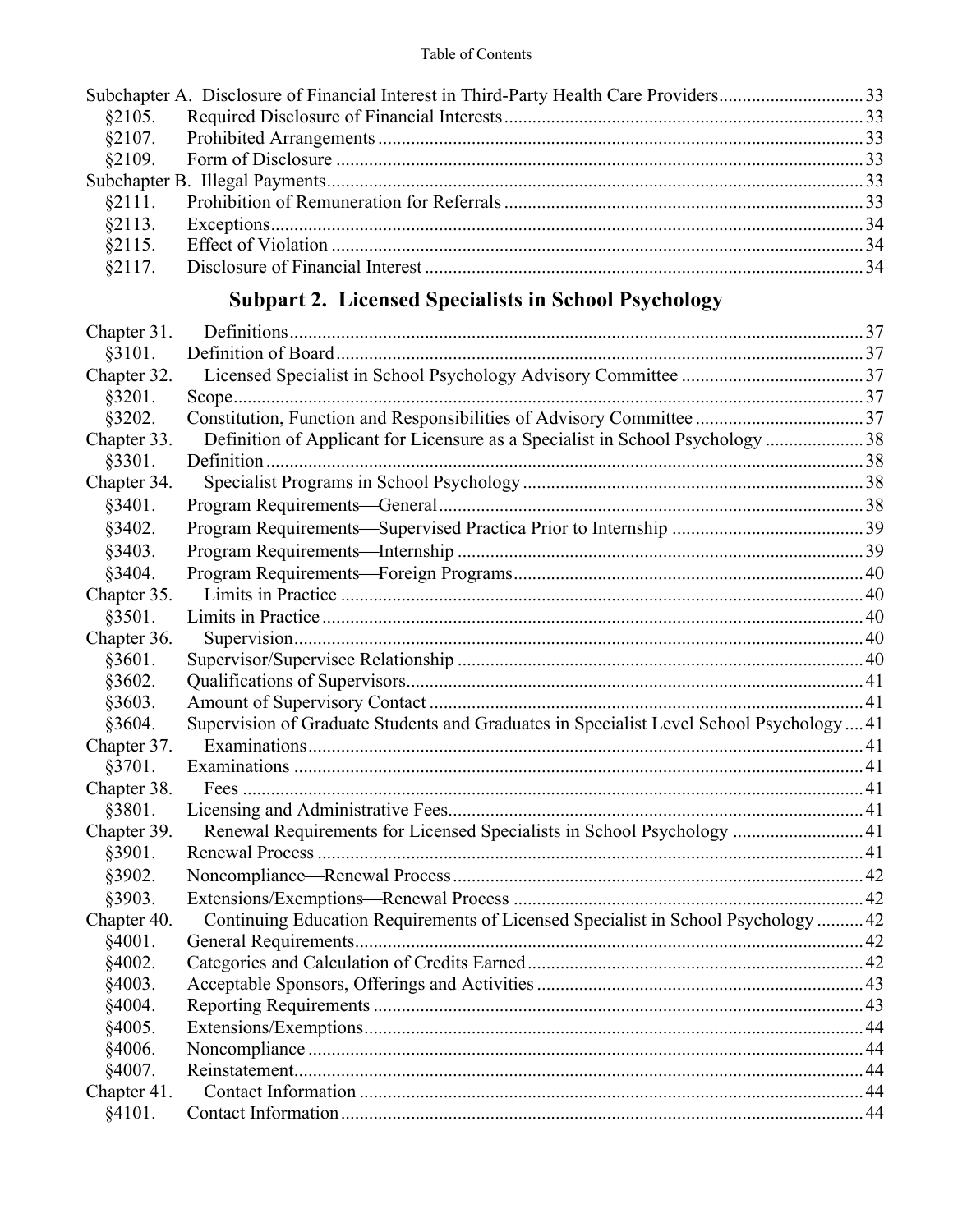### Table of Contents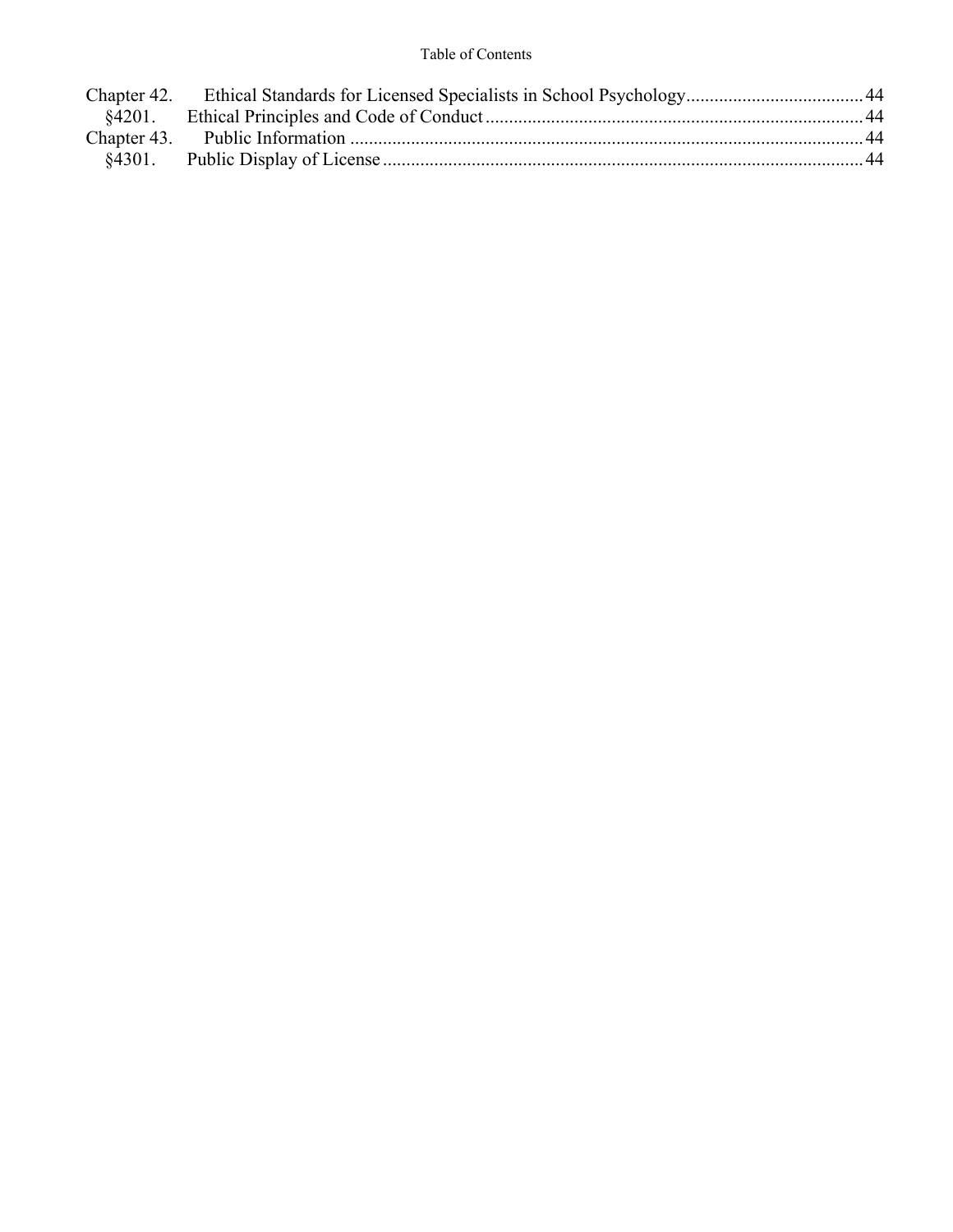# **Title 46 PROFESSIONAL AND OCCUPATIONAL STANDARDS Part LXIII. Psychologists Subpart 1. General Provisions**

### **Preface and Foreword**

Licensure of persons in Louisiana representing themselves to the public as psychologists and regulation of the practice of psychology is the responsibility of the State Board of Examiners of Psychologists. Act 347 of the 1964 Legislature, specifying the duties and powers of the board, as well as the requirements for licensure, has been codified as R. S. 37:2351-2367.

With the exception of some individuals licensed under the "grandfather clause" of the law, licensure indicates that an individual has met the legal requirements of age, citizenship, and residency, holds the doctoral degree in psychology from a school or college recognized by the board, has passed the prescribed written and oral examinations for licensure, and has completed at least two years of post-doctoral experience practicing under the supervision of a qualified psychologist.

In discharging its obligation to protect the public welfare, the board cooperates fully with official agencies of state government and the Professional Standards Review Committee of the Louisiana Psychological Association. Questions or complaints concerning any individual representing himself as a psychologist should be directed to the attention of the chairman of the board.

### **Chapter 1. Definitions**

### **§101. Definition of Resident**

A. A resident of the state of Louisiana for the purposes of this Act is a person who:

1. is domiciled in Louisiana; or

2. practices psychology in the state of Louisiana for a period of time exceeding 30 days in any calendar year.

AUTHORITY NOTE: Promulgated in accordance with R.S. 37:2353.

HISTORICAL NOTE: Promulgated by the Department of Health and Human Resources, Board of Examiners of Psychologists, LR 5:248 (August 1979).

#### **§102. Definition of Applicant for Provisional Licensure**

A. An *applicant* is a person who submits to the board the required application fee and the complete prescribed application which includes evidence that the person:

- 1. is at least 21 years of age; and
- 2. is of good moral character; and

3. is a citizen of the United States or has declared an intention to become a citizen. A statement by the person,

under oath, to apply for citizenship upon becoming eligible to make such application shall be sufficient proof of compliance with this requirement; and

4. holds a doctoral degree with a major in psychology from a university offering a full-time graduate course of study in psychology that is approved by the board with such requirements as designated in the board's rules and regulations; and

5. has completed a minimum of one year of experience practicing psychology under the supervision of a licensed psychologist or medical psychologist licensed in accordance with R.S. 37:1360.51 et seq., or has completed an approved predoctoral internship as defined in the rules and regulations of the board and required as part of the doctoral degree in psychology as defined by the board and all other experience being post-doctoral;

6. all applicants for provisional licensure must submit and obtain preapproval of a supervised practice plan as a requirement for licensure;

7. is not in violation of any of the provisions of R.S. 37:2351-2367 and the rules and regulations adopted thereunder; and

8. submits such number of full sets of fingerprints and fees and costs as may be incurred by the board in requesting or obtaining criminal history record information as authorized by R.S. 37:2372.1, and in the form and manner prescribed by the boards rules and regulations. The results of the criminal history record information search to be obtained, reviewed and considered acceptable by the board prior to admission to candidacy status.

B. Applicant status shall not be used for professional representation.

AUTHORITY NOTE: Promulgated in accordance with R.S. 37:2353.

HISTORICAL NOTE: Promulgated by the Department of Health and Hospitals, Board of Examiners of Psychologists, LR 41:2617 (December 2015).

#### **§103. Definition of Applicant for Licensure**

A. An applicant is a person who submits to the board the required application fee and the complete prescribed application which includes evidence that the person:

- 1. is at least 21 years of age; and
- 2. is of good moral character; and

3. is a citizen of the United States or has declared an intention to become a citizen. A statement by the person,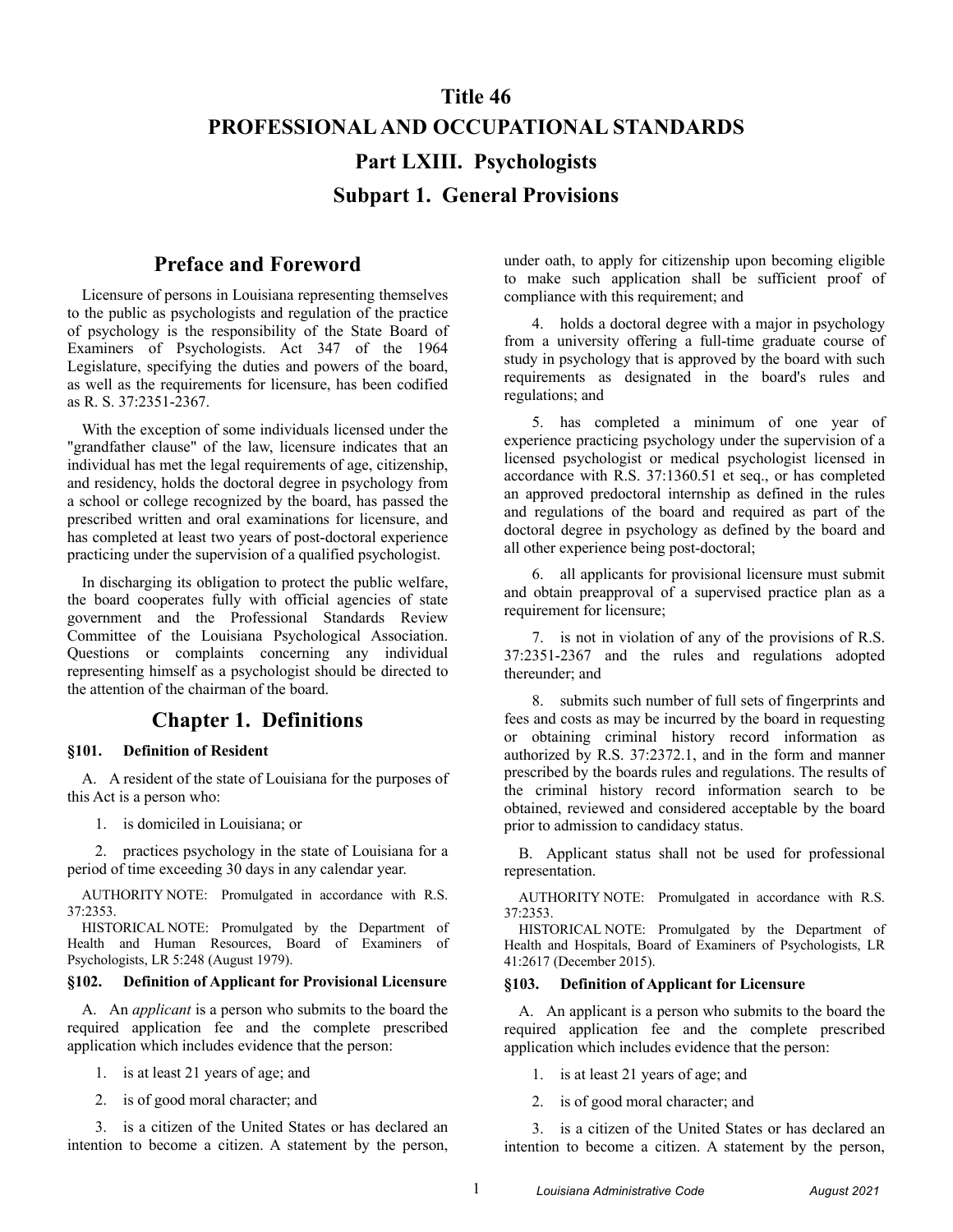under oath, to apply for citizenship upon becoming eligible to make such application shall be sufficient proof of compliance with this requirement; and

4. holds a doctoral degree with a major in psychology from a university offering a full-time graduate course of study in psychology that is approved by the board with such requirements as designated in the board's rules and regulations; and

5. has a minimum of two years of experience practicing psychology under the supervision of a psychologist, one year of which may be a predoctoral internship as defined in the rules and regulations of the board and required as part of the doctoral degree in psychology as defined by the board and all other experience being postdoctoral; and

6. is not in violation of any of the provisions of R.S. 37:2351-2367 and the rules and regulations adopted thereunder; and

7. submits such number of full sets of fingerprints and fees and costs as may be incurred by the board in requesting or obtaining criminal history record information as authorized by R.S. 37:2372.1, and in the form and manner prescribed by the boards rules and regulations. The results of the criminal history record information search to be obtained, reviewed and considered acceptable by the board prior to admission to candidacy status.

B. Applicant status shall not be used for professional representation.

C. An applicant who is denied candidacy status, and thus licensure by the board based on the evidence submitted as required under §103.A, may reapply to the board after two years have elapsed, and having completed additional training meeting the requirements of the law and as defined in the rules and regulations adopted by the board.

AUTHORITY NOTE: Promulgated in accordance with R.S. 37:2353.

HISTORICAL NOTE: Promulgated by the Department of Health and Human Resources, Board of Examiners of Psychologists, LR 5:248 (August 1979), amended LR 34:1406 (July 2008).

#### **§105. Definition of Candidate for Licensure**

A. A *candidate for licensure* is an applicant or provisional licensee (as defined in the rules and regulations of the board) who:

1. has been judged by the board to have met the requirements set forth under the definition applicant or definition of applicant for provisional license; and

2. is therefore admitted to the written examination.

B. An applicant may be admitted to candidacy, and therefore may take the required written examination, prior to completion of the two years of full-time supervised and documented postdoctoral experience, which is required for licensure and as defined in the rules and regulations of the board, or prior to expiration of the provisional license.

C. A candidate for licensure may retake the written examination as frequently as it is offered by the board, however, the candidate shall not be allowed to take the examination more than three times without meeting the minimum criterion set by the board for successful completion.

D. A candidate shall have a maximum of four years to pass the written examination.

E. A candidate who fails to pass the written examination three times (as in §105.C) or within four years (as in §105.D) shall be removed from candidacy for licensure and shall not be issued a license to practice psychology in Louisiana.

F. Candidates who are provisionally licensed who fail the written exam three times or fail to complete the written exam within four years shall have the provisional license revoked and be removed from candidacy for licensure and shall not be issued a license to practice psychology in Louisiana.

G. The above requirements of a written examination shall not prohibit a modified administration of the examination to an otherwise qualified candidate who is handicapped and whose handicap would interfere with the ability of the candidate to demonstrate satisfactory knowledge of psychology as measured by the examination.

H. A candidate who successfully completes the written examination will be admitted to the oral examination before the board.

I. A candidate who successfully completes the oral examination, in the judgment of the board, shall be issued a license in psychology upon the completion of the two years of full-time supervised and documented postdoctoral experience which is required for licensure under R.S. 37:2351-2367 and as defined in the rules and regulations of the board.

J. A candidate denied licensure under the preceding provisions, may reapply to the board after more than two years have elapsed from the effective date of the notification by the board of such denial.

AUTHORITY NOTE: Promulgated in accordance with R.S. 37:2353.

HISTORICAL NOTE: Promulgated by the Department of Health and Human Resources, Board of Examiners of Psychologists, LR 5:248 (August 1979), amended by the Department of Health and Hospitals, Board of Examiners of Psychologists, LR 41:2618 (December 2015).

## **Chapter 2. Reciprocity**

### **§201. Licensure of Psychologists through Reciprocity**

A. Upon application thereof, accompanied by such fee as determined by the board, the board shall issue a license to any person who furnishes, upon a form and in such manner as the board prescribes, evidence satisfactory to the board that:

1. he/she meets all of the following: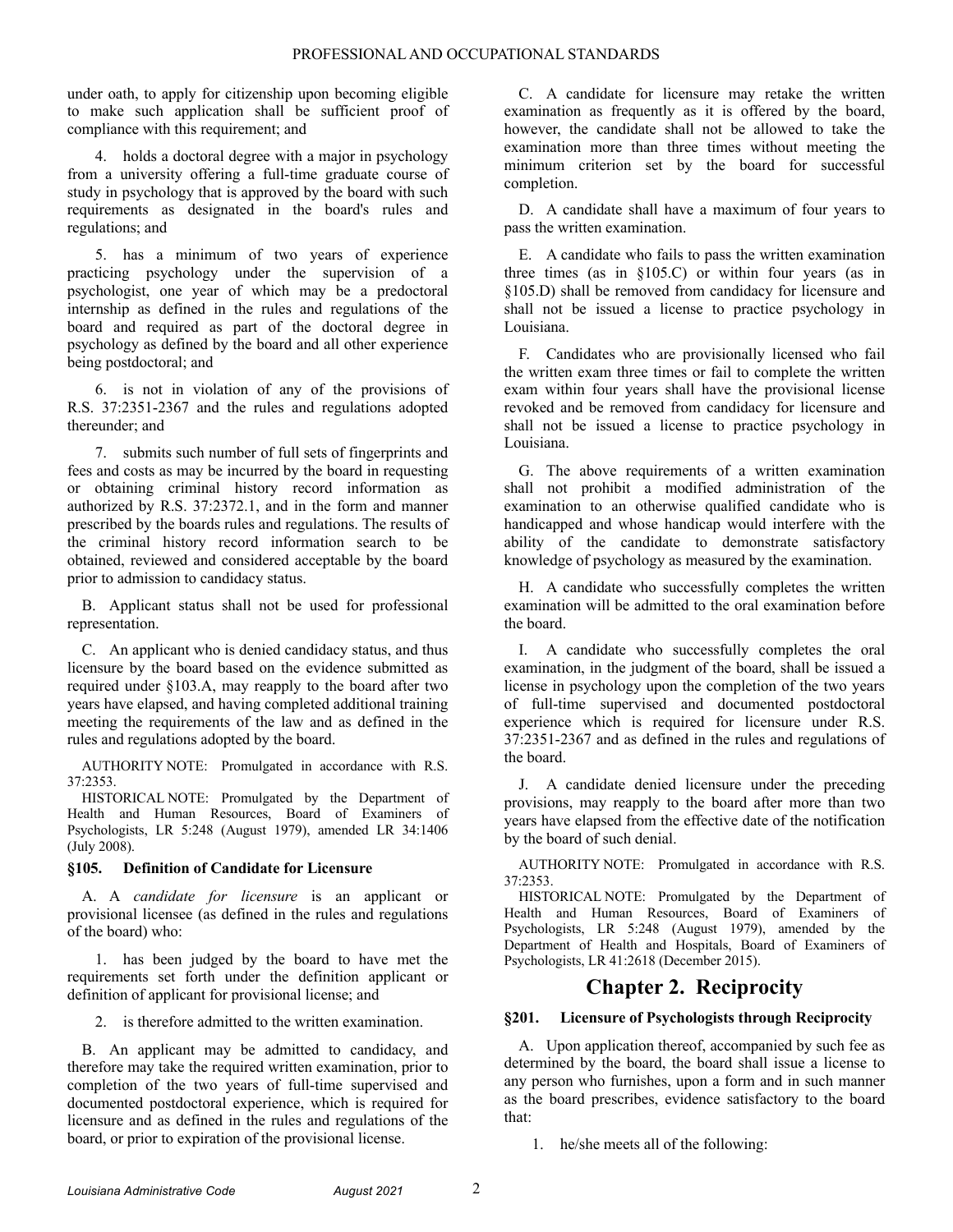a. is licensed as a psychologist by another member jurisdiction of the Association of State and Provincial Psychology Boards (ASPPB) if the requirements for such licensure in that jurisdiction are the substantial equivalent of those required by LAC 46:LXIII.Chapter 3, and if that jurisdiction has entered into a similar agreement with this board providing for the licensure of Louisiana psychologists in that jurisdiction by reciprocity; and

b. has met the requirements of such board including five years of satisfactory professional licensed experience in psychology; and

c. has successfully passed written and oral examinations administered by such board; and

d. his/her doctoral program involved at least one continuous academic year of full-time residency on the campus of the institution at which the degree was granted; and

e. he/she has not been subject to any disciplinary action by a professional board, and does not have any pending complaints against him/her; or

2. he/she is a psychologist licensed in another state or territory of the U.S. or a Canadian province who has met the requirements for and holds a current Certificate of Professional Qualification in Psychology (CPQ) issued by the Association of State and Provincial Psychology Boards (ASPPB); or

3. that he/she is a psychologist licensed in another state or territory of the U.S. or a Canadian province who is a current Diplomat of the American Board of Professional Psychology (ABPP) in good standing.

B. Applicants for reciprocal licensing must pass the Louisiana Jurisprudence Examination prior to the issuance of a Louisiana license, and the Louisiana board may require a meeting with the applicant to review and verify his/her satisfactory character, current fitness, plans to practice, and specialty declaration.

C. Applicants for reciprocal licensing must submit such number of full sets of fingerprints, or other identifiable information, and fees and costs as may be incurred by the board in requesting or obtaining criminal history record information as authorized by R.S. 37:2372.1, and in the form and manner prescribed by the boards rules and regulations. The results of the criminal history record information search to be obtained, reviewed and considered acceptable by the board prior to admission to candidacy status.

AUTHORITY NOTE: Promulgated in accordance with R.S. 37:2353.

HISTORICAL NOTE: Promulgated by the Department of Health and Hospitals, Board of Examiners of Psychologists, LR 23:861 (July 1997), amended LR 27:723 (May 2001), LR 29:2075 (October 2003), LR 34:1406 (July 2008).

## **Chapter 3. Training and Credentials**

### **§301. School**

A. A "school" or "college" approved by the board is a university or other institution of higher learning which at the time of the granting of the doctorate has met §301.B, C, and D:

B. is an institution accredited by a regional body that is recognized by the U.S. Department of Education;

C. has achieved the highest level of accreditation or approval awarded by statutory authorities of the state in which the school or college is located;

D. offers a full-time graduate course of study in psychology as defined in the regulations.

AUTHORITY NOTE: Promulgated in accordance with R.S. 37:2353 and R.S. 37:2356.

HISTORICAL NOTE: Promulgated by the Department of Health and Human Resources, Board of Examiners of Psychologists, LR 6:489 (August 1980), amended by the Department of Health and Hospitals, Board of Examiners of Psychologists, LR 36:1005 (May 2010).

### **§303. Doctoral Programs in Psychology**

A. A graduate of a doctoral program that is listed by the Association of State and Provincial Psychology Boards (ASPPB) and the National Register of Health Service Providers in Psychology's yearly joint publication of the Doctoral Psychology Programs Meeting Designation Criteria is recognized as holding a doctoral degree with a major in psychology from a university offering a full-time graduate course of study in psychology.

B. A graduate of a doctoral program that is accredited by the American Psychological Association is recognized as holding a doctoral degree with a major in psychology from a university offering a full-time graduate course of study in psychology. The criteria for accreditation serve as a model for professional psychology training.

C. A graduate of a doctoral program that is neither listed in Designate Doctoral Programs in Psychology nor accredited by the American Psychological Association must meet the criteria in Paragraphs C.1-11 below.

1. Training in professional psychology is doctoral training offered in a regionally accredited institution of higher education.

2. The program, wherever it may be administratively housed, must be clearly identified and labeled as a psychology program. Such a program must specify in pertinent institutional catalogs and brochures its intent to educate and train professional psychologists in an applied area of psychology recognized by the board.

3. The psychology program must stand as a recognizable, coherent organizational entity within the institution.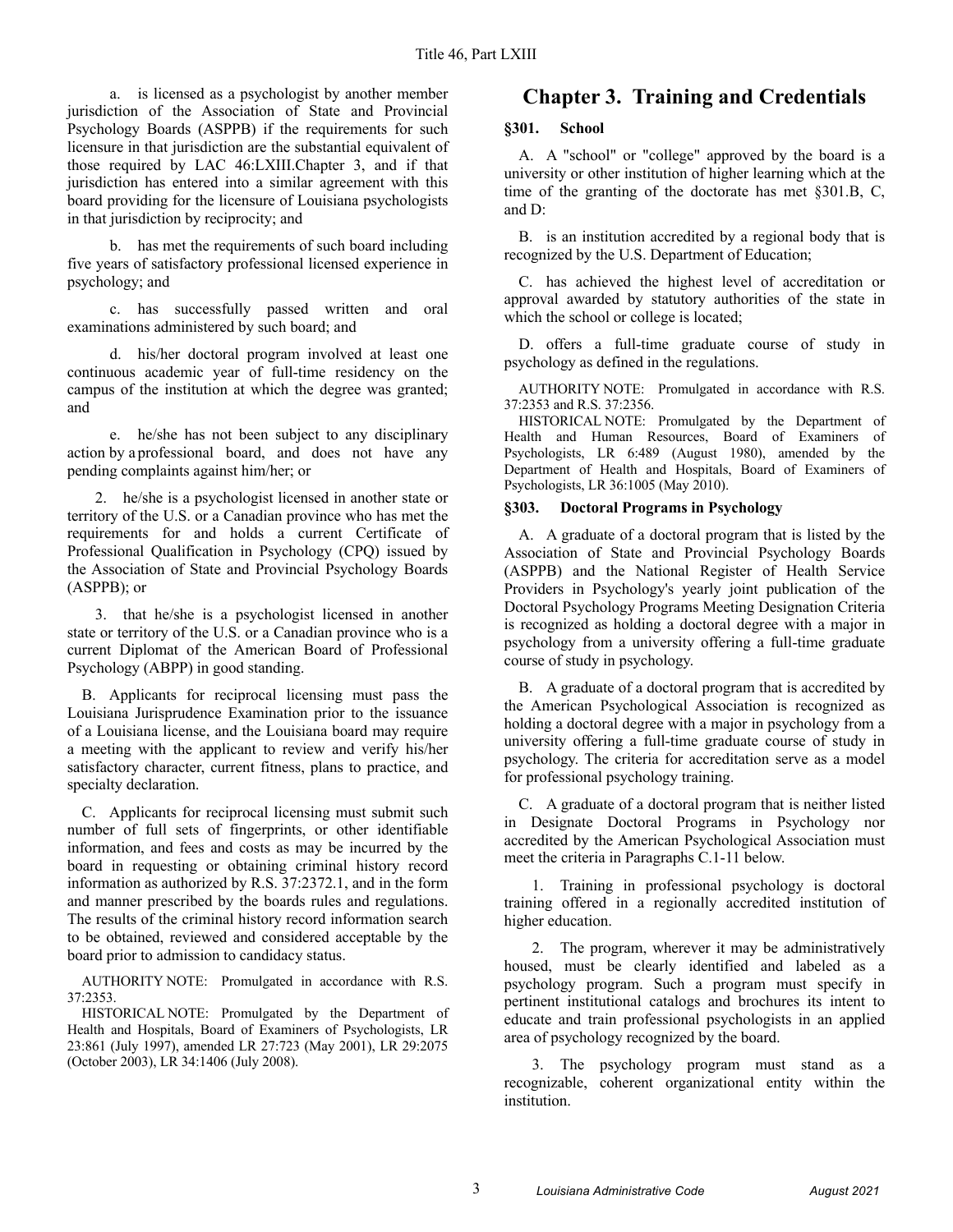4. There must be a clear authority and primary responsibility for the core and specialty areas whether or not the program cuts across administrative lines.

5. The program must be an integrated, organized sequence of study.

6. There must be an identifiable psychology faculty and a psychologist responsible for the program.

7. The program must have an identifiable body of students who are matriculated in that program for a degree.

8. The program must include supervised practicum, internship, field or laboratory training appropriate to the practice of psychology, in an applied area of specialization recognized by the board.

9. The program shall be an internal degree program (as opposed to an external degree program unless it is either designated by the Association of State and Provincial Psychology Boards (ASPPB) and the National Register or it is accredited by the American Psychological Association.)

10. The doctoral program shall involve at least one continuous academic year of full-time residency on the campus of the institution at which the degree is granted.

11. The curriculum shall encompass a minimum of three academic years of full-time graduate study. The program of study shall typically include graduate coursework with a minimum of three semester hours (five quarter hours) in each of the following three areas: scientific and professional ethics and standards, research design and methodology, and statistics and methodology. In cases where the material from one of these areas was incorporated into other courses, the program director shall submit material to the board indicating the educational equivalence of this requirement. Additionally, the core program shall require each student to demonstrate competence in each of the following substantive areas. This requirement typically will be met by including a minimum of three or more graduate semester hours (five or more graduate quarter hours) in each of the four substantive content areas. Graduates who cannot document competence in all substantive content areas (§303.C.11.a-d below), may demonstrate competence by taking additional course work or examination, not to exceed one substantive content area:

a. biological bases of behavior―physiological psychology, comparative psychology, neuropsychology, sensation and perception, psychopharmacology;

b. cognitive-affective bases of behavior―learning, thinking, motivation, emotion;

c. social bases of behavior―social psychology, group processes, organizational and systems theory;

d. individual difference―personality theory, human development, abnormal psychology. In addition, all professional doctoral programs in psychology will include course requirements in specialty areas.

D. Graduates of foreign programs will be evaluated according to the following.

1. Graduates of foreign programs must meet the "substantial equivalent" of criteria §303.C.1.-11. above. "Substantial equivalent" does not apply to graduates from colleges, universities, or professional schools in the United States, Canada, or any jurisdiction under the Association of State and Provincial Psychology Boards. The board may "assess" a foreign applicant to recover expenses incurred in reviewing unusual credentials.

2. Applicants for licensure whose applications are based on graduation from foreign universities shall provide the board with such documents and evidence to establish that their formal education is equivalent to a doctoral degree in psychology granted by a United States university that is regionally accredited. The applicant shall provide the board with the following:

a. an original diploma or other certificate of graduation, which will be returned, and a photostatic copy of such a document, which shall be retained;

b. a transcript or comparable document of all course work completed;

c. a certified translation of all documents submitted in a language other than English;

d. satisfactory evidence of supervised experience;

e. evidence that the doctoral dissertation was primarily psychological in nature. In its discretion, the board may require an applicant to file a copy of the dissertation itself; and

f. a statement prepared by the applicant based on the documents referred to in this Section, indicating the chronological sequence of studies and research. The format of this statement shall be as comparable as possible to a transcript issued by American universities.

AUTHORITY NOTE: Promulgated in accordance with R.S. 37:2353 and R.S. 37:2356.

HISTORICAL NOTE: Promulgated by the Department of Health and Human Resources, Board of Examiners of Psychologists, LR 6:489 (August 1980), amended LR 13:180 (March 1987), amended by the Department of Health and Hospitals, Board of Examiners of Psychologists, LR 15:87 (February 1989), LR 27:1895 (November 2001), LR 36:1005 (May 2010).

### **§305. Specialty Areas**

A. In applied healthcare areas such as counseling, clinical, clinical neuropsychology, and school psychology, preparation shall include early and continuing involvement of students in applied healthcare settings. Such experiences shall occur at two levels: practicum and internship.

1. The practicum level is an earlier, prerequisite phase of involvement, usually for academic credit, often on campus, with typical time commitment of 8 to 16 hours per week. Practicum settings should provide supervised training in interviewing, appraisal, modes of intervention and research skills or other skills appropriate to the student's level of experience and area of specialization. A minimum of 300 hours of practicum experience should precede the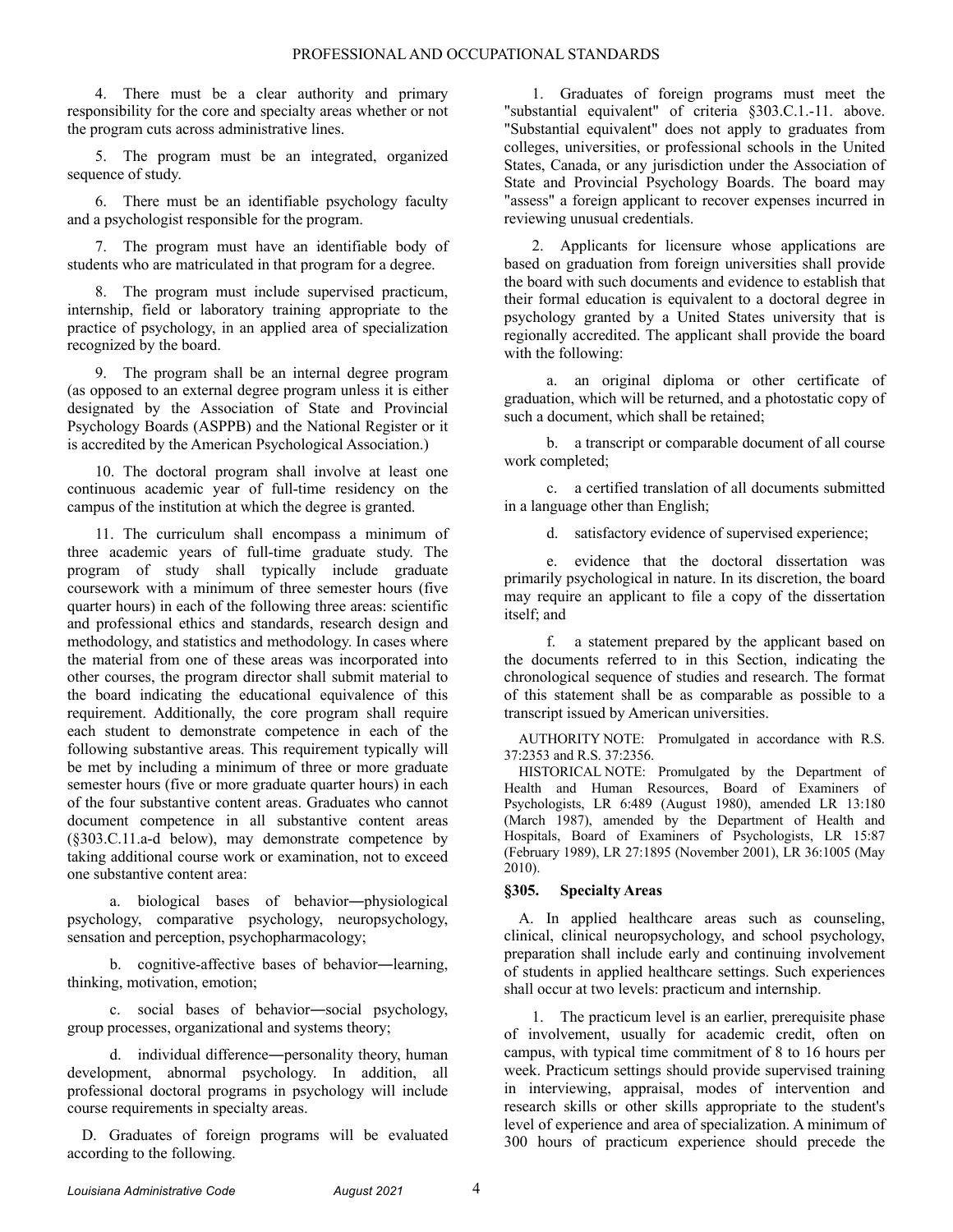internship. This should include at least 100 hours of direct client contact and at least 50 hours of scheduled individual supervision.

2. The following will be used to identify organized psychology internship training programs.

a. An organized training program, in contrast to supervised experience or on-the-job training, is designed to provide the intern with a planned, programmed sequence of training experiences. The primary focus and purpose is assuring breadth and quality of training.

b. The internship agency had a clearly designated staff psychologist who was responsible for the integrity and quality of the training program and who was actively licensed/certified by the State/Provincial Board of Examiners in Psychology.

c. The internship agency had two or more psychologists on the staff as supervisors, at least one of whom was actively licensed as a psychologist by the State/Provincial Board of Examiners in Psychology.

d. Internship supervision was provided by a staff member of the internship agency or by an affiliate of that agency who carried clinical responsibility for the cases being supervised. At least half of the internship supervision was provided by one or more psychologists.

e. The internship provided training in a range of assessment and treatment activities conducted directly with clients seeking psychological services.

f. At least 25 percent of trainee's time was indirect client contact (minimum 375 hours).

g. The internship included a minimum of two hours per week (regardless of whether the internship was completed in one year or two) of regularly scheduled, formal, face-to-face individual supervision with the specific intent of dealing with psychological services rendered directly by the intern. There must also have been at least two additional hours per week in learning activities such as: case conferences involving a case in which the intern was actively involved; seminars dealing with clinical issues; cotherapy with a staff person including discussion; group supervision, additional individual supervision.

h. Training was post-clerkship, post-practicum and post-externship level.

i. The internship agency had a minimum of two interns at the internship level of training during the applicant's training period.

j. Trainee had title such as "intern," "resident," "fellow," or other designation of trainee status.

k. The internship agency had a written statement or brochure which described the goals and content of the internship, stated clear expectations for quantity and quality of trainee's work and was made available to prospective interns.

l. The internship experience (minimum 1,500 hours) was completed within 24 months.

B. In applied non-healthcare areas such as educational, developmental, experimental, social, or industrialorganization, psychology, internship training may take the form of post-doctoral supervised experience as defined in the regulations of the board.

AUTHORITY NOTE: Promulgated in accordance with R.S. 37:2353 and R.S. 37:2356.

HISTORICAL NOTE: Promulgated by the Department of Health and Human Resources, Board of Examiners of Psychologists, LR 13:181 (March 1987), amended by the Department of Health and Hospitals, Board of Examiners of Psychologists, LR 19:1323 (October 1993), LR 36:1005 (May 2010).

### **§307. Clinical Neuropsychology**

A. Statement of Purpose. As each of the other specialty areas of psychology such as clinical psychology, counseling psychology, school psychology, and industrial-organizational psychology typically have their own clearly defined doctoral programs and curriculum, no separate guidelines beyond those established by these programs are deemed necessary to declare these particular specialty designations. Clinical neuropsychology has evolved into a specialty area as defined by LAC 46:LXIII.Chapter 17 in that it has become identified as having its own "history and tradition of service, research, and scholarship (and) to have a body of knowledge and set of skills related to that knowledge base, and which is discriminably different from other such specialties" (LAC 46:LXIII.1705.B). However, the evolution of clinical neuropsychology has cut across several applied areas, most notably clinical, counseling, and school psychology, resulting in the need for guidelines defining the minimal education and training requirements necessary for specialization in this area of clinical practice.

B. Definition of Practice. As implied by the term, clinical neuropsychology involves the application of both neurological and psychological knowledge and clinical skills in the assessment, treatment or intervention with individuals with known or suspected brain injury or disease.

1. Clinical neuropsychology differs from the general cognitive, perceptual, sensorimotor, intellectual or behavioral assessments of clinical, counseling, school or industrial-organizational psychology. Its purpose is to make clinical judgments regarding the functional integrity of the brain and of the specific effects of known brain pathology based on assessment and analysis of these functions.

2. Other psychologists, licensed under this law (R.S. 37:2356) and possessing appropriate education and training in the area of health care delivery, may also assess individuals with known or suspected brain pathology for the purpose of defining levels of academic or intellectual development; determining areas of relative strengths or weaknesses in cognitive, perceptual or psychomotor skills; identifying and categorizing behavioral or personality problems and their psychological origins; and making differential psychiatric diagnoses.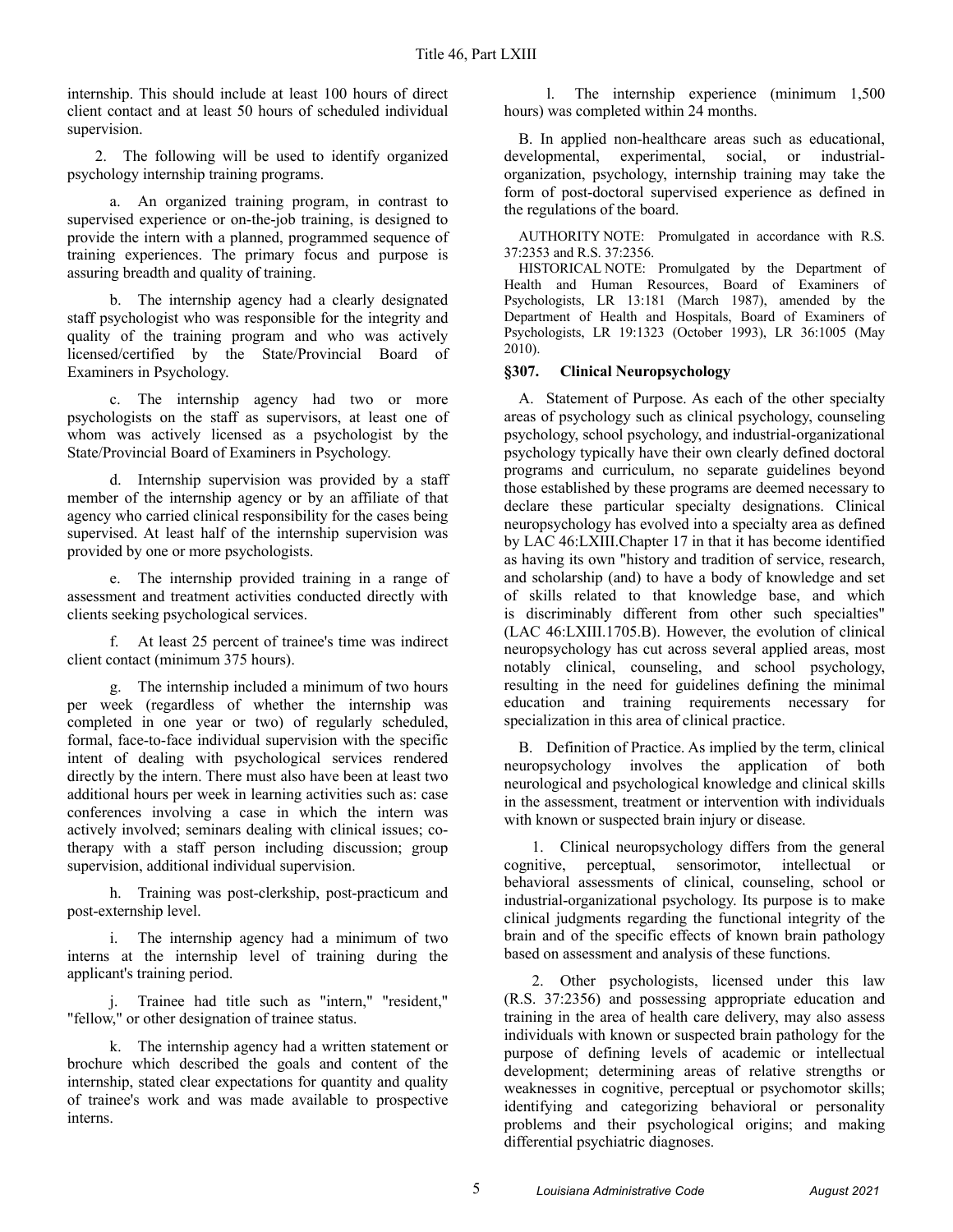3. Clinical neuropsychologists, however, have as their purpose to assess and analyze cognitive, perceptual, sensorimotor and behavioral functions in order to identify and isolate specific, elementary neurobehavioral disturbances; differentiate neurological from possible psychological, cultural or educational contributions to the observed deficits; and finally, to clinically integrate this information into a neuroanatomically and/or neuropathologically meaningful syndrome. These impressions are then compared with the patient's known medical, psychiatric and neurological risk factors and personal and behavioral history to arrive at a neuropsychological diagnosis. Because of their appreciation of specific neurobehavioral deficits and neurobehavioral syndromes in general, clinical neuropsychologists, as part of the evaluation process, are also called upon to make specific recommendations for the treatment and management of cognitive and neurobehavioral deficits resulting from brain injury or disease.

4. Clinical neuropsychological intervention includes, but is not limited to, developing strategies and techniques designed to facilitate compensation for or recovery from these various organically induced deficits based on the clinical neuropsychologist's understanding of brain-behavior relationships and the underlying neuropathology. It is also recognized that other psychologists, licensed under this law (R.S. 37:2356) and possessing appropriate education and training in the area of health care delivery, may also provide traditional psychotherapeutic intervention in assisting patients adjust to the emotional, social or psychological consequences of brain injury.

5. These regulations recognize the overlapping roles in certain aspects of clinical neuropsychological assessment and intervention of other professionals, such as behavioral neurologists, speech pathologists, and learning disability specialists, and are not meant to constrain or limit the practice of those individuals as affirmatively set forth in their relevant enabling statutes.

C. Training and Educational Requirements. The guidelines for licensure as a psychologist, as defined in LAC 46:LXIII.301 and 303, are also applicable as minimal requirements for consideration for the practice of clinical neuropsychology. However, in addition to one's basic training as a psychologist, specialty education and training is considered essential. The International Neuropsychological Society (INS) and Division 40 of the American Psychological Association (APA) have developed guidelines for specialty training in clinical neuropsychology. These guidelines represent the current recommendations for the education and training of psychologists who will engage in the delivery of clinical neuropsychological services to the public. It is recognized that many current practitioners of clinical neuropsychology were trained well before such specialty guidelines were devised and such educational and training opportunities were readily available. Additionally, it is recognized that there are many psychologists, who were not initially trained as clinical neuropsychologists, but who would like to respecialize and practice in this field. The purpose of these regulations is also to address the circumstances of these individuals. The minimum requirements set forth in the *Louisiana Administrative Code* for Psychologists will also apply to all candidates seeking a specialty designation in clinical neuropsychology.

1. Doctoral Training in Clinical Neuropsychology after 1993. Because of the diversity of training programs in clinical neuropsychology, some discretionary judgment as to the adequacy of any educational and training program must be left to the board. However, the basic model for training in clinical neuropsychology will be in keeping with the guidelines developed by INS/APA Division 40. These are as follows:

a. a basic core psychology curriculum as defined in LAC 46:LXIII.303.C.11;

b. a clinical core that includes psychopathology; didactic and practicum experiences in the assessment of individual differences (psychometric theory, interviewing techniques, intelligence and personality assessment); didactic and practicum experiences in psychotherapeutic intervention techniques; and professional ethics;

c. specific courses relating to training in clinical neuropsychology including, but not limited to: basic neurosciences such as advanced physiological psychology; advanced perception and cognition; research design and/or research practicum in neuropsychology; research practicum in neuropsychology; psychopharmacology; functional human neuroanatomy; neuropathology; didactic and practicum experiences in clinical neuropsychology and clinical neuropsychological assessment; and principles of clinical neuropsychological intervention;

d. specialty internship in clinical neuropsychology, followed by the completion of a formal post-doctoral fellowship (one year minimum) in clinical neuropsychology, or the equivalent of one full year (2,000 hours) of postdoctoral experience in clinical neuropsychology under the supervision of a qualified clinical neuropsychologist (as defined here and in LAC 46:LXIII.307.C.2, 3, and 4). The majority of these hours must involve clinical neuropsychological assessment, and some portion of the remaining hours should be related to rehabilitation of neuropsychological deficits. The supervision, as defined above, should involve a minimum of one hour of face-toface supervision a week, though additional supervisory contact may be required during training phases and case discussions. The 2,000 total hours must be obtained in no more than two consecutive years;

e. as with any specialty area of psychology, being licensed to practice with a specialization in clinical neuropsychology will depend on the successful completion of both written and oral examinations as defined by the board.

2. Respecialization for Psychologists with Other Designated Specialty Areas

a. The requirements for any given individual may vary depending on his or her previous education, training,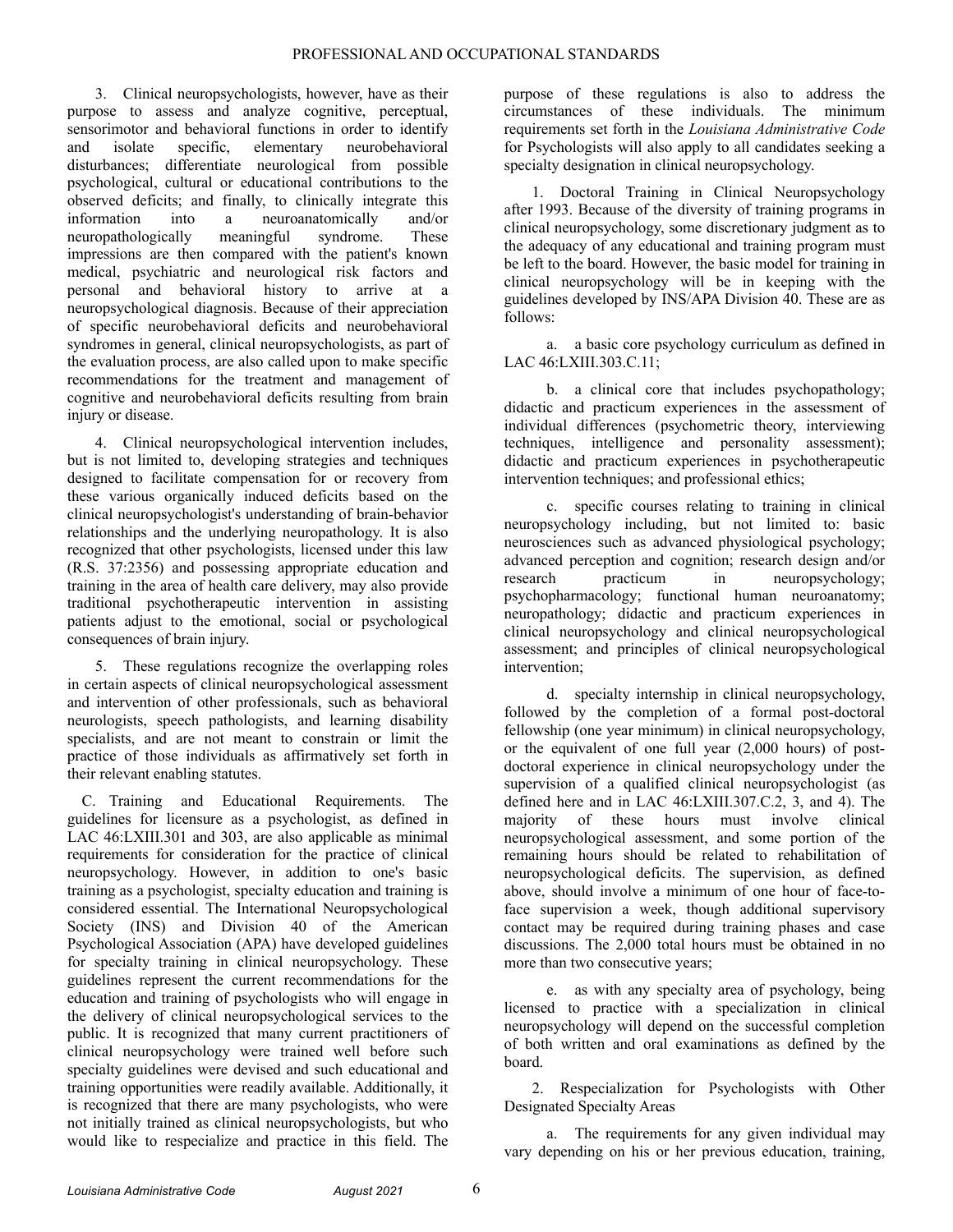supervised practica, and clinical experiences. Documentation of one's relevant training and clinical experience, along with a formal plan for respecialization in clinical neuropsychology, will be submitted to the board for approval.

b. Continuing education in clinical neuropsychology, regardless of its nature and content, will not be considered, in and of itself, sufficient for respecialization. Any such educational experiences must be supplemented by formal applied clinical experiences under the supervision of a qualified clinical neuropsychologist.

c. While a formal course of post-doctoral graduate training in clinical neuropsychology may be considered ideal, matriculation in such a graduate program may not be essential for someone already trained in an area of health care delivery psychology. Such an individual may undertake an informal course of studies outlined by the supervising clinical neuropsychologist. Such a program of studies should be designed to supplement whatever may be lacking from the basic educational requirements listed under LAC 46:LXIII.307.C.1.c and must be submitted to the board for prior approval.

d. In addition to whatever remedial didactic training is necessary, the candidate for respecialization in clinical neuropsychology, will complete either a formal, one year post-doctoral fellowship training program, or the equivalent of one full year (2,000 hours) of supervised experience in clinical neuropsychology as defined in LAC 46:LXIII.307.C.1.d.

e. Following the completion of this program, the candidate for respecialization will be required to pass an oral examination administered by the board or a committee of its choosing relating to the practice of clinical neuropsychology.

3. Psychologists Trained Prior to 1993 with Demonstrated Expertise in Clinical Neuropsychology

a. Those psychologists whose training and experience qualify them as having particular expertise in this field, may petition for a specialty designation in clinical neuropsychology. The following may be offered as evidence of such expertise:

i. diplomat status (ABPP/ABCN or ABN) in neuropsychology;

ii. formal training and supervised practicum experiences in clinical neuropsychology as defined in LAC 46:LXIII.307.C.1;

extensive clinical practice in the area of clinical neuropsychology, such that one has a regional or national reputation among his or her peers as having competence in this field;

iv. in addition to the clinical practice of neuropsychology, one has significant scholarly publications in the area or teaches courses in clinical neuropsychology at a graduate level in an accredited psychology program.

b. These credentials would be subject to review and approval by the board.

c. After having met all other requirements for licensure under this Chapter, the candidate may be required to pass an oral examination administered by the board or a committee of its choosing relating to the practice of clinical neuropsychology.

AUTHORITY NOTE: Promulgated in accordance with R.S. 37:2353 and R.S. 37:2356.

HISTORICAL NOTE: Promulgated by the Department of Health and Hospitals, Board of Examiners of Psychologists, LR 19:1323 (October 1993), amended LR 36:1006 (May 2010).

### **Chapter 5. Examinations**

### **§501. Written Examination**

A. Pursuant to R.S. 37:2353.C(1) and R.S. 37:2356.D, the written portion of the examination of the Louisiana State Board of Examiners of Psychologists shall be the Examination for the Professional Practice of Psychology as constructed by the American Association of State Psychology Boards.

AUTHORITY NOTE: Promulgated in accordance with R.S. 37:2353 and R.S. 37:2356.

HISTORICAL NOTE: Promulgated by the Department of Health and Human Resources, Board of Examiners of Psychologists, LR 6:70 (February 1980).

#### **§503. Criterion for Passing the Examination for the Professional Practice in Psychology (EPPP)**

A. The Board of Examiners of Psychologists establishes the criterion for a passing score on the Examination for Professional Practice in psychology be 70 percent correct on the paper and pencil version or a scaled score of 500 on the computer administered version.

AUTHORITY NOTE: Promulgated in accordance with R.S. 37:2353 and 37:2356.

HISTORICAL NOTE: Promulgated by the Department of Health and Human Resources, Board of Examiners of Psychologists, LR 9:551 (August 1983), amended LR 13:291 (May 1987), amended by the Department of Health and Hospitals, Board of Examiners of Psychologists, LR 27:835 (June 2001).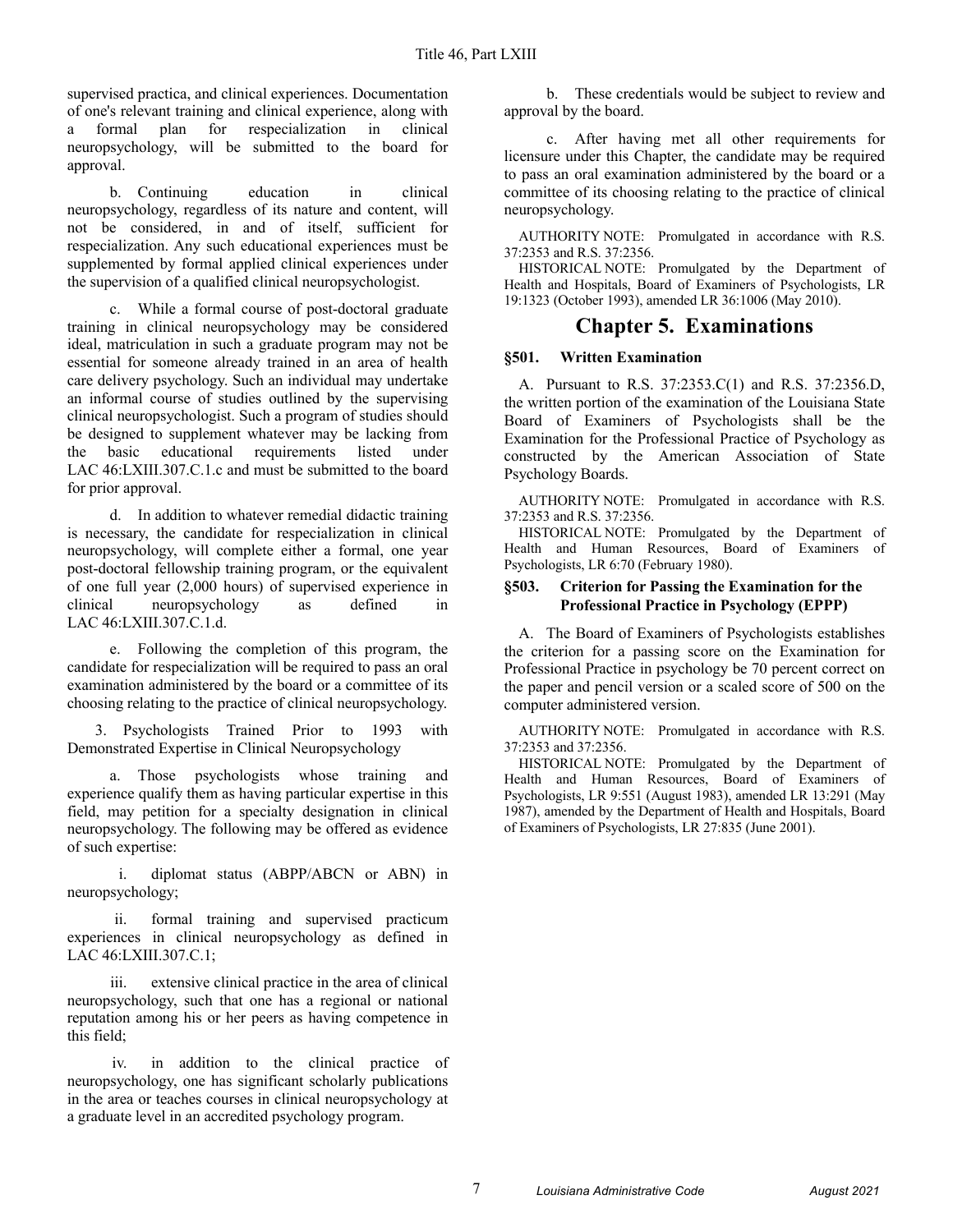## **Chapter 6.Fees**

### **§601. Licensing Fees**

| <b>Licensing Fees</b>                              | Amount           |
|----------------------------------------------------|------------------|
| Application for Licensure                          | \$200            |
| Application for Provisional Licensure              | 200              |
| Application for Temporary Registration             | 200              |
| Application for Authorization to Provide           | \$25 for first   |
| Telesupervision (Valid 1 year, per supervisor, per | supervisee, \$10 |
| application)                                       | for each         |
|                                                    | thereafter       |
| Jurisprudence Examination Fee                      | 75               |
| Oral Examination (Licensure, specialty change or   | 250              |
| additional specialty)                              |                  |
| License Renewal                                    | 400              |
| License Renewal Fee for Psychologists Qualifying   | 200              |
| under R.S. 37:2354.E for a reduced rate            |                  |
| Provisional License Renewal                        | 100              |
| Reinstatement of Lapsed License (Application plus  | 600              |
| renewal fee)                                       |                  |
| Processing Fees for Paper Renewals                 | 50               |
| License Renewal Extension Request                  | 25               |

AUTHORITY NOTE: Promulgated in accordance with R.S. 37:2354.

HISTORICAL NOTE: Promulgated by the Department of Health and Hospitals, Board of Examiners of Psychologists, LR 33:647 (April 2007), amended LR 39:311 (February 2013), LR 41:2618 (December 2015), amended the Department of Health, Board of Examiners of Psychologists, LR 43:1173 (June 2017), amended LR 47:1111 (August 2021).

#### **§603. Administrative/Other Fees**

#### A. Administrative/Other Fees

| <b>Administrative/Other Fees</b>       | <b>Amount</b>                                |
|----------------------------------------|----------------------------------------------|
| Address List/Labels                    | \$100                                        |
| License Verification                   | 15                                           |
| Disciplinary Action Report             | 25                                           |
| Replacement Renewal Certificate        | 15                                           |
| Replacement License Certificate        | 25                                           |
| Miscellaneous Copy Fee (other records) | \$1 page one, \$0.25<br>each page thereafter |

AUTHORITY NOTE: Promulgated in accordance with R.S. 37:2354.

HISTORICAL NOTE: Promulgated by the Department of Health and Hospitals, Board of Examiners of Psychologists, LR 33:648 (April 2007), amended LR 39:311 (February 2013), LR 41:2618 (December 2015), amended by the Department of Health, Board of Examiners of Psychologists, LR 43:1173 (June 2017).

## **Chapter 7. Supervised Practice Leading toward Licensure**

#### **§701. Preface**

A. This document details reasonable minimal standards for supervised practice and establishes the legal, administrative and professional responsibility of the licensed psychologist or medical psychologist licensed in accordance with R.S. 27:1360.51 et seq., designated as supervisor.

B. The supervisory function serves a multiplicity of purposes. Supervision provides guidance in administrative issues in the practice setting, continues and expands education in skills, offers emotional support, and provides evaluation for purposes of the supervisee's growth, as well as administrative judgment relative to the supervisee's capacity for autonomous professional function. The supervisor assigns work, sets realistic standards for achievement and offers evaluation of the supervisee's performance. The supervisor offers a perspective on the relationship between the supervisee's assignment, the rest of the setting and the facilities available outside of the setting in order that the supervisee's professional procedures are intelligently placed within the context of all of the systems affecting and influencing the client. In addition to all of this, the supervisor must deal with those personal characteristics of the supervisee which either enhance or interfere with work efficiency. The private actions and behaviors of the supervisee which are not relevant to nor expressed in the work setting shall not be dealt with in the supervisory relationship. The supervisor shall limit supervision to those areas in which he/she has professional expertise, as well as develop the specialized skills necessary to render competent supervision.

AUTHORITY NOTE: Promulgated in accordance with R.S. 37:2353.

HISTORICAL NOTE: Promulgated by the Department of Health and Human Resources, Board of Examiners of Psychologists, LR 5:249 (August 1979), amended LR 7:187 (April 1981), amended by the Department of Health and Hospitals, Board of Examiners of Psychologists, LR 41:2618 (December 2015), repromulgated by the Department of Health, Board of Examiners of Psychologists, LR 42:1089 (July 2016).

#### **§703. Duration and Setting of Supervised Practice**

A. Two years of full-time (4,000 hours) supervised and documented experience shall be required for licensure. Up to one year full-time (2,000 hours) of an acceptable internship may be applied to this requirement, however all remaining supervision must be post-doctoral.

1. Postdoctoral supervised practice hours can begin accruing after the date on which all requirements for the doctoral degree are met, with no outstanding points of evaluation, and verified by the degree-granting institution. Verification must occur via submission of a form and process as delineated by the board. Credit shall not be granted for practice that is in connection with the course work practicum experience for which predoctoral graduate credits are granted.

2. To be credited toward the two years full-time requirements each assignment in a setting or integrated program shall be of at least 500 hours in duration and at least half-time for that setting or integrated program. Supervised practice must be completed within five calendar years, and for cause shown, the board may grant extensions.

3. Internship Programs. A predoctoral internship shall be credited toward the required two years of supervised experience if that experience was required as a part of the doctoral degree and meets the board's requirements under LAC 46:LXIII.305.

AUTHORITY NOTE: Promulgated in accordance with R.S. 37:2353.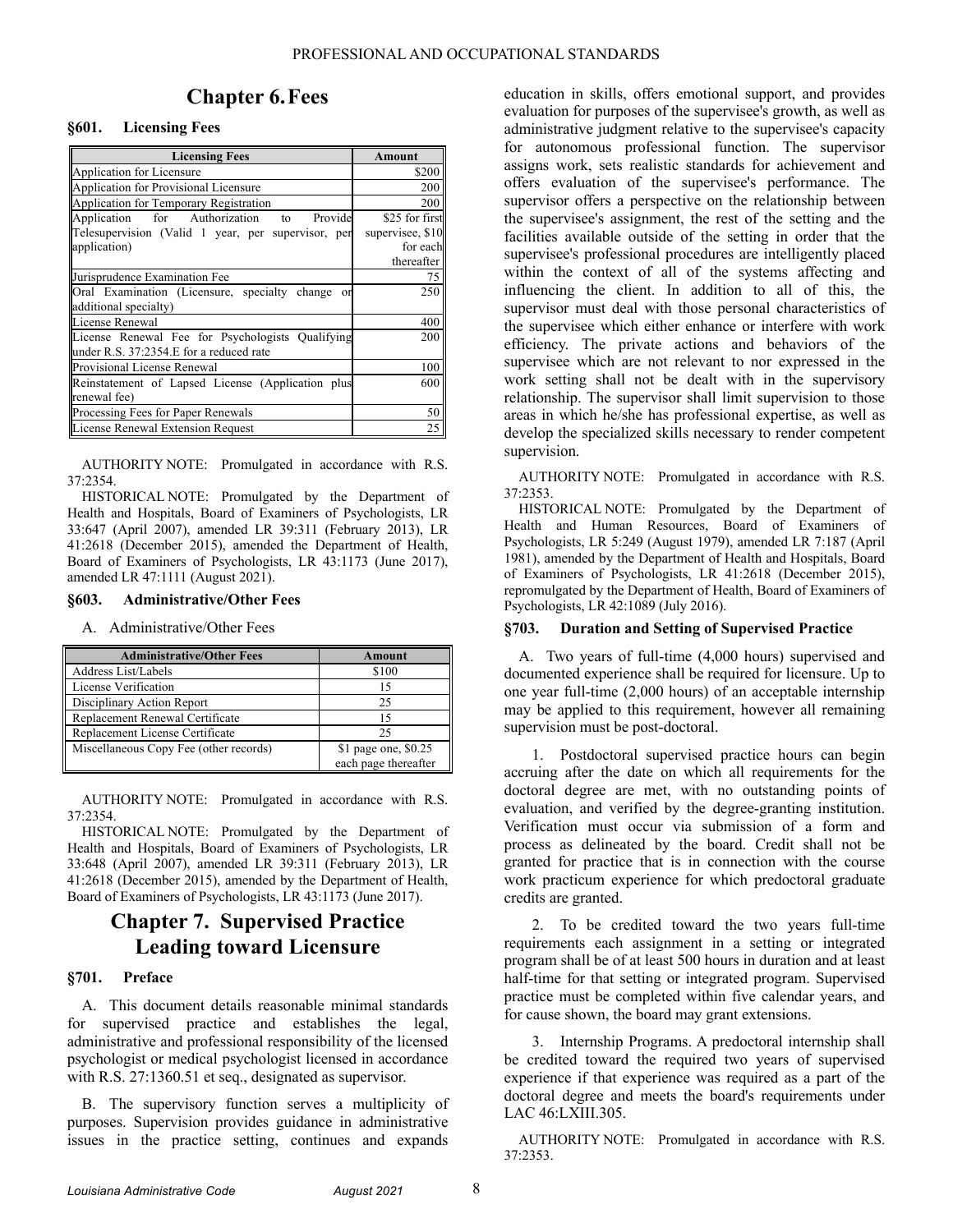HISTORICAL NOTE: Promulgated by the Department of Health and Human Resources, Board of Examiners of Psychologists, LR 5:249 (August 1979), amended LR 7:187 (April 1981), LR 13:180 (March 1987), amended by the Department of Health and Hospitals, Board of Examiners of Psychologists, LR 29:2075 (October 2003), LR 36:1007 (May 2010), amended by the Department of Health, Board of Examiners of Psychologists, LR 43:1173 (June 2017).

### **§705. Qualifications of Supervisors**

A. Responsibility for the overall supervision of the supervisee's professional growth resides in the licensed psychologist or medical psychologist. Supervising psychologists shall at least be licensed for one year and have training in the specific area of practice in which they are offering supervision. Specific skill training may be assigned to other specialists, under the authority of the supervising psychologist. The non-psychologist specialist shall have clearly established practice and teaching skills demonstrable to the satisfaction of both the supervising psychologist and the supervisee.

B. The supervisor shall limit the number of persons supervised so as to be certain to maintain a level of supervision and practice consistent with professional standards insuring the welfare of the supervisee and the client. The supervisor must be licensed for one year and may not supervise any more than two candidates for licensure at the same time.

C. The supervisor shall not be a member of the supervisee's immediate family.

AUTHORITY NOTE: Promulgated in accordance with R.S. 37:2353.

HISTORICAL NOTE: Promulgated by the Department of Health and Human Resources, Board of Examiners of Psychologists, LR 5:249 (August 1979), amended LR 7:187 (April 1981), amended by the Department of Health and Hospitals, Board of Examiners of Psychologists, LR 41:2619 (December 2015), repromulgated by the Department of Health, Board of Examiners of Psychologists, LR 42:1089 (July 2016).

#### **§707. Amount of Supervisory Contact**

A. There shall be one hour per week as a minimum for general professional supervision. Exceptions to the requirement must have prior approval by the board. Specific case discussion and skill training require additional supervisory contact. Supervision is to be conducted on a one-to-one basis, and shall not be substituted for by group seminars or consultation even though they may be excellent training procedures in their own right. It is likely that more than one hour per week would be required, especially with supervisees of lesser experience.

AUTHORITY NOTE: Promulgated in accordance with R.S. 37:2353.

HISTORICAL NOTE: Promulgated by the Department of Health and Human Resources, Board of Examiners of Psychologists, LR 5:249 (August 1979), amended LR 7:187 (April 1981).

#### **§709. Conduct of Supervision**

A. The board recognizes that the variability in preparation for practice of the trainee will require individually tailored supervision. The specific content of the supervision procedures will be worked out between the individual supervisor and the supervisee.

B. The licensed psychologist or medical psychologist who provides supervision for the candidate for licensure must have legal functioning authority over and professional responsibility for the work of the supervisee. This means that the supervisor must be available to the supervisee at the point of the decision-making. The supervisor's relationship with the supervisee shall be clearly differentiated from that of consultant, who may be called in at the discretion of the consultee and who has no functional authority for, nor none of the legal or professional accountability for the services performed or for the welfare of the client.

C. The supervising psychologist is responsible for the delivery of services, the representation to the public of services, and the supervisor/supervisee relationship.

1. All clients will be informed of the availability or possible necessity of meetings with the supervising psychologist at the request of the client, the supervisee, or the psychologist. The supervisor will be available for emergency consultation and intervention.

2. All written communication will clearly identify the licensed psychologist or medical psychologist as responsible for all psychological services provided. Public announcement of services and fees, and contact with the public or professional community shall be offered only by or in the name of the licensed psychologist or medical psychologist. It is the responsibility of both the supervising psychologist and the supervisee to inform the client, to whatever extent is necessary for the client to understand, of the supervisory status and other specific information as to supervisee's qualifications and functions

3. Billing and receipt of payment is the responsibility of the employing agency or the licensed psychologist/medical psychologist and/or provisional licensed psychologist. The setting and the psychological work performed shall be clearly identified as that of the licensed psychologist. The physical location where services are delivered may not be owned, leased, or rented by the supervisee.

4. The supervisor must be paid either directly by the client or by the agency employing the supervisee. The supervisee may not pay the supervisor for supervisory services, nor may the supervisee and/or his/her immediate family have any financial interest in the employing agency.

5. The supervising psychologist is responsible for the maintenance of information and files relevant to the client. The client shall be fully informed, to whatever extent is necessary for that client to understand, that the supervising psychologist or the employing agency is to be the source of access to this information in the future.

D. In the event the supervisee publicly represents himself/herself inappropriately, or supervision is not conducted according to LAC 46:LXIII.709, the board may rule that any experience gained in that situation is not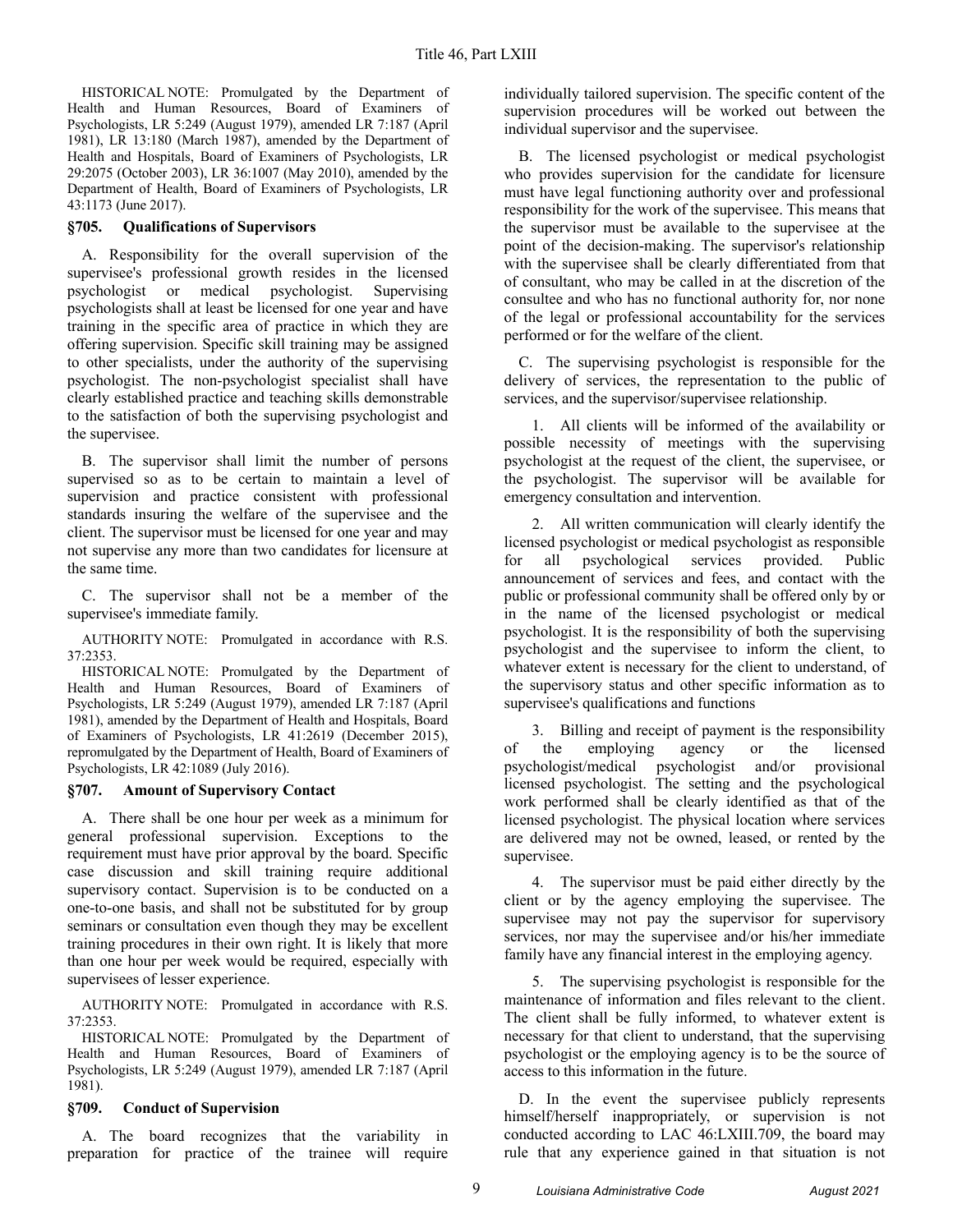commensurate with ethical standards and thus not admissible as experience toward licensure. The board may further rule that any psychologist providing supervision under those circumstances is in violation of ethical standards which results in disciplinary action such as suspension or revocation of licensure.

E. Termination of supervision of a provisionally licensed psychologist must be reported to the board by both the supervisor and supervisee, in writing via postal mail, within seven calendar days from when either party knew or should have known supervision was terminated.

AUTHORITY NOTE: Promulgated in accordance with R.S. 37:2353.

HISTORICAL NOTE: Promulgated by the Department of Health and Human Resources, Board of Examiners of Psychologists, LR 5:249 (August 1979), amended LR 7:187 (April 1981), amended by the Department of Health and Hospitals, Board of Examiners of Psychologists, LR 41:2619 (December 2015).

### **§711. Evaluation and Accreditation of Supervised Practice**

A. The board shall require submission of information by the supervisor(s) which will enable it to evaluate and credit the extent and quality of the candidate's supervised practice. The form requesting such information shall cover the following:

- 1. name of supervisee;
- 2. educational level of supervisee;

3. supervisor's name, address, license number, date and state in which granted, and area of specialization;

4. name and nature of setting in which supervised practice took place;

- 5. dates of practice covered in this report;
- 6. number of practice hours during this period;
- 7. supervisee's duties;
- 8. number of one-to-one supervisory hours.
- B. Assessment of Supervisee's Performance

1. The board may also require the supervisee to submit reports.

2. Supervised practice time during which the supervisor deems the supervisee's performance to have been unacceptable shall not be credited toward the required supervised practice hours.

AUTHORITY NOTE: Promulgated in accordance with R.S. 37:2353.

HISTORICAL NOTE: Promulgated by the Department of Health and Human Resources, Board of Examiners of Psychologists, LR 5:249 (August 1979), amended LR 7:187 (April 1981).

## **Chapter 8. Continuing Education**

### **§801. Preface**

A. Pursuant to R.S. 37:2357(B), each licensed psychologist is required to complete continuing education hours, also referred to as continuing professional development (CPD) within biennial reporting periods. Continuing education is an ongoing process consisting of learning activities that increase professional development. Continuing professional development activities:

1. are relevant to psychological practice, education and science;

2. enable psychologists to keep pace with emerging issues and technologies; and

3. allow psychologists to maintain, develop, and increase competencies in order to improve services to the public and enhance contributions to the profession.

AUTHORITY NOTE: Promulgated in accordance with R.S. 37:2357.

HISTORICAL NOTE: Promulgated by the Department of Health and Hospitals, Board of Examiners of Psychologists, LR 16:769 (September 1990), amended LR 19:46 (January 1993), LR 32:1228 (July 2006), LR 36:1007 (May 2010), LR 39:2754 (October 2013), amended by the Department of Health, Board of Examiners of Psychologists, LR 42:1662 (October 2016).

#### **§803. Requirements**

A. For the reporting periods that begin July 2014 and July 2015, each psychologist is required to complete 30 hours or credits of continuing professional development within the biennial reporting period. The CPD credits must conform to the distribution requirements listed below in Subsection C. For the reporting periods that begin July 2016 and July 2017 and henceforth, 40 credits of continuing professional development will be required in the biennial reporting period and the hours must conform to the distribution listed below in Subsection C.

B. Within each reporting period, two of the required hours or credits of continuing professional development must be within the area of ethics or law.

C. Within each reporting period, licensees must earn credits in at least two of the subcategories listed under Subsection D of this Section.

D. Licensees can accumulate continuing professional development credits in the categories defined.

1. Professional

a. Peer Consultation—interacting with colleagues in a structured and organized format. Examples include case consultation groups, journal clubs, regional research groups, mentoring, and shadowing a colleague. One hour of peer consultation equals one credit.

i. If requested, documentation required to earn credit shall be a verification form providing evidence that it is a structured program of consultation with regularly scheduled meetings and showing the nature of the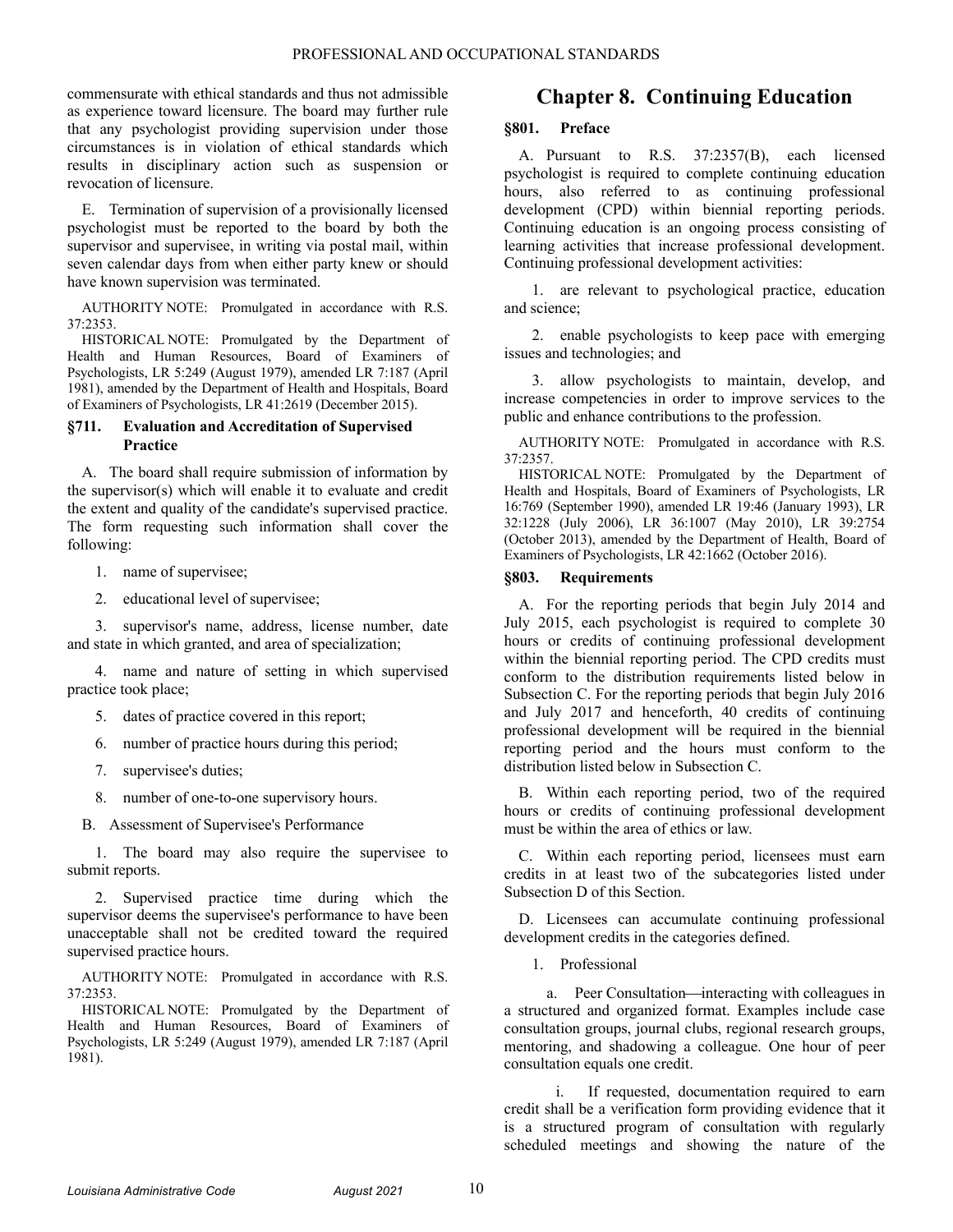consultation. Additionally, the person providing the consultation, or facilitating the case consultation group, must attest, by signature, to the description of the program, number of hours met and that the verification form has been completed.

b. Practice Outcome Monitoring—assessing patient/client outcomes via questionnaire(s) that is appropriate to the practice endeavor. One client equals one credit per reporting period.

i. If requested, documentation required to earn credit shall be a verification form and a de-identified copy of the patient/client questionnaire.

c. Professional Activities—serving on a national, regional, or state psychological association board or committee; or board member of regulatory body related to the field of psychology. Professional activities shall not include lobbying activities. One year equals 10 credits.

i. If requested, documentation required to earn credit shall be a verification form and documentation from the professional organization confirming the service.

d. Conferences/Conventions—attendance at conference related to the field of psychology or a conference, which aids in the licensee's professional development. One conference day equals one credit.

i. If requested, documentation required to earn credit shall include a copy of registration materials. This credit is separate from traditional continuing education units that may be awarded at said conference.

2. Academic

a. Academic Courses—graduate-level course related to psychologist's discipline and practice taken for credit from a regionally accredited university or one preapproved by the board. One three-hour course or equivalent equals 20 credits; or, one registered audit, documented by the university, equals five credits.

i. If requested, documentation required to earn credit shall include course transcript.

b. Instruction-preparation and teaching a semester long graduate or undergraduate course, related to psychology, in a regionally accredited institution; or continuing education workshop presentation. Credit can only be received the first time teaching or presenting the material. Credit for preparing and teaching a workshop shall be equal to four times the credit granted attendees divided by the number of presenters. Credit for teaching a university course shall be 10 times the number of credit hours awarded the students.

If requested, documentation required to earn credit shall be the course syllabus or brochure.

c. Publications—author of an article for peerreviewed publications or author, editor or co-editor of a book/book chapter related to the field of psychology. One

article equals 10 credits; one book/book chapter equals 10 credits.

If requested, documentation required to earn credit shall include a copy of journal abstract or a copy of the publication.

3. Traditional Continuing Education

a. Approved Sponsored CE—workshops from a recognized approved sponsor under Subsection 805.A of this Chapter. One hour equals one credit.

If requested, documentation required to earn credit shall be the certificate or award of completion from sponsor.

b. Self-directed Learning—examples include reading, Internet, videos, and/or other unsponsored activities. All self-directed learning activities shall be limited to 10 credits. One hour equals one credit.

If requested, documentation required to earn credit shall include the completion of the continuing professional development verification form provided by the board.

AUTHORITY NOTE: Promulgated in accordance with R.S. 27:2357.

HISTORICAL NOTE: Promulgated by the Department of Health and Hospitals, Board of Examiners of Psychologists, LR 16:770 (September 1990), amended LR 19:46 (January 1993), LR 32:1228 (July 2006), LR 39:2754 (October 2013), amended by the Department of Health, Board of Examiners of Psychologists, LR 42:1662 (October 2016).

### **§805. Acceptable Sponsorship, Offerings and Activities**

A. The board will recognize the following as acceptable sponsors of the continuing education requirements:

1. accredited institutions of higher education;

2. hospitals which have approved regional medical continuing education centers;

3. hospitals which have APA approved doctoral internship training programs;

4. national, regional, or state professional associations, or divisions of such associations, which specifically offer or approve graduate or post doctoral continuing education training;

5. American Psychological Association (APA) approved sponsors and activities offered by APA (including home study courses);

6. activities sponsored by the Board of Examiners of Psychologists; and

7. activities sponsored by the Louisiana Department of Health or its subordinate units and approved by the chief psychologist of the sponsoring state office.

AUTHORITY NOTE: Promulgated in accordance with R.S. 37:2357.

HISTORICAL NOTE: Promulgated by the Department of Health and Hospitals, Board of Examiners of Psychologists, LR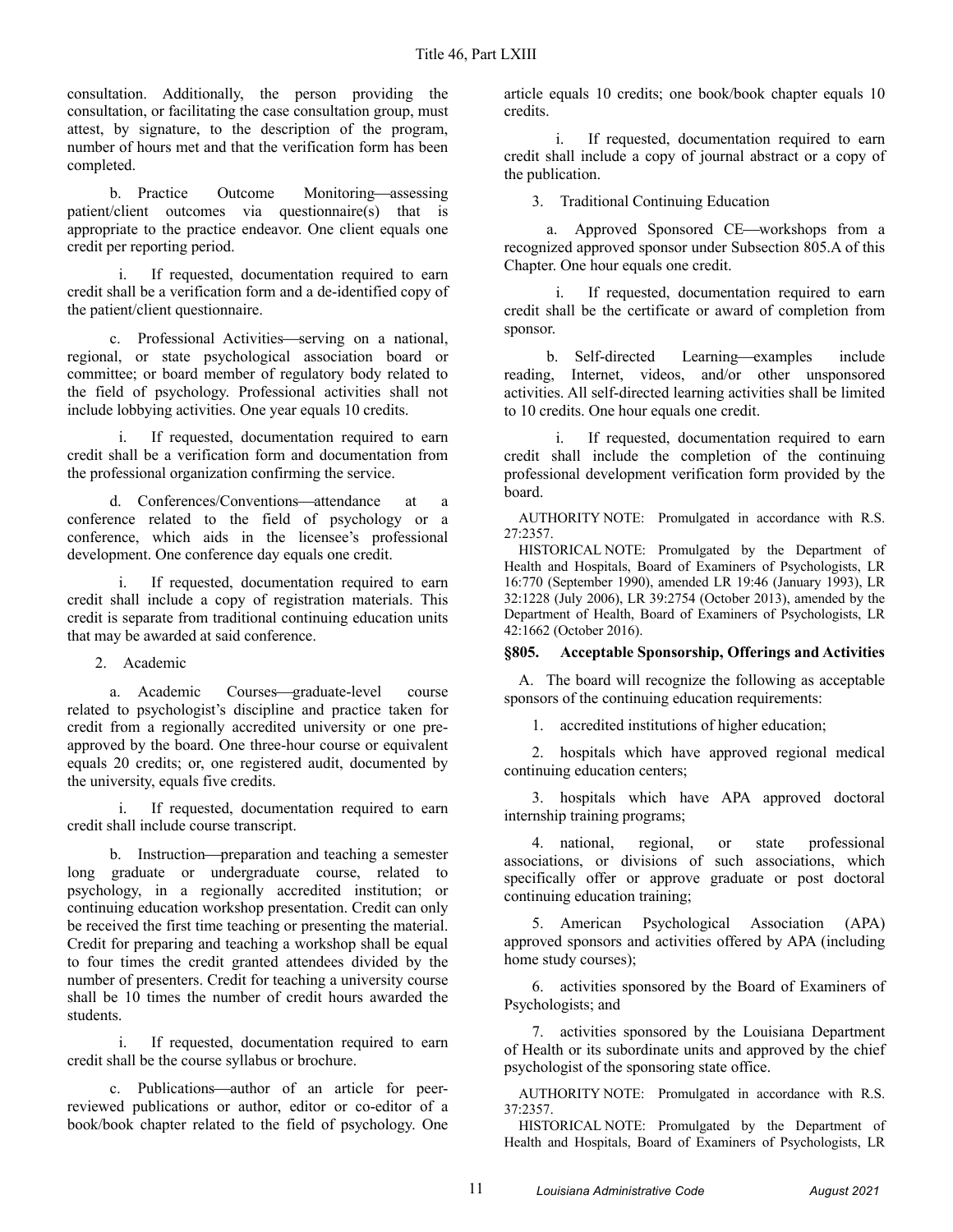16:770 (September 1990), amended LR 19:46 (January 1993), LR 22:1131 (November 1996), LR 25:1098 (June 1999), LR 32:1228 (July 2006), LR 36:1007 (May 2010), amended by the Department of Health, Board of Examiners of Psychologists, LR 42:1663 (October 2016).

### **§807. Unacceptable Offerings and/or Activities**

A. The board will not recognize:

1. activities unrelated to the field of psychology even though such activities may be valuable for other professional purposes;

2. personal psychotherapy.

AUTHORITY NOTE: Promulgated in accordance with R.S. 37:2357.

HISTORICAL NOTE: Promulgated by the Department of Health and Hospitals, Board of Examiners of Psychologists, LR 16:770 (September 1990), amended LR19:47 (January 1993), LR 25:1098 (June 1999), amended by the Department of Health, Board of Examiners of Psychologists, LR 42:1664 (October 2016).

#### **§809. Reporting Requirements**

A. Each psychologist shall complete, at the end of reporting periods, the continuing professional development report and file accordingly with the board.

B. Signature. By signing the report form, the licensee signifies that the report is true and accurate.

C. Supporting Documentation. Each licensee shall retain corroborative documentation, such as the CPD verification form, of his or her continuing professional development for six years. Although this documentation is not routinely required as part of the licensee's submission, the board may, at its discretion, request such documentation. Any misrepresentation of continuing professional development will be cause for disciplinary action by the board.

D. Biennial Reporting Period. Psychologists holding even-numbered licenses must submit to the board, in evennumbered years, their continuing professional development report along with their license renewal form. Psychologists holding odd-numbered licenses must submit to the board, in odd-numbered years, their continuing professional development report along with their license renewal form. Continuing professional development reports shall be due July 1, and considered delinquent at the close of business July 31, in the year in which their continuing professional development report is due.

E. The board may conduct an annual audit of continuing professional development reports. Psychologists shall be selected randomly and will be required to produce documentation for each item reported to the board. The number of psychologists selected for audit shall be determined by the board.

AUTHORITY NOTE: Promulgated in accordance with R.S. 37:2357.

HISTORICAL NOTE: Promulgated by the Department of Health and Hospitals, Board of Examiners of Psychologists, LR 19:47 (January 1993), amended LR 32:1229 (July 2006), LR 39:2755 (October 2013), amended by the Department of Health, Board of Examiners of Psychologists, LR 42:1664 (October 2016).

### **§811. Extensions/Exemptions**

A. Licensees on extended active military service outside the state of Louisiana during the applicable reporting period and who do not engage in delivering psychological services within the state of Louisiana may be granted an extension or an exemption if the board receives a timely confirmation of such status.

B. Licensees who are unable to fulfill the requirement because of illness or other personal hardship may be granted an extension or an exemption if timely confirmation of such status is received by the board.

C. Newly licensed psychologists are exempt from continuing professional development requirements for the remainder of the year for which their license or certification is granted.

D. Emeritus licensees will be exempt until reporting periods beginning July 1, 2015 and July 1, 2016.

AUTHORITY NOTE: Promulgated in accordance with R.S. 37:2354.

HISTORICAL NOTE: Promulgated by the Department of Health and Hospitals, Board of Examiners of Psychologists, LR 19:47 (January 1993), amended LR 32:1229 (July 2006), LR 39:2755 (October 2013), LR 41:2617 (December 2015), amended by the Department of Health, Board of Examiners of Psychologists, LR 42:1664 (October 2016).

#### **§813. Noncompliance**

A. Noncompliance shall include, in part, incomplete reports, unsigned reports, failure to file a report, and failure to report a sufficient number of acceptable continuing professional development credits as defined in LAC 46:LXIII.803.

B. Failure to fulfill the requirements of the continuing professional development rule shall cause the license to lapse pursuant to R.S. 37:2357.

C. If the licensee fails to meet continuing professional development requirements by the appropriate date, the license shall be regarded as lapsed at the close of business July 31 of the year for which the licensee is seeking renewal.

D. The state Board of Examiners of Psychologists shall serve written notice of noncompliance on a licensee determined to be in noncompliance. The notice will invite the licensees to request a hearing with the board or its representative to claim an exemption or to show compliance. All hearings shall be requested by the licensee and scheduled by the board in compliance with any time limitations of the Administrative Procedure Act.

AUTHORITY NOTE: Promulgated in accordance with R.S. 37:2357.

HISTORICAL NOTE: Promulgated by the Department of Health and Hospitals, Board of Examiners of Psychologists, LR 19:47 (January 1993), amended LR 32:1229 (July 2006), LR 34:1406 (July 2008), LR 39:2756 (October 2013).

#### **§815. Reinstatement**

A. For a period of two years from the date of lapse of the license, the license may be renewed upon proof of fulfilling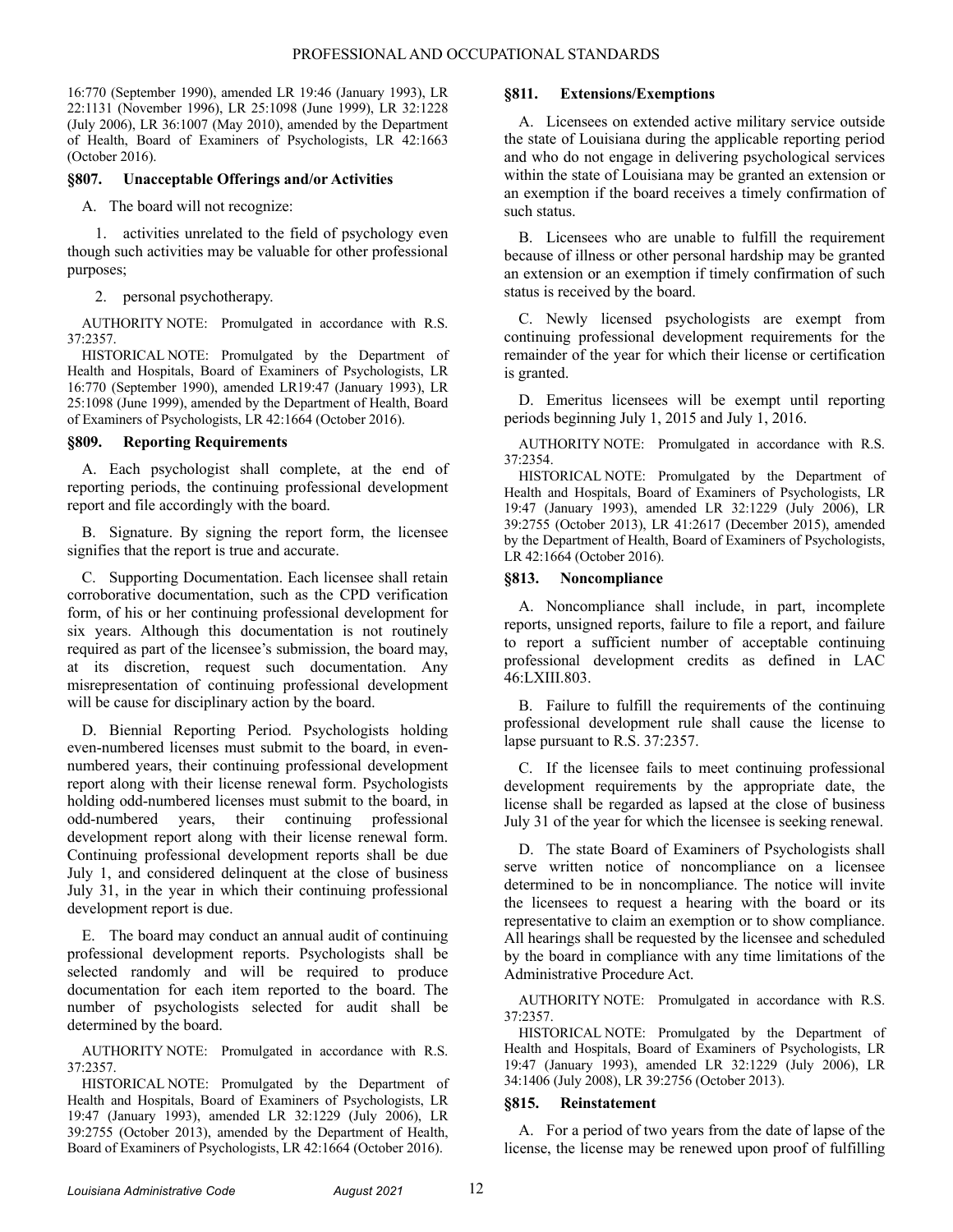all continuing professional development requirements applicable through the date of reinstatement and upon payment of all fees due under R.S. 37:2357.

B. After a period of two years from the date of lapse of the license, the license may be renewed by passing a new oral examination before the board and payment of a fee equivalent to the application fee and renewal fee.

1. The board may require documentation of continuing professional development prior to reinstating a license.

AUTHORITY NOTE: Promulgated in accordance with R.S. 37:2357.

HISTORICAL NOTE: Promulgated by the Department of Health and Hospitals, Board of Examiners of Psychologists, LR 19:47 (January 1993), LR 39:2756 (October 2013), amended by the Department of Health, Board of Examiners of Psychologists, LR 42:1664 (October 2016).

## **Chapter 9. Licensees**

### **§900. License Renewal**

A. A psychologist is eligible to renew their current license until July 31 of each year upon submission of the required renewal fee, renewal application form and fulfillment of all continuing education requirements as defined in LAC 46:LXIII.Chapter 8.

B. A license may be valid for one year beginning August 1 through July 31 for each renewal period.

C. A person whose license has been suspended is not eligible for renewal. Reinstatement procedures of a suspended license may be established through a consent agreement, or after a period of two years from the date of suspension a person may reapply for licensure.

D. A person whose license has been revoked is not eligible for renewal. However, after a period of more than two years from the date of revocation, a person may reapply for licensure.

AUTHORITY NOTE: Promulgated in accordance with R.S. 37:2354 and 37:2359.

HISTORICAL NOTE: Promulgated by the Department of Health and Hospitals, Board of Examiners of Psychologists, LR 33:648 (April 2007).

### **§901. Reinstatement of Lapsed Licenses**

A. If the licensee is not renewed by the end of July, due notice having been given, the license shall be regarded as lapsed for the year beginning with that August. Such lapsed license shall not be listed in the directory.

B. The person shall not practice psychology in Louisiana while the license is lapsed.

C. Within two years of the lapsing of such license, the licensee may submit an application for reinstatement for board review along with the payment of a reinstatement fee equal to the current application fee and the current renewal fee. Applicants who appear for reinstatement after one year of the lapsing of his/her license are required to submit to a criminal background check.

D. After two years of the lapsing of such license, the licensee may submit an application for reinstatement for board review along with the payment of a reinstatement fee equal to the current application fee and the current renewal fee provided that the person is in compliance with R.S. 37:2357(A) and the rules and regulations of the board. Applicants for reinstatement received after two years are required to submit to a criminal background check and oral examination.

E. A lapsed license shall be reinstated as of the date all applicable requirements of R.S. 37:2357 have been met. However, the board retains the right to reinstate licenses retroactively in unusual circumstances as specified in the policy and procedures of the LSBEP.

AUTHORITY NOTE: Promulgated in accordance with R.S. 37:2357.

HISTORICAL NOTE: Promulgated by the Department of Health, Board of Examiners of Psychologists, LR 42:1664 (October 2016).

### **§902. Provisional License Renewal [Formerly §901]**

A. A psychologist is eligible to renew their provisional license until July 31 of each year upon submission of the required renewal fee, renewal application form and fulfillment of all continuing education requirements as defined in LAC 46:LXIII.Chapter 8.

B. A provisional license may be valid for one year beginning August 1 through July 31 for each renewal period.

C. A person whose provisional license has been suspended is not eligible for renewal. Reinstatement procedures of a suspended provisional license are at the discretion of the board.

D. A person whose provisional license has been revoked is not eligible for renewal.

E. Provisionally licensed psychologists shall be eligible for renewal of provisional licensure no more than three consecutive years.

AUTHORITY NOTE: Promulgated in accordance with R.S. 37:2353.

HISTORICAL NOTE: Promulgated by the Department of Health and Hospitals, Board of Examiners of Psychologists, LR 41:2619 (December 2015), repromulgated by the Department of Health, Board of Examiners of Psychologists, LR 42:1664 (October 2016).

### **§903. Lapsed Provisional License [Formerly §902]**

A. If a provisional license is not renewed by July 31, due notice having been given, the license shall be regarded as lapsed for the year beginning with that August. Such license is not eligible for reinstatement unless such requirements are satisfied within six months from the date of lapse.

B. If a provisional license lapses for a period longer than six months, one may make a new application to the board. It is at the discretion of the board that any requirements not fulfilled during the year prior to lapse be completed.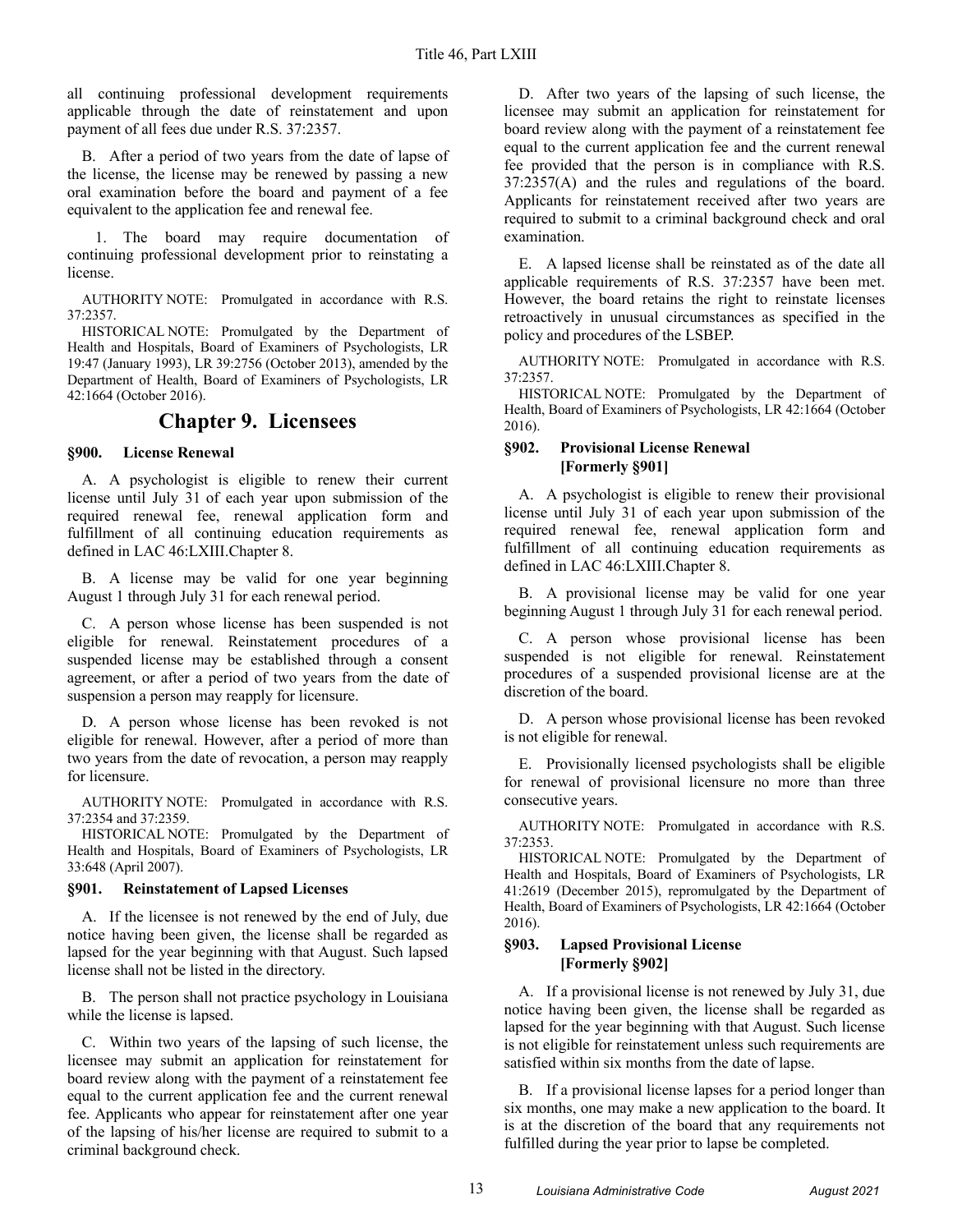AUTHORITY NOTE: Promulgated in accordance with R.S. 37:2353.

HISTORICAL NOTE: Promulgated by the Department of Health and Hospitals, Board of Examiners of Psychologists, LR 41:2620 (December 2015), repromulgated by the Department of Health, Board of Examiners of Psychologists, LR 42:1665 (October 2016).

### **§904. Contact Information [Formerly §903]**

A. A licensed psychologist shall notify the board within 30 days, with documentation, attesting to any change of contact information including mailing address, work address, telephone number and email address. This documentation notice shall include the psychologist's, full name, license number, and the old and new contact information.

B. Should a psychologist be displaced to a temporary location due to an emergency, the psychologist shall notify the board within 30 days, with documentation attesting to the temporary change in contact information. The documented notice shall include the psychologist's full name, license number, old and new temporary contact information.

AUTHORITY NOTE: Promulgated in accordance with R.S. 37:2357.

HISTORICAL NOTE: Promulgated by the Department of Health and Hospitals, Board of Examiners of Psychologists, LR 32:1227 (July 2006), amended LR 39:2754 (October 2013), amended LR 39:2754 (October 2013), repromulgated by the Department of Health, Board of Examiners of Psychologists, LR 42:1665 (October 2016).

## **Chapter 10. Temporary Registration**

### **§1001. Registration of Out-of-State Psychologist**

A. Any nonresident licensed for independent practice as a doctoral-level psychologist in the state of his/her residence and which state will permit residents of this state a like and similar privilege as provided herein may practice as a psychologist for a period not to exceed 30 days in any one calendar year or the current expiration of his resident license, whichever comes first, to the same extent and manner as if licensed in this state.

B. Upon application for temporary registration, accompanied by such fee determined by the board, the board shall issue a certification of temporary registration to a psychologist not licensed in Louisiana, whose license is current, unrestricted, and at the doctoral-level in the jurisdiction of his/her residence, and who furnishes upon a form and in such manner the board prescribes, the following:

1. completed, notarized, registration form signed by the out-of-state psychologist, shall be submitted along with the appropriate fee, a copy of the respective current and unrestricted licenses, picture identification, and any other information pertaining to identification or fitness to practice as requested by the board;

2. documentation that the psychologist is engaged in a legitimate professional setting, and provides satisfactory documentation to the board of the location site(s) that he/she will be providing psychological services and dates of service;

3. a statement attesting to any prior disciplinary actions, felonies or convictions, participation in an impaired psychologist program, or any pending litigations or actions the licensee may be facing; and

4. documentation that the state in which the out-ofstate psychologist resides provides a like and similar privilege to licensed Louisiana psychologists.

C. All applicants for temporary registration must successfully pass the Louisiana jurisprudence examination and pay the appropriate fee associated with such exam. Temporary applicants must pass the jurisprudence examination prior to the issuance of a certification of temporary registration. Jurisprudence exam scores will be valid for three years.

D. Upon issuance of the certification of temporary registration, the psychologist shall comply with the Louisiana licensing law for psychologists, R.S. title 37, chapter 28, the *Louisiana Administrative Code*, Title 46, Part LXIII and other applicable laws, as well as practice in good faith, and within the reasonable scope of his skills, training, and ability.

E. Should a qualified psychologist registered with the board thereafter fail to comply with any requirement or condition established by this Rule, the board may immediately terminate his/her registration. In addition, any known jurisdiction in which the psychologist holds a license will be notified of any complaint, investigation and/or disciplinary proceedings by this board.

F. In the event a psychologist fails to register with the board, but practices psychology, whether gratuitously or otherwise, then such conduct will be considered the unlawful practice of psychology and prosecuted accordingly.

G. Temporary registration may be granted no more than three consecutive years.

AUTHORITY NOTE: Promulgated in accordance with R.S. 37:2365(D).

HISTORICAL NOTE: Promulgated by the Department of Health and Hospitals, Board of Examiners of Psychologists, LR 33:459 (March 2007), amended LR 36:1007 (May 2010), LR 39:2756 (October 2013).

### **§1002. Emergency Temporary Registration for Psychologists**

A. Pursuant to R.S. 29:769(E), licensed psychologists from other jurisdictions of the United States may respond to a declared public health emergency and be granted a temporary registration to engage in the practice of psychology as defined in R.S. 37:2352(5).

B. Prior to providing professional services in Louisiana a psychologist licensed at the doctoral level in another jurisdiction of the United States, shall apply for an emergency temporary registration (ETR). The application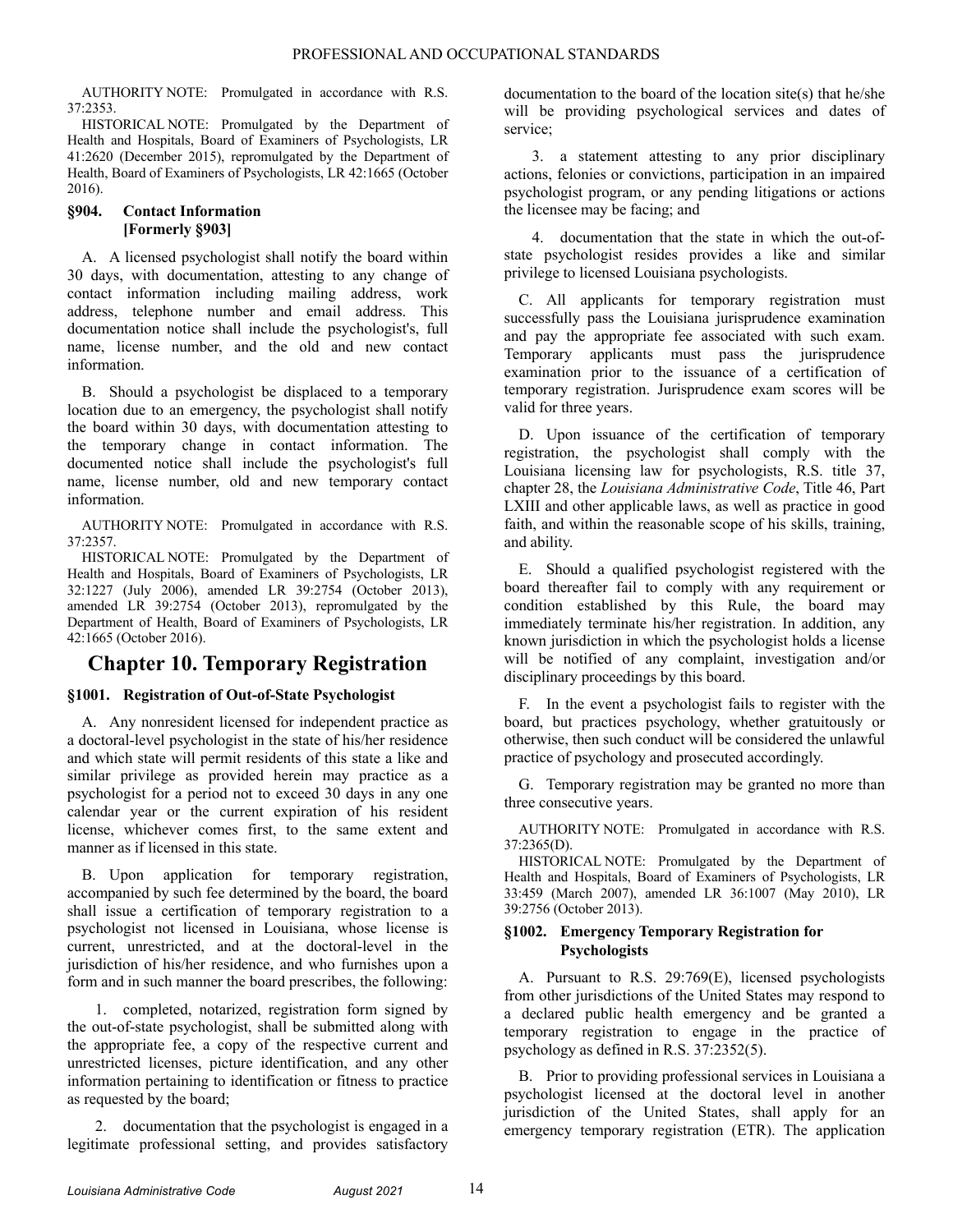for ETR shall be made available via the board website or mailed upon request.

C. Applications for emergency temporary registration shall be processed as priority during a declared emergency.

D. Accordingly, additional requirements for an ETR may be imposed pursuant to the emergency declaration issued which more properly address the needs of the particular declared emergency.

E. A psychologist not licensed in Louisiana, whose license is current, unrestricted, and at the doctoral-level in the jurisdiction of his/her residence in the United States, and properly registers with the board may gratuitously provide psychological services if:

1. the psychologist is engaged in a legitimate relief effort during the emergency period, and provides satisfactory documentation to the board of the location site(s) that he/she will be providing psychological services;

2. the psychologist complies with the Louisiana licensing law for psychologists, R.S. title 37, chapter 28, the *Louisiana Administrative Code*, Title 46, Part LXIII and other applicable laws, as well as practice in good faith, and within the reasonable scope of his skills, training, and ability; and

3. the psychologist renders psychological services on a gratuitous basis with no revenue of any kind to be derived whatsoever from the provision of psychological services with the state of Louisiana.

F. The authority provided for the Emergency Rule shall be applicable for a period of time not to exceed 60 days at the discretion of the board, with the potential extension of up to two additional periods not to exceed 60 days for each extension as determined appropriate and necessary by the board.

G. All interested psychologists shall submit to the board a copy of their respective current and unrestricted licenses, picture identification, and any other information pertaining to identification or fitness to practice as requested by the board.

H. Should a qualified psychologist registered with the board thereafter fail to comply with any requirement or condition established by this Rule, the board may immediately terminate his/her registration. In addition, any known jurisdiction in which the psychologist holds a license will be notified of any complaint, investigation and/or disciplinary proceedings by this board.

I. In the event a psychologist fails to register with the board, but practices psychology, whether gratuitously or otherwise, then such conduct will be considered the unlawful practice of psychology and prosecuted accordingly.

AUTHORITY NOTE: Promulgated in accordance with R.S. 29:769(E).

HISTORICAL NOTE: Promulgated by the Department of Health and Hospitals, Board of Examiners of Psychologists, LR 33:459 (March 2007), amended LR 36:1007 (May 2010), LR 39:2757 (October 2013).

### **§1003. Military Applicants**

A. Any active member of the military or their spouse shall be granted expedited status for licensure upon an application for licensure, payment of the appropriate fee, and written request for expedited process.

B. Upon receipt of the above information and if the psychologist is licensed in any other state, he/she shall be considered for temporary license at the next regularly scheduled board meeting. If the psychologist meets the requirements for licensure, he/she shall be granted a temporary license.

C. The temporary license may be extended while documentation for a full license is gathered, and so long as the application is active.

D. Upon issuance of the temporary license, the psychologist shall comply with the Louisiana licensing law for psychologists, R.S. title 37, chapter 28, the *Louisiana Administrative Code*, Title 46, Part LXIII and other applicable laws, as well as practice in good faith, and within the reasonable scope of his skills, training, and ability.

E. All military applicants will be required to submit to a criminal background check and pass a Louisiana jurisprudence examination before issuance of a permanent license.

AUTHORITY NOTE: Promulgated in accordance with R.S. 37:2365(D).

HISTORICAL NOTE: Promulgated by the Department of Health and Hospitals, Board of Examiners of Psychologists, LR 39:2757 (October 2013).

## **Chapter 11. Supervision of Assistants to Psychologists**

### **§1101. Conditions for Utilization of Assistants**

A. An assistant providing psychological services must be under the general and continuing professional supervision of a licensed psychologist. General supervision means the procedure is furnished under the psychologist's overall direction and control, but the psychologist's presence is not required during the performance of the procedure. Under general supervision, the training of the non-psychologist personnel who actually performs the diagnostic procedure and maintenance of the necessary equipment and supplies are the continuing responsibility of the psychologist.

B. In order to maintain ultimate legal and professional responsibility for the welfare of every client, a licensed psychologist must be vested with functional authority over the psychological services provided by assistants.

C. Supervisors shall have sufficient contact with clients, and must be empowered to contact any client in order to plan effective and appropriate services and to define procedures. They shall also be available for emergency consultation and intervention.

D. Work assignments shall be commensurate with the skills of the assistant and procedures shall under all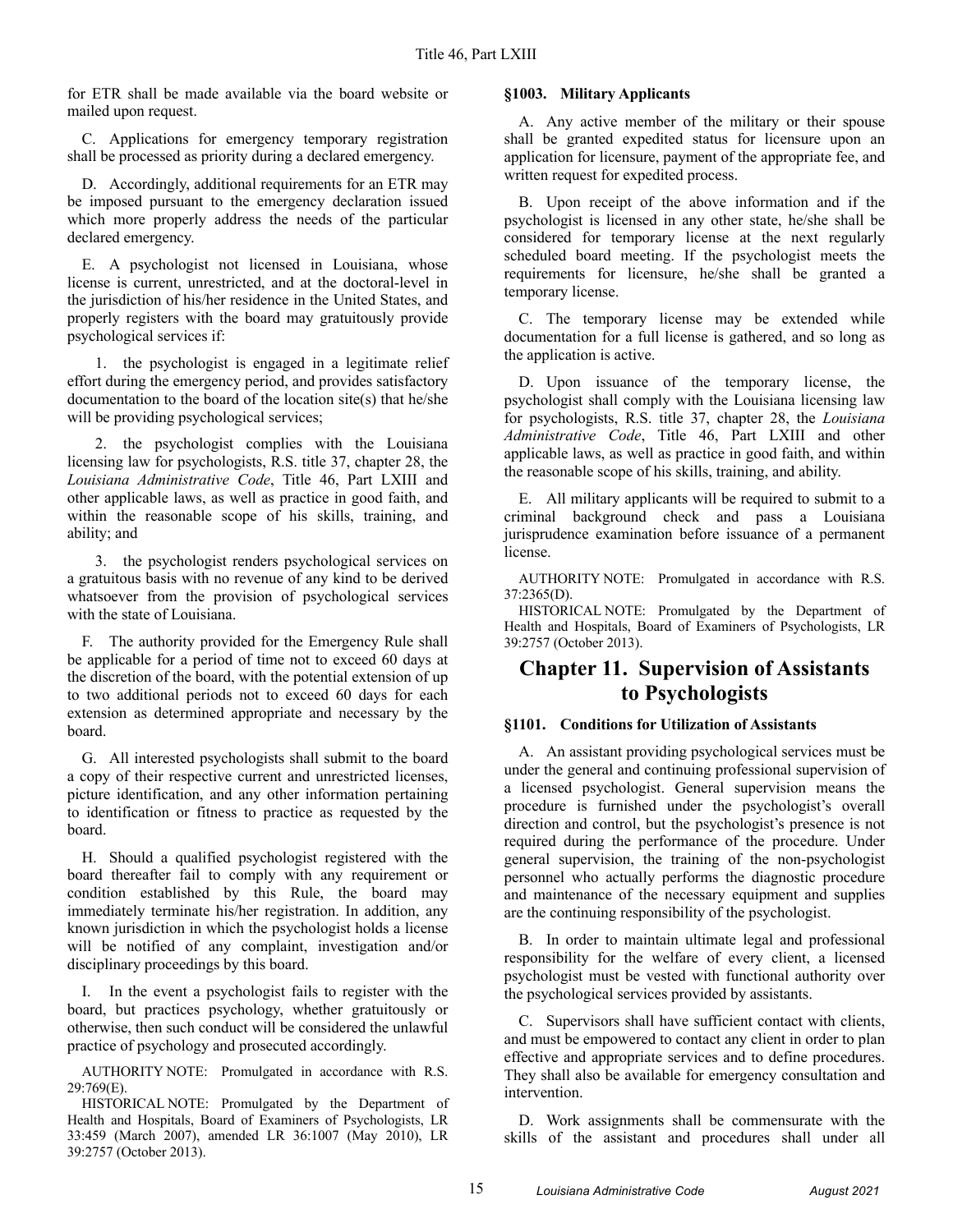circumstances be planned in consultation with the supervisor.

E. The supervisory contact with assistants shall occur in the service delivery setting, unless otherwise approved by the board of examiners.

F. Public announcement of fees and services and contact with lay or professional public shall not be offered in the name of the assistant.

G. Billing for psychological services shall not be in the name of an assistant.

H. A provisional licensed psychologist may not supervise unlicensed assistants.

AUTHORITY NOTE: Promulgated in accordance with R.S. 37:2353.

HISTORICAL NOTE: Promulgated by the Department of Health and Human Resources, Board of Examiners of Psychologists, LR 5:250 (August 1979), amended by the Department of Health and Hospitals, Board of Examiners of Psychologists, LR 36:1246 (June 2010), LR 41:2620 (December 2015).

### **§1103. Responsibilities of Supervisors**

A. The supervisor is accountable for the planning, course and outcome of the work. The conduct of supervision shall insure the welfare of the client, and the ethical and legal protection of the assistant.

B. The supervisor shall establish and maintain a level of supervisory contact consistent with professional standards insuring the welfare of clients seen by the assistant, as well as sufficient contact so as to be accountable in the event that ethical or legal issues are raised.

1. There shall be one hour per week as a minimum for supervisory contact. Exceptions to this requirement must have prior approval of the board.

2. It is likely that more than one hour per week would be required for assistants of lesser experience.

The supervisor shall limit the number of assistants supervised so as to insure the above.

The supervisor shall be available for emergency consultation at the request of the assistant.

C. The supervisor shall have competence in the specific area of practice in which supervision is being given.

D. An ongoing record of supervision shall be maintained which details the types of activities in which the assistant is engaged and the level of competence in each. This record shall be kept in such form as may be prescribed by the board.

E. Neglect in maintaining the above standards of practice may result in suspension or revocation of the supervisor's license to practice.

AUTHORITY NOTE: Promulgated in accordance with R.S. 37:2353.

HISTORICAL NOTE: Promulgated by the Department of Health and Human Resources, Board of Examiners of Psychologists, LR 5:250 (August 1979), amended by the Department of Health and Hospitals, Board of Examiners of Psychologists, LR 36:1008 (May 2010).

## **Chapter 12. Criminal History Records Information**

### **§1201. Scope of Chapter**

A. The rules of this Chapter govern the collection and use of criminal history records information in connection with applications for an initial license, renewal, or reinstatement of a license of a psychologist in conformity with R.S. 37:2372.1

AUTHORITY NOTE: Promulgated in accordance with R.S. 37:2372.1.

HISTORICAL NOTE: Promulgated by the Department of Health and Hospitals, Board of Examiners of Psychologists, LR 34:1406 (July 2008).

### **§1203. Definitions**

A. As used in this Chapter, the following terms shall have the meanings specified.

*Applicant*―an individual who has made application to the board for the issuance or reinstatement of any license, permit, certificate, or registration which the board is authorized by law to issue.

*Board*―the Louisiana State Board of Examiners of Psychologists.

*Bureau*―the Louisiana Bureau of Criminal Identification and Information of the Office of State Police within the Department of Public Safety and Corrections.

*Criminal History Record Information*―information collected by the bureau or the Federal Bureau of Investigation of the United States Department of Justice or an individual consisting of detentions, indictments, bills of information, or any formal criminal charges and any disposition arising therefrom, including sentencing, criminal correctional supervision and release. Criminal history record information does not include information collected for intelligence or investigatory purposes nor does it include any identification information which does not indicate involvement of the individual in the criminal justice system.

*FBI*―the Federal Bureau of Investigation of the United States Department of Justice.

*Licensure* or *License*―any license, permit, certification, or registration which the board is authorized by law to issue.

AUTHORITY NOTE: Promulgated in accordance with R.S. 37:2372.1.

HISTORICAL NOTE: Promulgated by the Department of Health and Hospitals, Board of Examiners of Psychologists, LR 34:1406 (July 2008).

### **§1205. Criminal History Record Information Requirement**

A. As a condition for eligibility for the issuance of an initial license or the reinstatement of any license, an applicant must submit such number of full sets of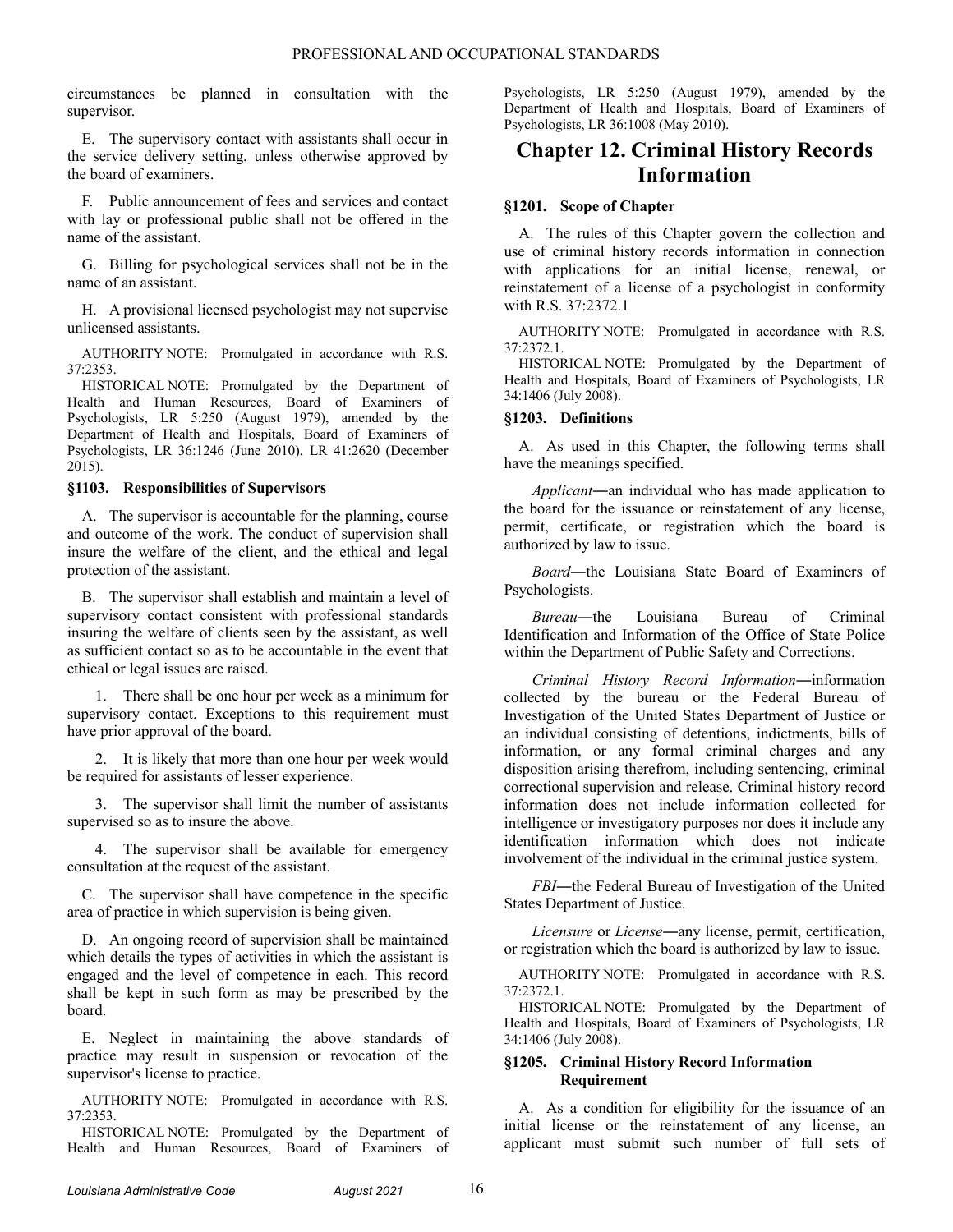fingerprints, other identifiable information, and fees and costs as may be incurred by the board in requesting or obtaining criminal history record information, in the form and manner prescribed in §1209.

B. The board will use the fingerprints to request and obtain criminal history record information relative to the applicant as provided in R.S. 37:2372.1.

C. The application of an applicant who fails to comply with the requirements set forth in §1205.A shall be deemed incomplete and shall not be considered by the board unless and until such requirements have been satisfied.

AUTHORITY NOTE: Promulgated in accordance with R.S. 37:2372.1.

HISTORICAL NOTE: Promulgated by the Department of Health and Hospitals, Board of Examiners of Psychologists, LR 34:1406 (July 2008).

### **§1207. Effect of Application**

A. The submission of an application for licensure to the board shall constitute and operate as an acknowledgement and authorization by the applicant to any state or federal agency, including, but not limited to, the bureau and the FBI, to disclose and release to the board any and all state, national, or foreign criminal history record information; the submission of an application for licensure to the board shall equally constitute and operate as a consent by the applicant for disclosure and release of such information and as a waiver by the applicant of any privilege or right of confidentiality which the applicant would otherwise possess with respect thereto.

B. The submission of an application for licensure to the board shall constitute and operate as an acknowledgement and authorization by the applicant for the board's utilization of criminal history record information to determine his or her suitability and eligibility for licensure, and whether just cause exists for the board to refuse to issue, suspend, revoke, or impose probationary or other terms, conditions, or restrictions on any license held or applied for by an applicant in the state of Louisiana for violation of any of the causes specified by R.S. 37:2359 or 37:2360, and the board's rules respecting any such health care provider as set forth in LAC 46:LXIII.

AUTHORITY NOTE: Promulgated in accordance with R.S. 37:2353, 37:2356 and 37:2372.1.

HISTORICAL NOTE: Promulgated by the Department of Health and Hospitals, Board of Examiners of Psychologists, LR 34:1407 (July 2008).

### **§1209. Procedural Requirements**

A. In conformity with the substantive requirements of §1205, an application for licensure, whether initial, by credential, or reinstatement to the board, shall be accompanied by each of the following:

1. two or such other number of fully completed fingerprint record cards, containing all identifiable information requested, as well as certified sets of fingerprints which have been affixed by a sheriff, police officer, or other law enforcement personnel;

2. a check in the amount of no less than \$50 in satisfaction of the fees and costs incurred by the board to process fingerprint cards and to request and to receive criminal history record information from the bureau and the FBI.

B. Fingerprint cards and instructions pertaining thereto will be supplied by the board upon application.

C. An applicant shall be responsible for any increase in the amounts specified in §1209.A.2, which may be assessed by any state or federal agency, including, but not limited to, the bureau and the FBI, or for the fees and costs which may be incurred by the board in requesting and obtaining criminal history record information. An applicant shall also be responsible for payment of any processing fees and costs resulting from a fingerprint card being rejected by any state or federal agency, including, but not limited to, the bureau and the FBI.

AUTHORITY NOTE: Promulgated in accordance with R.S. 37:2372.1.

HISTORICAL NOTE: Promulgated by the Department of Health and Hospitals, Board of Examiners of Psychologists, LR 34:1407 (July 2008).

### **§1211. Falsification of Criminal Record Information**

A. An applicant who denies the existence or extent of criminal history record information on an application, which is discovered by information, records, or documentation provided by the bureau, FBI, or any other state, national, or foreign jurisdiction shall, in addition to the potential disqualification of licensure for any of the causes specified in §1207.B, be deemed to have provided false, misleading, or deceptive information, or false sworn information on an application for licensure, and to have engaged in unprofessional conduct, providing additional cause for the board to suspend or revoke, refuse to issue, or impose probationary or other restrictions on any license held or applied for by an applicant in the state of Louisiana culpable of such violation, pursuant to R.S. 37:2359 and 37:2360.

AUTHORITY NOTE: Promulgated in accordance with R.S. 37:2372.1.

HISTORICAL NOTE: Promulgated by the Department of Health and Hospitals, Board of Examiners of Psychologists, LR 34:1407 (July 2008).

### **§1213. Confidentiality of Criminal History Record Information**

A. Criminal history record information obtained by the board pursuant to R.S. 37:2372.1 and the rules of this Chapter, which is not already a matter of public record or to which the privilege of confidentiality has not otherwise been waived or abandoned, shall be deemed nonpublic and confidential information, restricted to and utilized exclusively by the board, its officers, members, investigators, employees, agents, and attorneys in evaluating the applicant's eligibility or disqualification for licensure. Criminal history record information shall not, except with the written consent of the applicant or by the order of a court of competent jurisdiction, be released or otherwise disclosed by the board to any other person or agency, provided,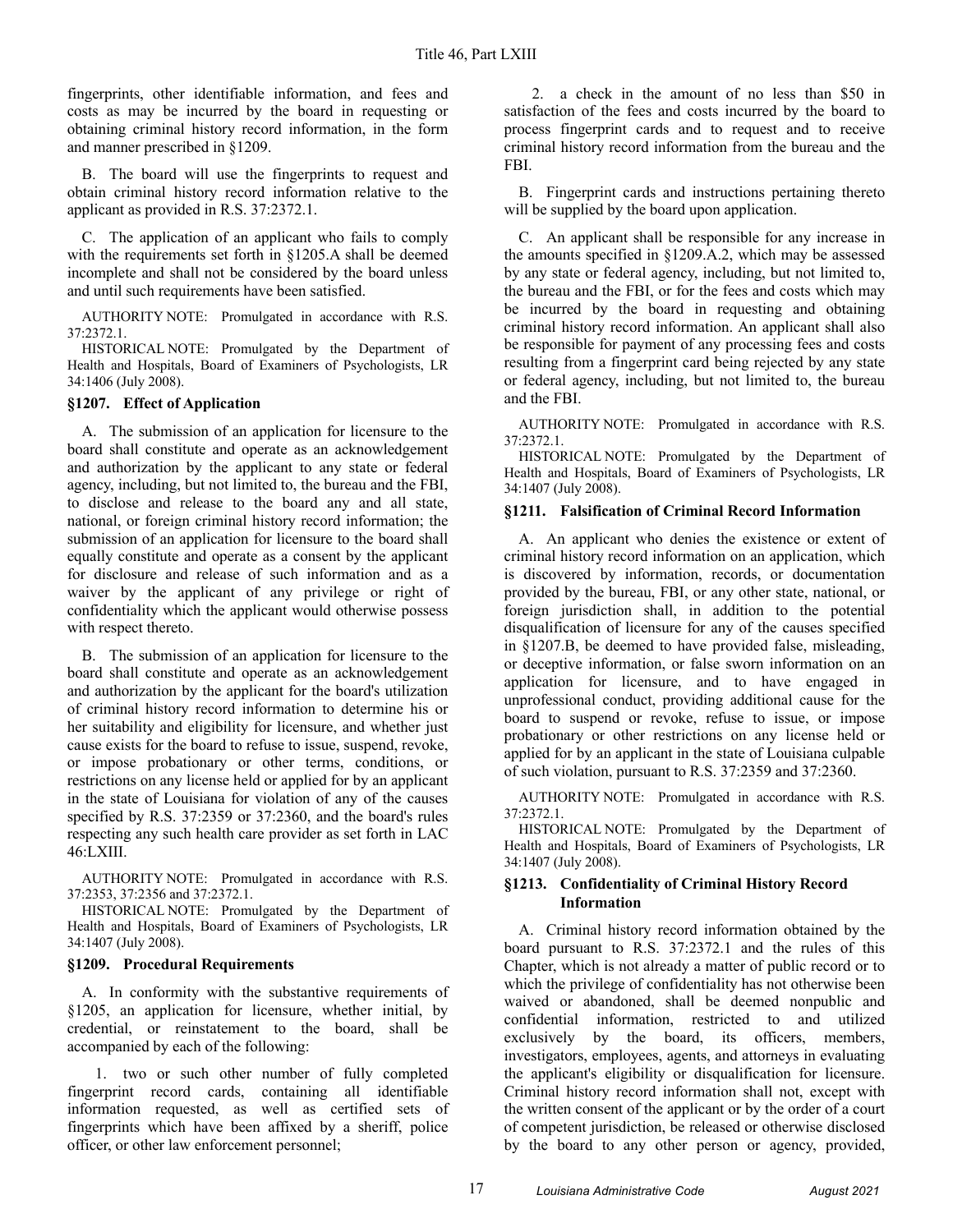however, that any such information or documents which are admitted into evidence and made part of the administrative record in any adjudicatory proceeding before the board shall become public records upon the filing of a petition for judicial review of the board's final decision therein.

AUTHORITY NOTE: Promulgated in accordance with R.S. 37:2372.1.

HISTORICAL NOTE: Promulgated by the Department of Health and Hospitals, Board of Examiners of Psychology, LR 34:1407 (July 2008).

### **§1215. Exceptions to Criminal History Information Requirement**

A. The criminal history record information requirements prescribed by this Chapter shall not be applicable to a psychologist applicant who seeks:

1. a temporary registration issued in accordance with LAC 46:LXIII.

B. The criminal history record information requirements prescribed by §§1201-1213 may be waived in such instances as the board, in its discretion, may deem necessary or appropriate.

AUTHORITY NOTE: Promulgated in accordance with R.S. 37:2372.1.

HISTORICAL NOTE: Promulgated by the Department of Health and Hospitals, Board of Examiners of Psychology, LR 34:1407 (July 2008).

## **Chapter 13. Ethical Standards of Psychologists**

### **§1301. Preamble**

A. Psychologists work to develop a valid and reliable body of scientific knowledge based on research. They may apply that knowledge to human behavior in a variety of contexts. In doing so, they perform many roles, such as researcher, educator, diagnostician, therapist, supervisor, consultant, administration, social interventionists, court mediator, and expert witness. Their goal is to broaden knowledge of behavior and, where appropriate, to apply it pragmatically to improve the condition of both the individual and society. Psychologists respect the central importance of freedom of inquiry and expression in research, teaching, and publication. Psychologists respect and protect human and civil rights, and do not knowingly participate in or condone unfair discriminatory practices. They also strive to help the public in developing informed judgments and choices concerning human behavior. These rules set standards and guidelines are established for the welfare and protection of the individuals and groups with whom psychologists work.

AUTHORITY NOTE: Promulgated in accordance with R.S. 37:2353.

HISTORICAL NOTE: Promulgated by the Department of Health, Board of Examiners of Psychologists, LR 43:1164 (June 2017).

### **§1303. Resolving Ethical Issues**

A. Misuse of Psychologists' Work. If psychologists learn of misuse or misrepresentation of their work, they take reasonable steps to correct or minimize the misuse or misrepresentation.

B. Conflicts between Ethics and Law, Regulations, or Other Governing Legal Authority. If psychologists' ethical responsibilities conflict with law, regulations or other governing legal authority, psychologists clarify the nature of the conflict, and take reasonable steps to resolve the conflict consistent with this Chapter. Under no circumstances may this standard be used to justify or defend violating human rights.

C. Conflicts between Ethics and Organizational Demands. If the demands of an organization with which psychologists are affiliated or for whom they are working are in conflict with this Chapter, psychologists clarify the nature of the conflict, make known their commitment to this Chapter and take reasonable steps to resolve the conflict consistent with this Chapter. Under no circumstances may this standard be used to justify or defend violating human rights.

D. Informal Resolution of Ethical Violations. When psychologists believe that there may have been an ethical violation by another psychologist, they attempt to resolve the issue by bringing it to the attention of that individual, if an informal resolution appears appropriate and the intervention does not violate any confidentiality rights that may be involved.

E. Reporting Ethical Violations. If an apparent ethical violation has substantially harmed or is likely to substantially harm a person or organization and is not appropriate for informal resolution under Subsection D of this Section, or is not resolved properly in that fashion, psychologists take further action appropriate to the situation. Such action might include referral to state or national committees on professional ethics, to state licensing boards or to the appropriate institutional authorities. This standard does not apply when an intervention would violate confidentiality rights or when psychologists have been retained to review the work of another psychologist whose professional conduct is in question.

F. Improper Complaints. Psychologists do not file or encourage the filing of ethics complaints that are made with reckless disregard for or willful ignorance of facts that would disprove the allegation.

G. Unfair Discrimination against Complainants and Respondents. Psychologists do not deny any person employment, advancement, admissions to academic or other programs, tenure, or promotion, based solely upon their having made or their being the subject of an ethics complaint. This does not preclude taking action based upon the outcome of such proceedings or considering other appropriate information.

AUTHORITY NOTE: Promulgated in accordance with R.S. 37:2353.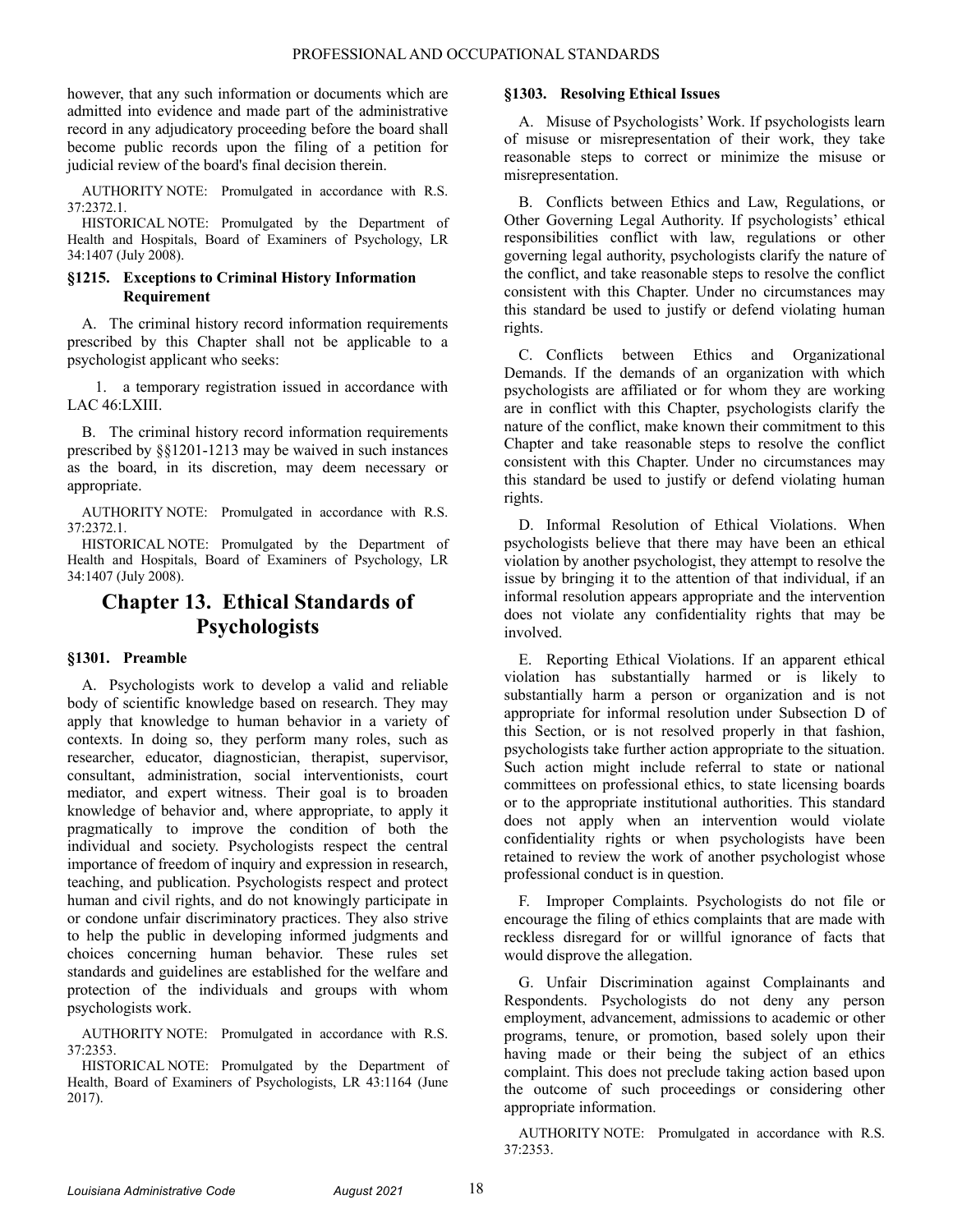HISTORICAL NOTE: Promulgated by the Department of Health, Board of Examiners of Psychologists, LR 43:1164 (June 2017).

### **§1305. Competence**

### A. Boundaries of Competence

1. Psychologists provide services, teach and conduct research with populations and in areas only within the boundaries of their competence, based on their education, training, supervised experience, consultation, study or professional experience.

2. Where scientific or professional knowledge in the discipline of psychology establishes that an understanding of factors associated with age, gender, gender identity, race, ethnicity, culture, national origin, religion, sexual orientation, disability, language or socioeconomic status is essential for effective implementation of their services or research, psychologists have or obtain the training, experience, consultation or supervision necessary to ensure the competence of their services, or they make appropriate referrals, except in emergencies.

3. Psychologists planning to provide services, teach or conduct research involving populations, areas, techniques or technologies new to them undertake relevant education, training, supervised experience, consultation or study.

4. When psychologists are asked to provide services to individuals for whom appropriate mental health services are not available and for which psychologists have not obtained the competence necessary, psychologists with closely related prior training or experience may provide such services in order to ensure that services are not denied if they make a reasonable effort to obtain the competence required by using relevant research, training, consultation or study.

5. In those emerging areas in which generally recognized standards for preparatory training do not yet exist, psychologists nevertheless take reasonable steps to ensure the competence of their work and to protect clients/patients, students, supervisees, research participants, organizational clients and others from harm.

6. When assuming forensic roles, psychologists are or become reasonably familiar with the judicial or administrative rules governing their roles.

B. Providing Services in Emergencies. In emergencies, when psychologists provide services to individuals for whom other mental health services are not available and for which psychologists have not obtained the necessary training, psychologists may provide such services in order to ensure that services are not denied. The services are discontinued as soon as the emergency has ended or appropriate services are available.

C. Maintaining Competence. Psychologists undertake ongoing efforts to develop and maintain their competence.

D. Bases for Scientific and Professional Judgments. Psychologists' work is based upon established scientific and professional knowledge of the discipline.

E. Delegation of Work to Others. Psychologists who delegate work to employees, supervisees or research or teaching assistants or who use the services of others, such as interpreters, take reasonable steps to:

1. avoid delegating such work to persons who have a multiple relationship with those being served that would likely lead to exploitation or loss of objectivity;

2. authorize only those responsibilities that such persons can be expected to perform competently on the basis of their education, training or experience, either independently or with the level of supervision being provided; and

3. see that such persons perform these services competently.

F. Personal Problems and Conflicts

1. Psychologists refrain from initiating an activity when they know or should know that there is a substantial likelihood that their personal problems will prevent them from performing their work-related activities in a competent manner.

2. When psychologists become aware of personal problems that may interfere with their performing workrelated duties adequately, they take appropriate measures, such as obtaining professional consultation or assistance and determine whether they should limit, suspend or terminate their work-related duties.

AUTHORITY NOTE: Promulgated in accordance with R.S. 37:2353.

HISTORICAL NOTE: Promulgated by the Department of Health, Board of Examiners of Psychologists, LR 43:1164 (June 2017).

### **§1307. Human Relations**

A. Unfair Discrimination. In their work-related activities, psychologists do not engage in unfair discrimination based on age, gender, gender identity, race, ethnicity, culture, national origin, religion, sexual orientation, disability, socioeconomic status or any basis proscribed by law.

B. Sexual Harassment. Psychologists do not engage in sexual harassment. Sexual harassment is sexual solicitation, physical advances or verbal or nonverbal conduct that is sexual in nature, that occurs in connection with the psychologist's activities or roles as a psychologist and that either:

1. is unwelcome, is offensive or creates a hostile workplace or educational environment, and the psychologist knows or is told this; or

2. is sufficiently severe or intense to be abusive to a reasonable person in the context. Sexual harassment can consist of a single intense or severe act or of multiple persistent or pervasive acts.

C. Other Harassment. Psychologists do not knowingly engage in behavior that is harassing or demeaning to persons with whom they interact in their work based on factors such as those persons' age, gender, gender identity, race, ethnicity,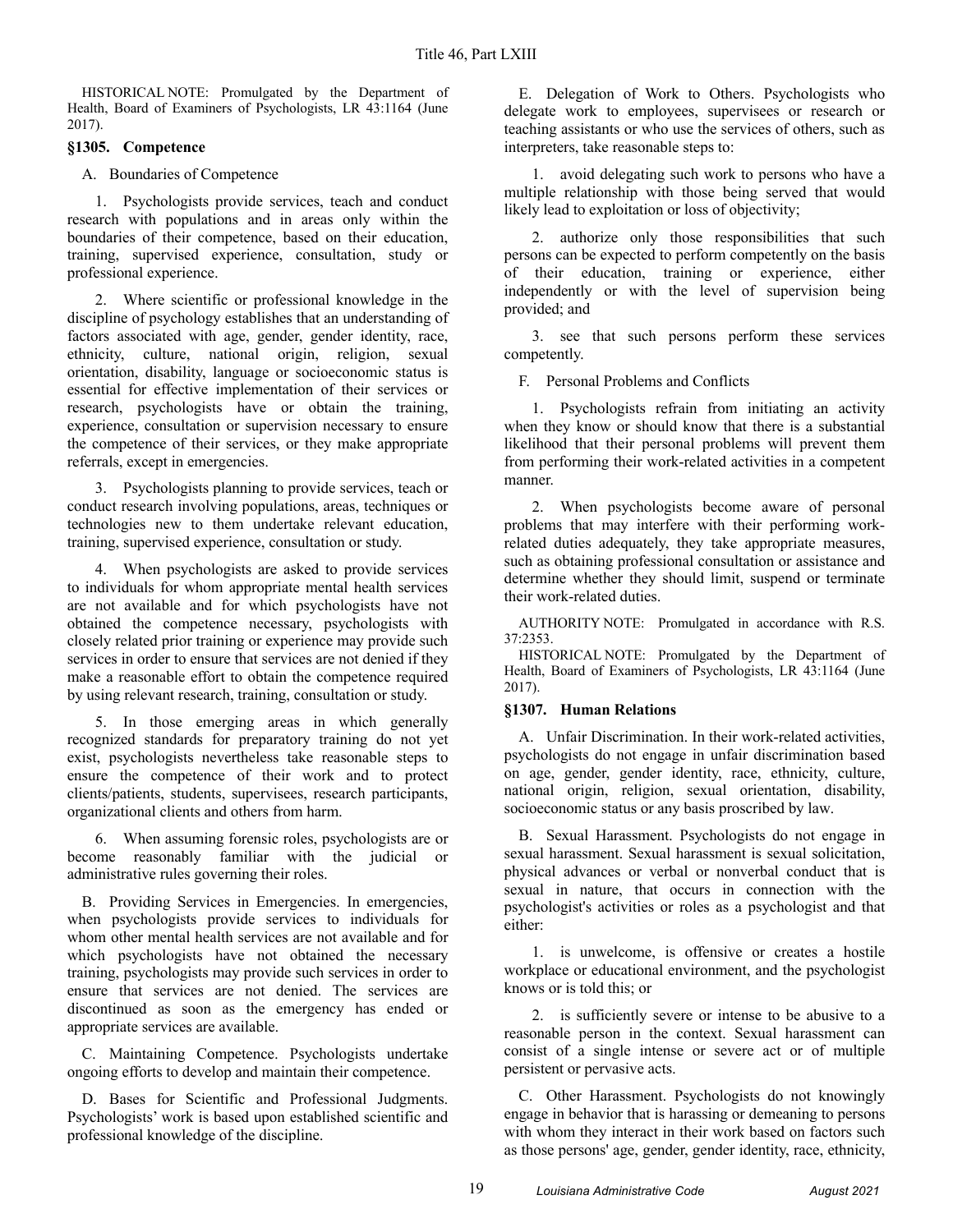culture, national origin, religion, sexual orientation, disability, language or socioeconomic status.

D. Avoiding Harm. Psychologists take reasonable steps to avoid harming their clients/patients, students, supervisees, research participants, organizational clients and others with whom they work, and to minimize harm where it is foreseeable and unavoidable.

E. Multiple Relationships

1. A multiple relationship occurs when a psychologist is in a professional role with a person, and

a. at the same time is in another role with the same person;

b. at the same time is in a relationship with a person closely associated with or related to the person with whom the psychologist has the professional relationship; or

c. promises to enter into another relationship in the future with the person or a person closely associated with or related to the person.

2. A psychologist shall not enter into a multiple relationship if the multiple relationship could reasonably be expected to impair the psychologist's objectivity, competence or effectiveness in performing his or her functions as a psychologist, or otherwise risks exploitation or harm to the person with whom the professional relationship exists.

3. Multiple relationships that would not reasonably be expected to cause impairment or risk exploitation or harm are not unethical.

4. If a psychologist finds that, due to unforeseen factors, a potentially harmful multiple relationship has arisen, the psychologist takes reasonable steps to resolve it with due regard for the best interests of the affected person and maximal compliance with this Chapter.

5. When psychologists are required by law, institutional policy, or extraordinary circumstances to serve in more than one role in judicial or administrative proceedings, at the outset they:

a. obtain written informed consent from all parties and/or court order; and

b. clarify role expectations; and

c. clarify the extent of confidentiality with regard to current roles, and thereafter as changes occur.

F. Conflict of Interest. Psychologists refrain from taking on a professional role when personal, scientific, professional, legal, financial or other interests or relationships could reasonably be expected to:

1. impair their objectivity, competence or effectiveness in performing their functions as psychologists, or

2. expose the person or organization with whom the professional relationship exists to harm or exploitation.

G. Third-Party Requests for Services. When psychologists agree to provide services to a person or entity at the request of a third party, psychologists attempt to clarify at the outset of the service the nature of the relationship with all individuals or organizations involved. This clarification includes the role of the psychologist (e.g., therapist, consultant, diagnostician, or expert witness), an identification of who is the client, the probable uses of the services provided or the information obtained, and the fact that there may be limits to confidentiality.

H. Exploitative Relationships. Psychologists do not exploit persons over whom they have supervisory, evaluative or other authority such as clients/patients, students, supervisees, research participants and employees.

I. Cooperation with Other Professionals. When indicated and professionally appropriate, psychologists cooperate with other professionals in order to serve their clients/patients effectively and appropriately.

J. Informed Consent

1. When psychologists conduct research or provide assessment, therapy, counseling or consulting services in person or via electronic transmission or other forms of communication, they obtain the informed consent of the individual or individuals using language that is reasonably understandable to that person or persons except when conducting such activities without consent is mandated by law or governmental regulation or as otherwise provided in this Chapter.

2. For persons who are legally incapable of giving informed consent, psychologists nevertheless:

a. provide an appropriate explanation;

b. seek the individual's assent;

c. consider such persons' preferences and best interests; and

d. obtain appropriate permission from a legally authorized person, if such substitute consent is permitted or required by law.

3. When consent by a legally authorized person is not permitted or required by law, psychologists take reasonable steps to protect the individual's rights and welfare.

4. When psychological services are court ordered or otherwise mandated, psychologists inform the individual of the nature of the anticipated services, including whether the services are court ordered or mandated and any limits of confidentiality, before proceeding.

5. Psychologists appropriately document written or oral consent, permission, and assent.

K. Psychologists Delivering Services to or through **Organizations** 

1. Psychologists delivering services to or through organizations provide information beforehand to clients and when appropriate those directly affected by the services about: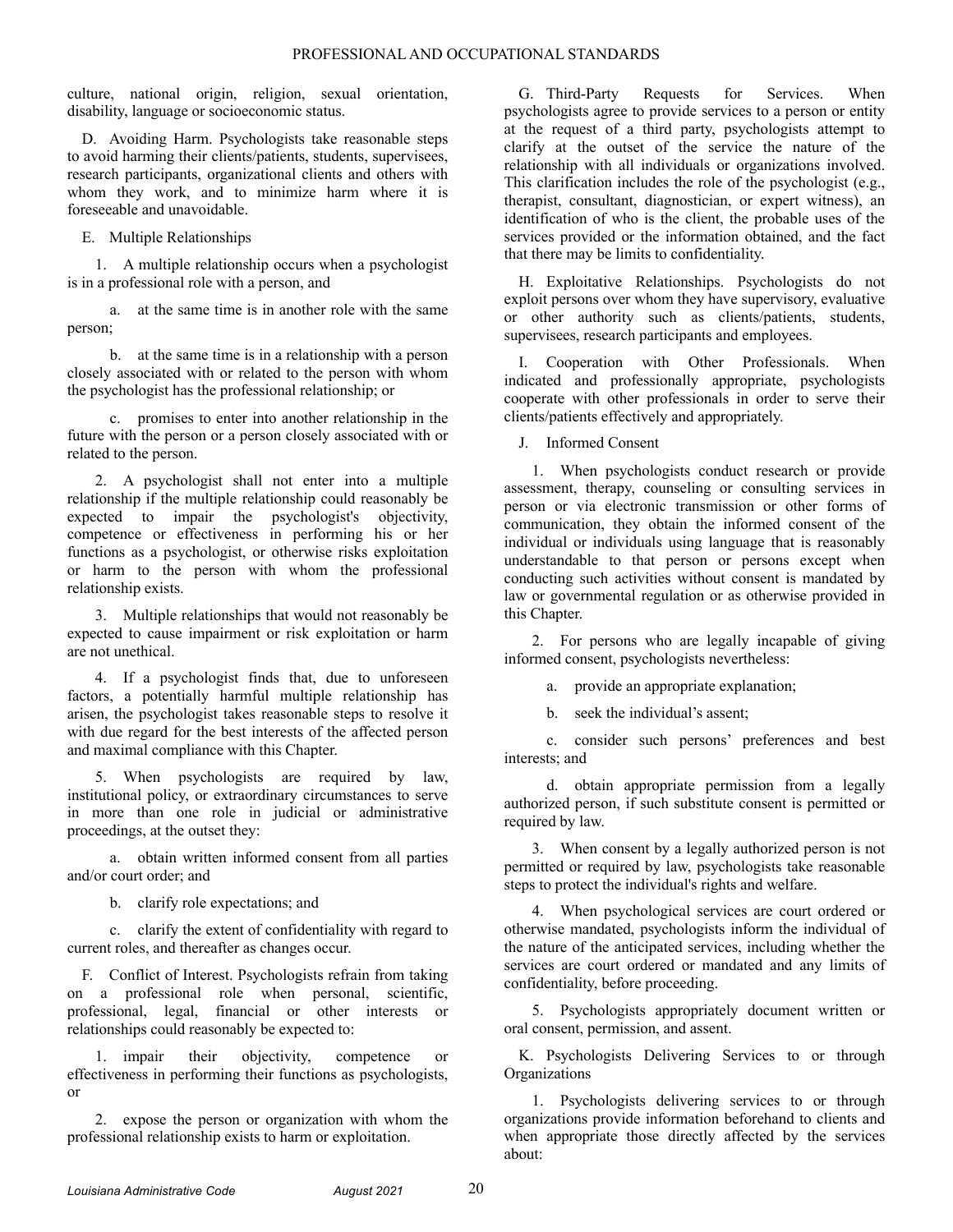- a. the nature and objectives of the services;
- b. the intended recipients;
- c. which of the individuals are clients;

d. the relationship the psychologist will have with each person and the organization;

e. the probable uses of services provided and information obtained;

- f. who will have access to the information; and
- g. limits of confidentiality.

2. As soon as feasible, psychologists provide information about the results and conclusions of such services to appropriate persons. If psychologists will be precluded by law or by organizational roles from providing such information to particular individuals or groups, they so inform those individuals or groups at the outset of the service.

L. Interruption of Psychological Services. Unless otherwise covered by contract, psychologists make reasonable efforts to plan for facilitating services in the event that psychological services are interrupted by factors such as the psychologist's illness, death, unavailability, relocation or retirement or by the client's/patient's relocation or financial limitations.

AUTHORITY NOTE: Promulgated in accordance with R.S. 37:2353.

HISTORICAL NOTE: Promulgated by the Department of Health, Board of Examiners of Psychologists, LR 43:1165 (June 2017).

#### **§1309. Privacy and Confidentiality**

A. Maintaining Confidentiality. Psychologists have a primary obligation and take reasonable precautions to protect confidential information obtained through or stored in any medium, recognizing that the extent and limits of confidentiality may be regulated by law or established by institutional rules or professional or scientific relationship.

B. Discussing the Limits of Confidentiality

1. Psychologists discuss with persons (including, to the extent feasible, persons who are legally incapable of giving informed consent and their legal representatives) and organizations with whom they establish a scientific or professional relationship:

a. the relevant limits of confidentiality; and

b. the foreseeable uses of the information generated through their psychological activities.

2. Unless it is not feasible or is contraindicated, the discussion of confidentiality occurs at the outset of the relationship and thereafter as new circumstances may warrant.

3. Psychologists who offer services, products, or information via electronic transmission inform clients/patients of the risks to privacy and limits of confidentiality.

C. Recording

1. Before recording the voices or images of individuals to whom they provide services, psychologists obtain permission from all such persons or their legal representative.

D. Minimizing Intrusions on Privacy

1. Psychologists include in written and oral reports and consultations only information germane to the purpose for which the communication is made.

2. Psychologists discuss confidential information obtained in their work only for appropriate scientific or professional purposes and only with persons who have a legal or legitimate right to such information.

E. Disclosures

1. Psychologists may disclose confidential information with the appropriate consent of the organizational client, the individual client/patient or another legally authorized person on behalf of the client/patient unless prohibited by law.

2. Psychologists disclose confidential information without the consent of the individual only as mandated by law, or where permitted by law for a valid purpose such as to:

a. provide needed professional services;

b. obtain appropriate professional consultations;

c. protect the client/patient, psychologist, or others from harm; or

d. obtain payment for services from a client/patient, in which instance disclosure is limited to the minimum that is necessary to achieve the purpose.

F. Consultations

1. When consulting with colleagues psychologists do not disclose confidential information that reasonably could lead to the identification of a client/patient, research participant or other person or organization with whom they have a confidential relationship unless they have obtained the prior consent of the person or organization or the disclosure cannot be avoided.

2. When consulting with colleagues psychologists disclose information only to the extent necessary to achieve the purposes of the consultation.

G. Use of Confidential Information for Didactic or Other Purposes

1. Psychologists do not disclose in their writings, lectures or other public media, confidential, personally identifiable information concerning their clients/patients, students, research participants, organizational clients or other recipients of their services that they obtained during the course of their work, unless they take reasonable steps to disguise the person or organization, obtain written consent from the person or organization, or there is documented legal authorization for doing so.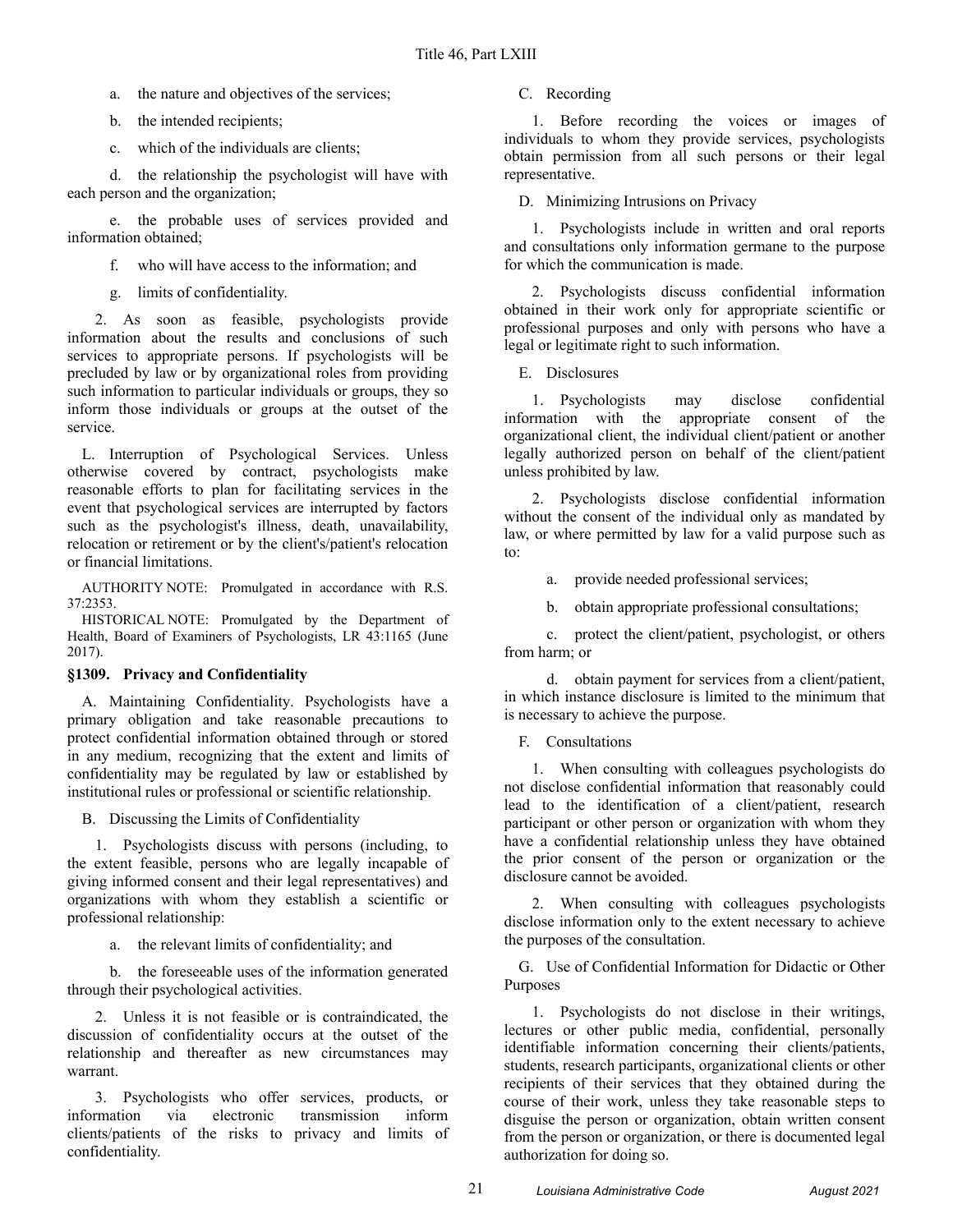AUTHORITY NOTE: Promulgated in accordance with R.S. 37:2353.

HISTORICAL NOTE: Promulgated by the Department of Health, Board of Examiners of Psychologists, LR 43:1166 (June 2017).

#### **§1311. Advertising and Other Public Statements**

A. Avoidance of False or Deceptive Statements

1. Public statements include but are not limited to paid or unpaid advertising, product endorsements, grant applications, licensing applications, other credentialing applications, brochures, printed matter, directory listings, personal resumes or curricula vitae or comments for use in media such as print or electronic transmission, statements in legal proceedings, lectures and public oral presentations and published materials.

2. Psychologists do not knowingly make public statements that are false, deceptive or fraudulent concerning their research, practice or other work activities or those of persons or organizations with which they are affiliated.

3. Psychologists do not make false, deceptive or fraudulent statements concerning:

- a. their training, experience or competence;
- b. their academic degrees;
- c. their credentials;
- d. their institutional or association affiliations;
- e. their services;

f. the scientific or clinical basis for or results or degree of success of, their services;

g. their fees; or

h. their publications or research findings.

4. Psychologists claim degrees as credentials for their health services only if those degrees were earned from a regionally accredited educational institution, or were the basis for psychology licensure by the state in which they practice.

B. Statements by Others

1. Psychologists who engage others to create or place public statements that promote their professional practice, products, or activities retain professional responsibility for such statements.

2. Psychologists do not compensate employees of press, radio, television or other communication media in return for publicity in a news item.

3. A paid advertisement relating to psychologists' activities must be identified or clearly recognizable as such.

C. Descriptions of Workshops and Non-Degree-Granting Educational Programs. To the degree to which they exercise control, psychologists responsible for announcements, catalogs, brochures or advertisements describing workshops, seminars or other non-degree-granting educational programs ensure that they accurately describe the audience for which the program is intended, the educational objectives, the presenters and the fees involved.

D. Media Presentations. When psychologists provide public advice or comment via print, Internet or other electronic transmission, they take precautions to ensure that statements:

1. are based on their professional knowledge, training or experience in accord with appropriate psychological literature and practice;

2. are otherwise consistent with this Chapter; and

3. do not indicate that a professional relationship has been established with the recipient.

E. Testimonials. Psychologists do not solicit testimonials from current therapy clients/patients or other persons who because of their particular circumstances are vulnerable to undue influence.

F. In-Person Solicitation. Psychologists do not engage, directly or through agents, in uninvited in person solicitation of business from actual or potential therapy clients/patients or other persons who because of their particular circumstances are vulnerable to undue influence. However, this prohibition does not preclude:

1. attempting to implement appropriate collateral contacts for the purpose of benefiting an already engaged therapy client/patient; or

2. providing disaster or community outreach services.

AUTHORITY NOTE: Promulgated in accordance with R.S. 37:2353.

HISTORICAL NOTE: Promulgated by the Department of Health, Board of Examiners of Psychologists, LR 43:1167 (June 2017).

### **§1313. Record Keeping and Fees**

A. Documentation of Professional and Scientific Work and Maintenance of Records. Psychologists create, and to the extent the records are under their control, maintain, disseminate, store, retain and dispose of records and data relating to their professional and scientific work in order to:

1. facilitate provision of services later by them or by other professionals;

2. allow for replication of research design and analyses;

- 3. meet institutional requirements;
- 4. ensure accuracy of billing and payments; and
- 5. ensure compliance with law.

B. Maintenance, Dissemination, and Disposal of Confidential Records of Professional and Scientific Work

1. Psychologists maintain confidentiality in creating, storing, accessing, transferring and disposing of records under their control, whether these are written, automated or in any other medium.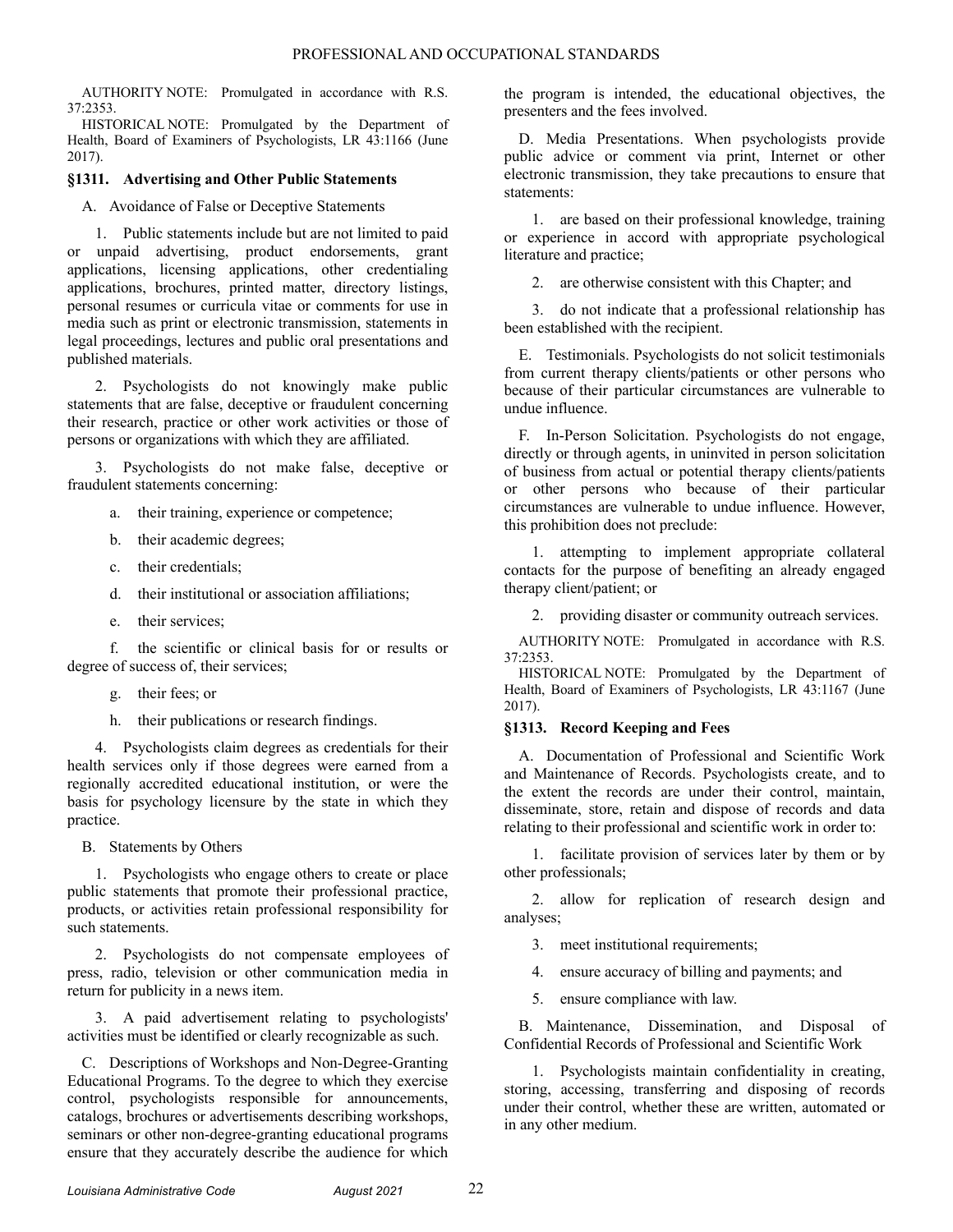2. If confidential information concerning recipients of psychological services is entered into databases or systems of records available to persons whose access has not been consented to by the recipient, psychologists use coding or other techniques to avoid the inclusion of personal identifiers.

3. Psychologists make plans in advance to facilitate the appropriate transfer and to protect the confidentiality of records and data in the event of psychologists' withdrawal from positions or practice.

C. Withholding Records for Nonpayment. Psychologists may not withhold records under their control that are requested and needed for a client's/patient's emergency treatment solely because payment has not been received.

D. Fees and Financial Arrangements

1. As early as is feasible in a professional or scientific relationship, psychologists and recipients of psychological services reach an agreement specifying compensation and billing arrangements.

2. Psychologists' fee practices are consistent with law.

3. Psychologists do not misrepresent their fees.

4. If limitations to services can be anticipated because of limitations in financing, this is discussed with the recipient of services as early as is feasible.

5. If the recipient of services does not pay for services as agreed, and if psychologists intend to use collection agencies or legal measures to collect the fees, psychologists first inform the person that such measures will be taken and provide that person an opportunity to make prompt payment.

E. Barter with Clients/Patients. Barter is the acceptance of goods, services, or other nonmonetary remuneration from clients/patients in return for psychological services. Psychologists ordinarily refrain from accepting goods, services, or other non-monetary remuneration from patients or clients in return for psychological services because such arrangements create inherent potential for conflicts, exploitation, and distortion of the professional relationship. A psychologist may participate in bartering only if:

- 1. it is not clinically contraindicated; and
- 2. the resulting arrangement is not exploitative.

F. Accuracy in Reports to Payors and Funding Sources. In their reports to payors for services or sources of research funding, psychologists take reasonable steps to ensure the accurate reporting of the nature of the service provided or research conducted, the fees, charges or payments, and where applicable, the identity of the provider, the findings and the diagnosis.

G. Referrals and Fees. When psychologists pay, receive payment from or divide fees with another professional, other than in an employer-employee relationship, the payment to each is based on the services provided (clinical, consultative, administrative or other) and is not based on the referral itself.

AUTHORITY NOTE: Promulgated in accordance with R.S. 37:2353.

HISTORICAL NOTE: Promulgated by the Department of Health, Board of Examiners of Psychologists, LR 43:1168 (June 2017).

### **§1315. Education and Training**

A. Design of Education and Training Programs. Psychologists responsible for education and training programs take reasonable steps to ensure that the programs are designed to provide the appropriate knowledge and proper experiences, and to meet the requirements for licensure, certification or other goals for which claims are made by the program.

B. Descriptions of Education and Training Programs. Psychologists responsible for education and training programs take reasonable steps to ensure that there is a current and accurate description of the program content (including participation in required course- or programrelated counseling, psychotherapy, experiential groups, consulting projects or community service), training goals and objectives, stipends and benefits and requirements that must be met for satisfactory completion of the program. This information must be made readily available to all interested parties.

C. Accuracy in Teaching

1. Psychologists take reasonable steps to ensure that course syllabi are accurate regarding the subject matter to be covered, bases for evaluating progress and the nature of course experiences. This standard does not preclude an instructor from modifying course content or requirements when the instructor considers it pedagogically necessary or desirable, so long as students are made aware of these modifications in a manner that enables them to fulfill course requirements.

2. When engaged in teaching or training, psychologists present psychological information accurately.

D. Student Disclosure of Personal Information. Psychologists do not require students or supervisees to disclose personal information in course- or program-related activities, either orally or in writing, regarding sexual history, history of abuse and neglect, psychological treatment and relationships with parents, peers and spouses or significant others except if:

1. the program or training facility has clearly identified this requirement in its admissions and program materials; or

2. the information is necessary to evaluate or obtain assistance for students whose personal problems could reasonably be judged to be preventing them from performing their training- or professionally-related activities in a competent manner or posing a threat to the students or others.

E. Mandatory Individual or Group Therapy

1. When individual or group therapy is a program or course requirement, psychologists responsible for that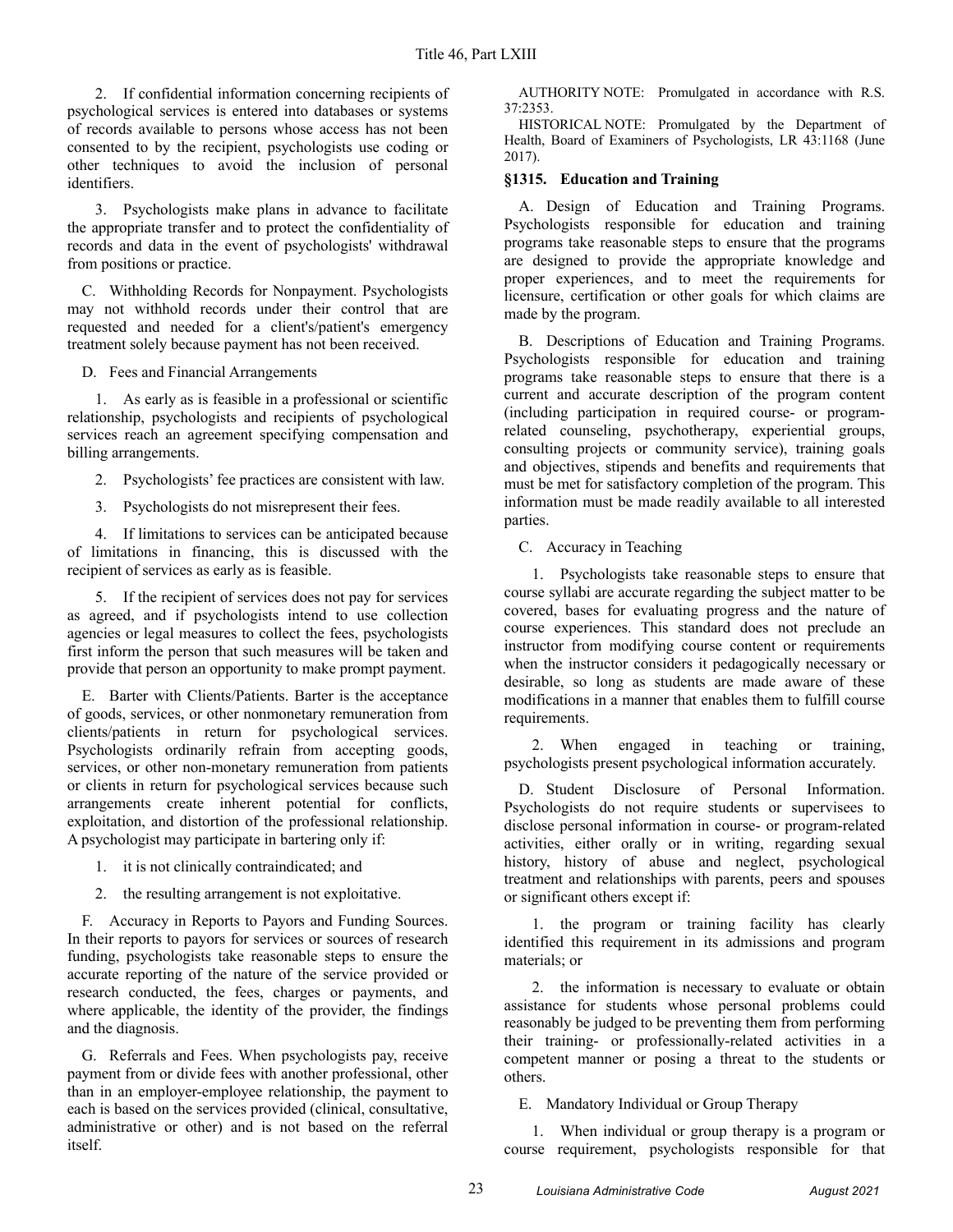program allow students in undergraduate and graduate programs the option of selecting such therapy from practitioners unaffiliated with the program.

2. Faculty who are or are likely to be responsible for evaluating students' academic performance do not themselves provide that therapy.

F. Assessing Student and Supervisee Performance

1. In academic and supervisory relationships, psychologists establish a timely and specific process for providing feedback to students and supervisees. Information regarding the process is provided to the student at the beginning of supervision.

2. Psychologists evaluate students and supervisees on the basis of their actual performance on relevant and established program requirements.

G. Sexual Relationships with Students and Supervisees. Psychologists do not engage in sexual relationships with students or supervisees who are in their department, agency, or training center or over whom psychologists have or are likely to have evaluative authority.

AUTHORITY NOTE: Promulgated in accordance with R.S. 37:2353.

HISTORICAL NOTE: Promulgated by the Department of Health, Board of Examiners of Psychologists, LR 43:1168 (June 2017).

### **§1317. Research and Publication**

A. Institutional Approval. When institutional approval is required, psychologists provide accurate information about their research proposals and obtain approval prior to conducting the research. They conduct the research in accordance with the approved research protocol.

B. Informed Consent to Research

1. When obtaining informed consent psychologists inform participants about:

a. the purpose of the research, expected duration and procedures;

b. their right to decline to participate and to withdraw from the research once participation has begun;

c. the foreseeable consequences of declining or withdrawing;

d. reasonably foreseeable factors that may be expected to influence their willingness to participate such as potential risks, discomfort or adverse effects;

- e. any prospective research benefits;
- f. limits of confidentiality;
- g. incentives for participation;

h. whom to contact for questions about the research and research participants' rights; and

i. they provide opportunity for the prospective participants to ask questions and receive answers.

2. Psychologists conducting intervention research involving the use of experimental treatments clarify to participants at the outset of the research:

a. the experimental nature of the treatment;

b. the services that will or will not be available to the control group(s) if appropriate;

c. the means by which assignment to treatment and control groups will be made;

d. available treatment alternatives if an individual does not wish to participate in the research or wishes to withdraw once a study has begun; and

e. compensation for or monetary costs of participating including, if appropriate, whether reimbursement from the participant or a third-party payor will be sought.

C. Informed Consent for Recording Voices and Images in Research. Psychologists obtain informed consent from research participants prior to recording their voices or images for data collection unless:

1. the research consists solely of naturalistic observations in public places, and it is not anticipated that the recording will be used in a manner that could cause personal identification or harm; or

2. the research design includes deception, and consent for the use of the recording is obtained during debriefing.

D. Client/Patient, Student, and Subordinate Research Participants

1. When psychologists conduct research with clients/patients, students or subordinates as participants, psychologists take steps to protect the prospective participants from adverse consequences of declining or withdrawing from participation.

2. When research participation is a course requirement or an opportunity for extra credit, the prospective participant is given the choice of equitable alternative activities.

E. Dispensing with Informed Consent for Research. Psychologists may dispense with informed consent only where research would not reasonably be assumed to create distress or harm and involves:

1. the study of normal educational practices, curricula, or classroom management methods conducted in educational settings;

2. only anonymous questionnaires, naturalistic observations or archival research for which disclosure of responses would not place participants at risk of criminal or civil liability or damage their financial standing, employability or reputation, and confidentiality is protected; or

3. the study of factors related to job or organization effectiveness conducted in organizational settings for which there is no risk to participants' employability, and confidentiality is protected; or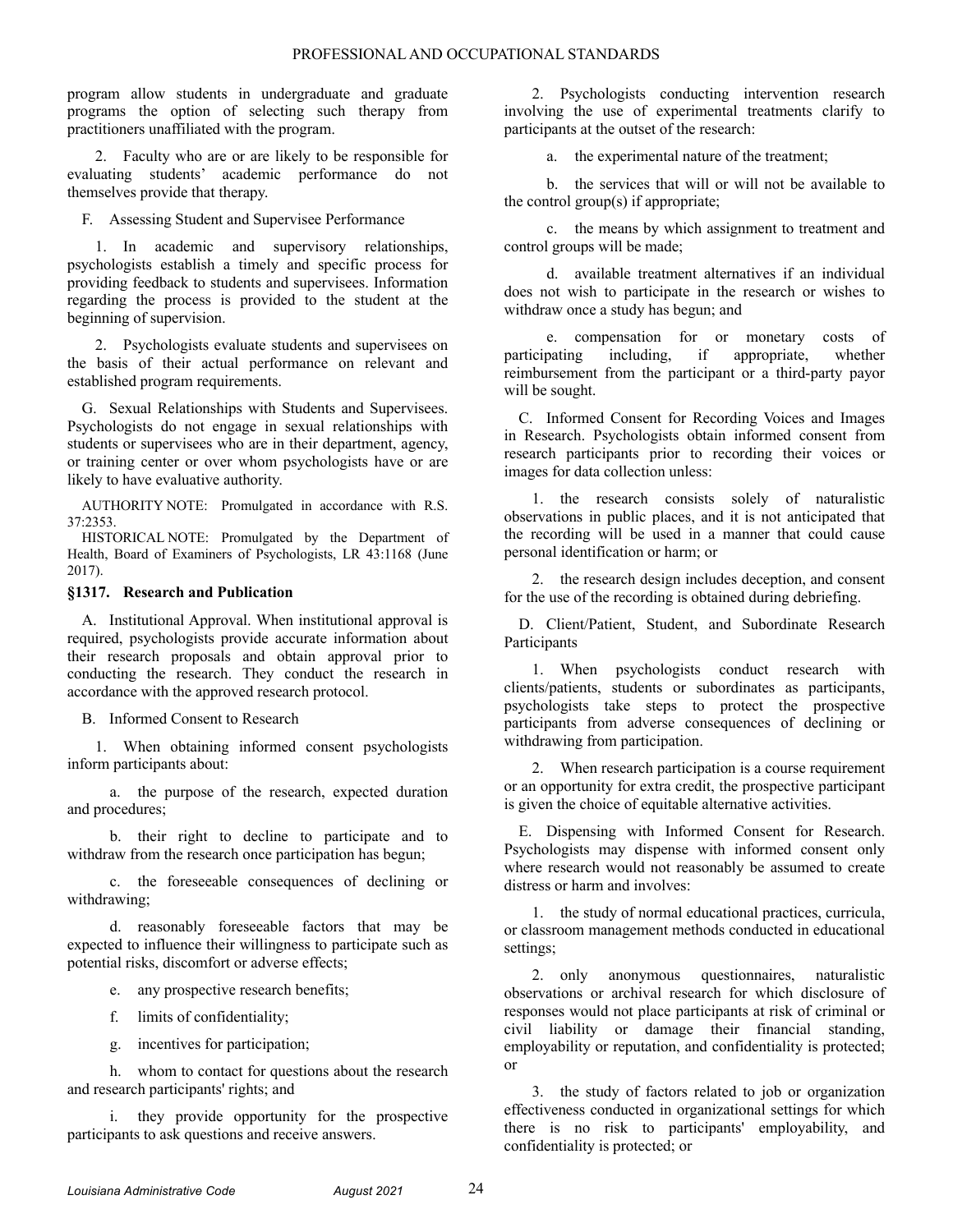4. where otherwise permitted by law or federal or institutional regulations.

F. Offering Inducements for Research Participation

1. Psychologists make reasonable efforts to avoid offering excessive or inappropriate financial or other inducements for research participation when such inducements are likely to coerce participation.

2. When offering professional services as an inducement for research participation, psychologists clarify the nature of the services, as well as the risks, obligations and limitations.

G. Deception in Research

1. Psychologists do not conduct a study involving deception unless they have determined that the use of deceptive techniques is justified by the study's significant prospective scientific, educational or applied value and that effective nondeceptive alternative procedures are not feasible.

2. Psychologists do not deceive prospective participants about research that is reasonably expected to cause physical pain or severe emotional distress.

3. Psychologists explain any deception that is an integral feature of the design and conduct of an experiment to participants as early as is feasible, preferably at the conclusion of their participation, but no later than at the conclusion of the data collection, and permit participants to withdraw their data.

H. Debriefing

1. Psychologists provide a prompt opportunity for participants to obtain appropriate information about the nature, results, and conclusions of the research, and they take reasonable steps to correct any misconceptions that participants may have of which the psychologists are aware.

2. If scientific or humane values justify delaying or withholding this information, psychologists take reasonable measures to reduce the risk of harm.

3. When psychologists become aware that research procedures have harmed a participant, they take reasonable steps to minimize the harm.

I. Humane Care and Use of Animals in Research

1. Psychologists acquire, care for, use, and dispose of animals in compliance with current federal, state and local laws and regulations, and with professional standards.

2. Psychologists trained in research methods and experienced in the care of laboratory animals supervise all procedures involving animals and are responsible for ensuring appropriate consideration of their comfort, health and humane treatment.

3. Psychologists ensure that all individuals under their supervision who are using animals have received instruction in research methods and in the care, maintenance and handling of the species being used, to the extent appropriate to their role.

4. Psychologists make reasonable efforts to minimize the discomfort, infection, illness and pain of animal subjects.

5. Psychologists use a procedure subjecting animals to pain, stress or privation only when an alternative procedure is unavailable and the goal is justified by its prospective scientific, educational or applied value.

6. Psychologists perform surgical procedures under appropriate anesthesia and follow techniques to avoid infection and minimize pain during and after surgery.

7. When it is appropriate that an animal's life be terminated, psychologists proceed rapidly, with an effort to minimize pain and in accordance with accepted procedures.

J. Reporting Research Results

1. Psychologists do not fabricate data.

2. If psychologists discover significant errors in their published data, they take reasonable steps to correct such errors in a correction, retraction, erratum or other appropriate publication means.

K. Plagiarism. Psychologists do not present portions of another's work or data as their own, even if the other work or data source is cited occasionally.

L. Publication Credit

1. Psychologists take responsibility and credit, including authorship credit, only for work they have actually performed or to which they have substantially contributed.

2. Principal authorship and other publication credits accurately reflect the relative scientific or professional contributions of the individuals involved, regardless of their relative status. Mere possession of an institutional position, such as department chair, does not justify authorship credit. Minor contributions to the research or to the writing for publications are acknowledged appropriately, such as in footnotes or in an introductory statement.

3. Except under exceptional circumstances, a student is listed as principal author on any multiple-authored article that is substantially based on the student's doctoral dissertation. Faculty advisors discuss publication credit with students as early as feasible and throughout the research and publication process as appropriate.

M. Duplicate Publication of Data. Psychologists do not publish, as original data, data that have been previously published. This does not preclude republishing data when they are accompanied by proper acknowledgment.

N. Sharing Research Data for Verification

1. After research results are published, psychologists do not withhold the data on which their conclusions are based from other competent professionals who seek to verify the substantive claims through reanalysis and who intend to use such data only for that purpose, provided that the confidentiality of the participants can be protected and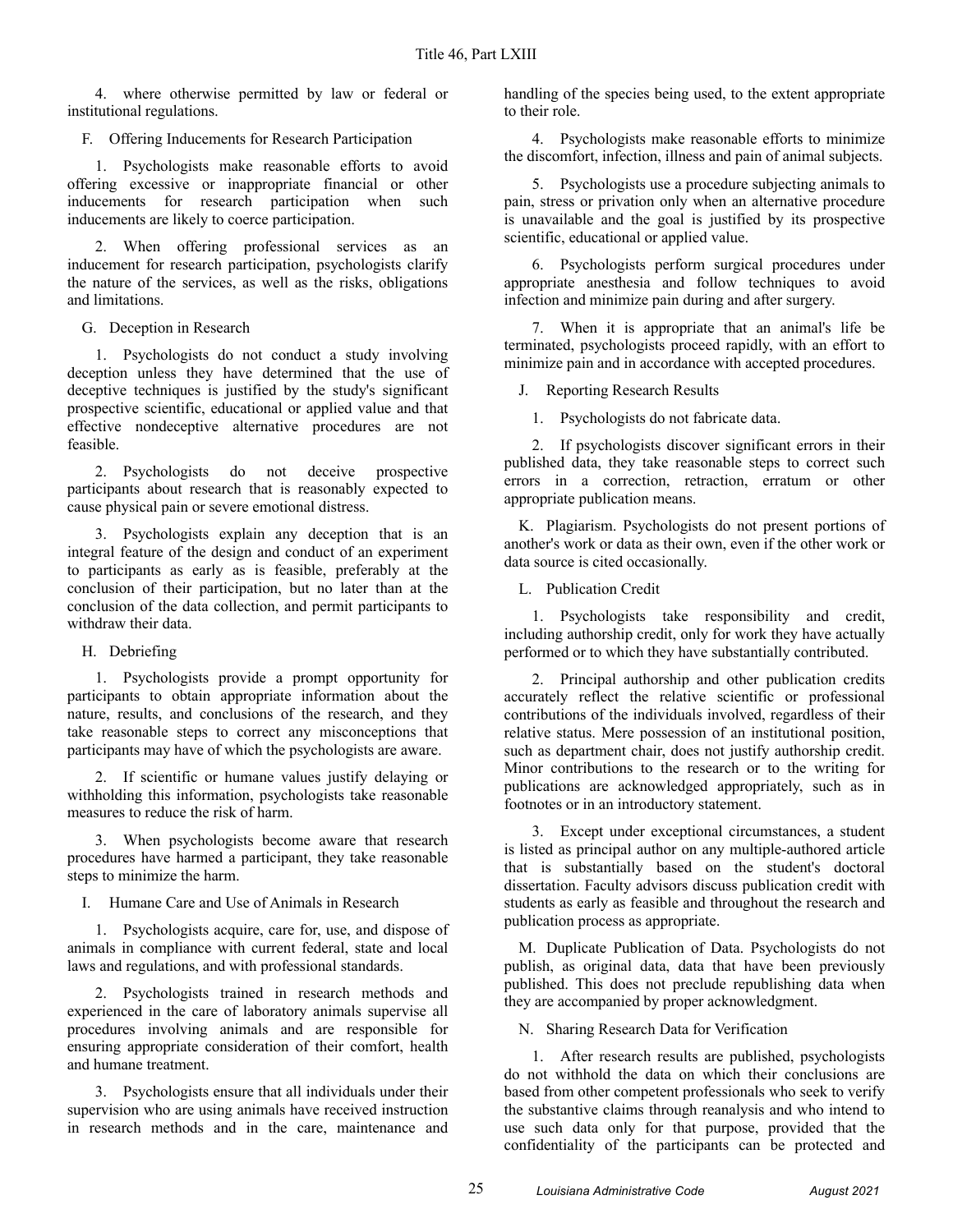unless legal rights concerning proprietary data preclude their release. This does not preclude psychologists from requiring that such individuals or groups be responsible for costs associated with the provision of such information.

2. Psychologists who request data from other psychologists to verify the substantive claims through reanalysis may use shared data only for the declared purpose. Requesting psychologists obtain prior written agreement for all other uses of the data.

O. Reviewers. Psychologists who review material submitted for presentation, publication, grant or research proposal review respect the confidentiality of and the proprietary rights in such information of those who submitted it.

AUTHORITY NOTE: Promulgated in accordance with R.S. 37:2353.

HISTORICAL NOTE: Promulgated by the Department of Health, Board of Examiners of Psychologists, LR 43:1169 (June 2017).

### **§1319. Assessment**

A. Bases for Assessments

1. Psychologists base the opinions contained in their recommendations, reports and diagnostic or evaluative statements, including forensic testimony, on information and techniques sufficient to substantiate their findings.

2. Except as noted in this section, psychologists provide opinions of the psychological characteristics of individuals only after they have conducted an examination of the individuals adequate to support their statements or conclusions. When, despite reasonable efforts, such an examination is not practical, psychologists document the efforts they made and the result of those efforts, clarify the probable impact of their limited information on the reliability and validity of their opinions and appropriately limit the nature and extent of their conclusions or recommendations.

3. When psychologists conduct a record review or provide consultation or supervision and an individual examination is not warranted or necessary for the opinion, psychologists explain this and the sources of information on which they based their conclusions and recommendations.

B. Use of Assessments

1. Psychologists administer, adapt, score, interpret or use assessment techniques, interviews, tests or instruments in a manner and for purposes that are appropriate in light of the research on or evidence of the usefulness and proper application of the techniques.

2. Psychologists use assessment instruments whose validity and reliability have been established for use with members of the population tested. When such validity or reliability has not been established, psychologists describe the strengths and limitations of test results and interpretation.

3. Psychologists use assessment methods that are appropriate to an individual's language preference and competence, unless the use of an alternative language is relevant to the assessment issues.

C. Informed Consent in Assessments

1. Psychologists obtain informed consent for assessments, evaluations or diagnostic services, except when:

a. testing is mandated by law or governmental regulations;

b. informed consent is implied because testing is conducted as a routine educational, institutional or organizational activity (e.g., when participants voluntarily agree to assessment when applying for a job); or

c. one purpose of the testing is to evaluate decisional capacity. Informed consent includes an explanation of the nature and purpose of the assessment, fees, involvement of third parties and limits of confidentiality and sufficient opportunity for the client/patient to ask questions and receive answers.

2. Psychologists inform persons with questionable capacity to consent or for whom testing is mandated by law or governmental regulations about the nature and purpose of the proposed assessment services, using language that is reasonably understandable to the person being assessed.

3. Psychologists using the services of an interpreter obtain informed consent from the client/patient to use that interpreter, ensure that confidentiality of test results and test security are maintained, and include in their recommendations, reports and diagnostic or evaluative statements, including forensic testimony, discussion of any limitations on the data obtained.

D. Release of Test Data

1. The term test data refers to raw and scaled scores, client/patient responses to test questions or stimuli and psychologists' notes and recordings concerning client/patient statements and behavior during an examination. Those portions of test materials that include client/patient responses are included in the definition of test data. Pursuant to a client/patient release, psychologists provide test data to the client/patient or other persons identified in the release. Psychologists may refrain from releasing test data to protect a client/patient or others from substantial harm or misuse or misrepresentation of the data or the test, recognizing that in many instances release of confidential information under these circumstances is regulated by law.

2. In the absence of a client/patient release, psychologists provide test data only as required by law or court order.

E. Test Construction. Psychologists who develop tests and other assessment techniques use appropriate psychometric procedures and current scientific or professional knowledge for test design, standardization, validation, reduction or elimination of bias and recommendations for use.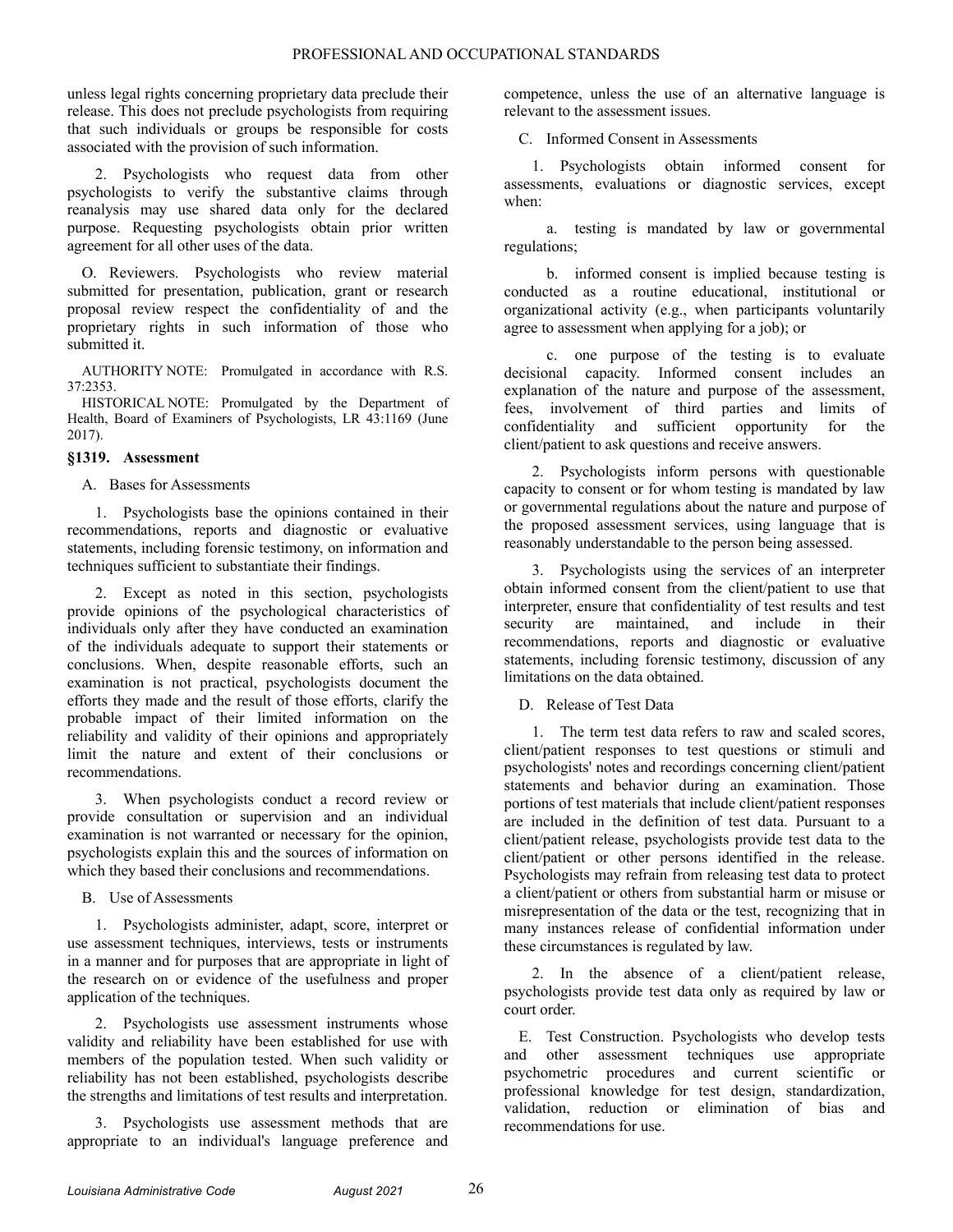F. Interpreting Assessment Results. When interpreting assessment results, including automated interpretations, psychologists take into account the purpose of the assessment as well as the various test factors, test-taking abilities and other characteristics of the person being assessed, such as situational, personal, linguistic and cultural differences, that might affect psychologists' judgments or reduce the accuracy of their interpretations. They indicate any significant limitations of their interpretations.

G. Assessment by Unqualified Persons. Psychologists do not promote the use of psychological assessment techniques by unqualified persons, except when such use is conducted for training purposes with appropriate supervision.

H. Obsolete Tests and Outdated Test Results

1. Psychologists do not base their assessment or intervention decisions or recommendations on data or test results that are outdated for the current purpose.

2. Psychologists do not base such decisions or recommendations on tests and measures that are obsolete and not useful for the current purpose.

I. Test Scoring and Interpretation Services

1. Psychologists who offer assessment or scoring services to other professionals accurately describe the purpose, norms, validity, reliability and applications of the procedures and any special qualifications applicable to their use.

2. Psychologists select scoring and interpretation services (including automated services) on the basis of evidence of the validity of the program and procedures as well as on other appropriate considerations.

3. Psychologists retain responsibility for the appropriate application, interpretation and use of assessment instruments, whether they score and interpret such tests themselves or use automated or other services.

J. Explaining Assessment Results. Regardless of whether the scoring and interpretation are done by psychologists, by employees or assistants or by automated or other outside services, psychologists take reasonable steps to ensure that explanations of results are given to the individual or designated representative unless the nature of the relationship precludes provision of an explanation of results (such as in some organizational consulting, pre-employment or security screenings, and forensic evaluations), and this fact has been clearly explained to the person being assessed in advance.

K. Maintaining Test Security. The term test materials refers to manuals, instruments, protocols and test questions or stimuli and does not include test data as defined in Subsection D of this Section. Release of Test Data. Psychologists make reasonable efforts to maintain the integrity and security of test materials and other assessment techniques consistent with law and contractual obligations, and in a manner that permits adherence to this Chapter.

AUTHORITY NOTE: Promulgated in accordance with R.S. 37:2353.

HISTORICAL NOTE: Promulgated by the Department of Health, Board of Examiners of Psychologists, LR 43:1171 (June 2017).

### **§1321. Therapy**

A. Informed Consent to Therapy

1. When obtaining informed consent to therapy as required in §1307.J of this Chapter, psychologists inform clients/patients as early as is feasible in the therapeutic relationship about the nature and anticipated course of therapy, fees, involvement of third parties and limits of confidentiality and provide sufficient opportunity for the client/patient to ask questions and receive answers.

2. When obtaining informed consent for treatment for which generally recognized techniques and procedures have not been established, psychologists inform their clients/patients of the developing nature of the treatment, the potential risks involved, alternative treatments that may be available and the voluntary nature of their participation.

3. When the therapist is a trainee and the legal responsibility for the treatment provided resides with the supervisor, the client/patient, as part of the informed consent procedure, is informed that the therapist is in training and is being supervised and is given the name of the supervisor.

B. Therapy Involving Couples or Families

1. When psychologists agree to provide services to several persons who have a relationship (such as spouses, significant others, or parents and children), they take reasonable steps to clarify at the outset:

a. which of the individuals are clients/patients; and

b. the relationship the psychologist will have with each person. This clarification includes the psychologist's role and the probable uses of the services provided or the information obtained.

2. If it becomes apparent that psychologists may be called on to perform potentially conflicting roles (such as family therapist and then witness for one party in divorce proceedings), psychologists take reasonable steps to clarify and modify, or withdraw from, roles appropriately.

C. Group Therapy. When psychologists provide services to several persons in a group setting, they describe at the outset the roles and responsibilities of all parties and the limits of confidentiality.

D. Providing Therapy to those Served by Others. In deciding whether to offer or provide services to those already receiving mental health services elsewhere, psychologists carefully consider the treatment issues and the potential client's/patient's welfare. Psychologists discuss these issues with the client/patient or another legally authorized person on behalf of the client/patient in order to minimize the risk of confusion and conflict, consult with the other service providers when appropriate, and proceed with caution and sensitivity to the therapeutic issues.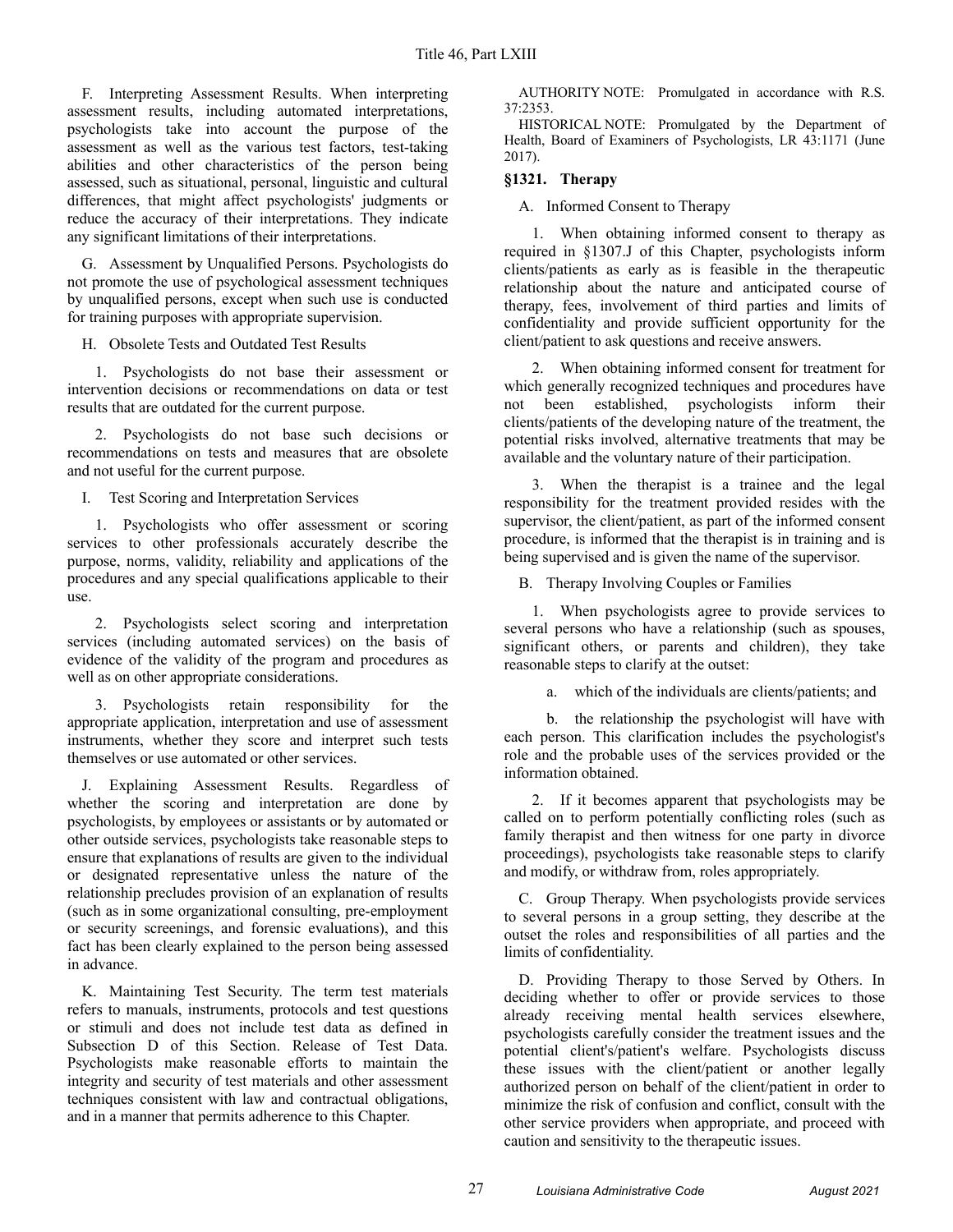E. Sexual Intimacies with Current Therapy Clients/Patients. Psychologists do not engage in sexual intimacies with current therapy clients/patients.

F. Sexual Intimacies with Relatives or Significant Others of Current Therapy Clients/Patients. Psychologists do not engage in sexual intimacies with individuals they know to be close relatives, guardians, or significant others of current clients/patients. Psychologists do not terminate therapy to circumvent this standard.

G. Therapy with Former Sexual Partners. Psychologists do not accept as therapy clients/patients persons with whom they have engaged in sexual intimacies.

H. Sexual Intimacies with Former Therapy Clients/Patients

1. Psychologists do not engage in sexual intimacies with former clients/patients for at least two years after cessation or termination of therapy.

2. Psychologists do not engage in sexual intimacies with former clients/patients even after a two-year interval except in the most unusual circumstances. Psychologists who engage in such activity after the two years following cessation or termination of therapy and of having no sexual contact with the former client/patient bear the burden of demonstrating that there has been no exploitation, in light of all relevant factors, including:

a. the amount of time that has passed since therapy terminated;

- b. the nature, duration, and intensity of the therapy;
- c. the circumstances of termination;
- d. the client's/patient's personal history;
- e. the client's/patient's current mental status;

f. the likelihood of adverse impact on the client/patient; and

g. any statements or actions made by the therapist during the course of therapy suggesting or inviting the possibility of a post-termination sexual or romantic relationship with the client/patient.

I. Interruption of Therapy. When entering into employment or contractual relationships, psychologists make reasonable efforts to provide for orderly and appropriate resolution of responsibility for client/patient care in the event that the employment or contractual relationship ends, with paramount consideration given to the welfare of the client/patient.

J. Terminating Therapy

1. Psychologists terminate therapy when it becomes reasonably clear that the client/patient no longer needs the service, is not likely to benefit, or is being harmed by continued service.

2. Psychologists may terminate therapy when threatened or otherwise endangered by the client/patient or another person with whom the client/patient has a relationship.

3. Except where precluded by the actions of clients/patients or third-party payors, prior to termination psychologists provide pre-termination counseling and suggest alternative service providers as appropriate.

AUTHORITY NOTE: Promulgated in accordance with R.S. 37:2353.

HISTORICAL NOTE: Promulgated by the Department of Health, Board of Examiners of Psychologists, LR 43:1172 (June 2017).

## **Chapter 15. Rules for Disciplinary Action**

## **Subchapter A. Applicability; Processing Complaints**

### **§1501. Applicability**

A. These rules shall be applicable to any action of the Louisiana State Board of Examiners of Psychologists (board) to withhold, deny, revoke or suspend any psychologist's license on any of the grounds set forth in R.S. 37:2359 or under any other applicable law, regulation or rule, when such action arises from a complaint as defined in this section.

B. These rules shall not be applicable to the licensure of psychologists pursuant to R.S. 37:2356.

C. Unless otherwise provided by law, the board may delegate its authority and responsibility under these rules to a committee of one or more board members, to a hearing officer, or to other persons.

AUTHORITY NOTE: Promulgated in accordance with R.S. 37:2353.

HISTORICAL NOTE: Promulgated by the Department of Health and Human Resources, Board of Examiners of Psychologists, LR 9:461 (July 1983), amended LR 12:833 (December 1986), amended by the Department of Health and Hospitals, Board of Examiners of Psychologists, LR 36:1008 (May 2010).

### **§1503. Complaints**

A. A *complaint* is defined as the receipt of any information by the board indicating that there may be grounds for disciplinary action against a licensed psychologist or provisional licensed psychologist, or any other individual, under the provisions of title 37, chapter 28 of the *Louisiana Revised Statutes*, or other applicable law, regulation or rule.

B. Upon receipt of a complaint, the board may initiate and take such action as it deems appropriate.

C. Complaints may be initiated by the board, by any licensed psychologist or by any other person.

D. Upon receipt of complaints from other persons, the board will forward its Request for Investigation form to said person(s). Ordinarily, the board will not take additional action until the form is satisfactorily completed.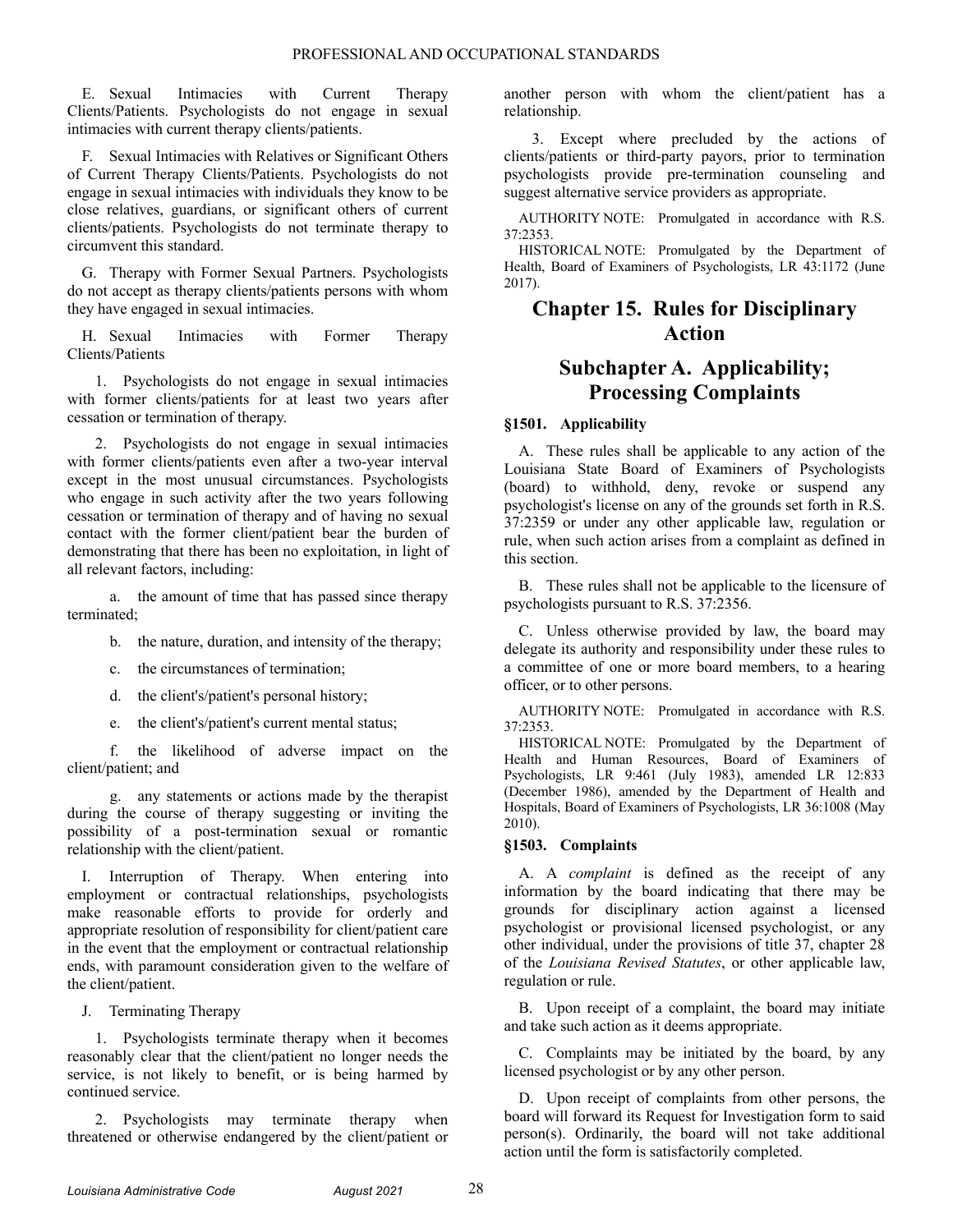1. Except under unusual circumstances, the board will take no action on anonymous complaints.

2. If the information furnished in the Request for Investigation form is not sufficient, the board may request additional information before further considering the complaint.

E. All complaints received shall be assigned a sequentially ordered complaint code which shall be utilized in all official references.

F. The board shall determine whether the complaint warrants further investigation.

AUTHORITY NOTE: Promulgated in accordance with R.S. 37:2353.

HISTORICAL NOTE: Promulgated by the Department of Health and Human Resources, Board of Examiners of Psychologists, LR 9:461 (July 1983), amended LR 12:833 (December 1986), amended by the Department of Health and Hospitals, Board of Examiners of Psychologists, LR 36:1008 (May 2010), LR 41:2620 (December 2015), repromulgated by the Department of Health, Board of Examiners of Psychologists, LR 42:1089 (July 2016).

### **§1505. Investigation**

A. If the board determines that a complaint warrants further investigation, the board shall notify the licensee or applicant against whom the complaint has been made (hereinafter referred to as "respondent"). The notice to the respondent shall include the following:

1. notice that a complaint has been filed;

2. a short and plain statement of the nature of the complaint;

3. a reference to the particular sections of the statutes, rules or ethical standards which may be involved;

4. copies of the applicable laws, rules and regulations of the board; and

5. a request for cooperation in obtaining a full understanding of the circumstances.

B. The respondent shall provide the board, within 30 days, a written statement giving the respondent's view of the circumstances which are the subject of the complaint.

C. The board may conduct such other investigation as it deems appropriate.

D. During the investigation phase, the board may communicate with the complainant and with the respondent in an effort to seek a resolution of the complaint satisfactory to the board without the necessity of a formal hearing.

AUTHORITY NOTE: Promulgated in accordance with R.S. 37:2353.

HISTORICAL NOTE: Promulgated by the Department of Health and Human Resources, Board of Examiners of Psychologists, LR 12:833 (December 1986).

## **Subchapter B. Conduct of Formal Hearing**

### **§1511. Formal Hearing**

A. If, after completion of its investigation, the board determines that the circumstances may warrant the withholding, denial, revocation or suspension of a psychologist's license, the board shall initiate a formal hearing.

B. The formal hearing shall be conducted in accordance with the adjudication procedures set forth in the Louisiana Administrative Procedure Act (R.S. 49:950 et seq.).

C. Upon completion of the adjudication hearing procedures set forth in the Louisiana Administrative Procedure Act, the board shall take such action as it deems appropriate on the record of the proceeding. Disciplinary action under R.S. 37:2359 requires the affirmative vote of at least four of the members of the board.

D. The form of the decision and order, application for rehearing and judicial review shall be governed by the provisions of the Louisiana Administrative Procedure Act.

E. The board shall have the authority at anytime to determine that a formal hearing should be initiated immediately on any complaint. The complaint and investigation procedures set forth above shall not create any due process rights for a respondent who shall be entitled only to the due process provided under the Louisiana Administrative Procedure Act.

AUTHORITY NOTE: Promulgated in accordance with R.S. 37:2353.

HISTORICAL NOTE: Promulgated by the Department of Health and Human Resources, Board of Examiners of Psychologists, LR 9:461 (July 1983), amended LR 12:833 (December 1986).

### **§1513. Impaired Psychologist Procedure**

A. At any time during the investigation and hearing process, the board, at its sole discretion, shall have the authority to offer the respondent the opportunity to participate in the impaired psychologist procedure.

B. If the board determines that a respondent should be offered the opportunity to participate in the impaired psychologist procedure, the board shall give written notice to the respondent of the following two options.

1. The respondent may acknowledge "impairment" in a form provided by the board, and submit to evaluation and treatment as set forth below.

2. The respondent may reject the opportunity to participate in the impaired psychologist procedure, and the board will continue to process the complaint in accordance with the procedures set forth above.

C. If the respondent elects to participate in the impaired psychologist procedure, disciplinary action against the respondent shall be suspended so long as respondent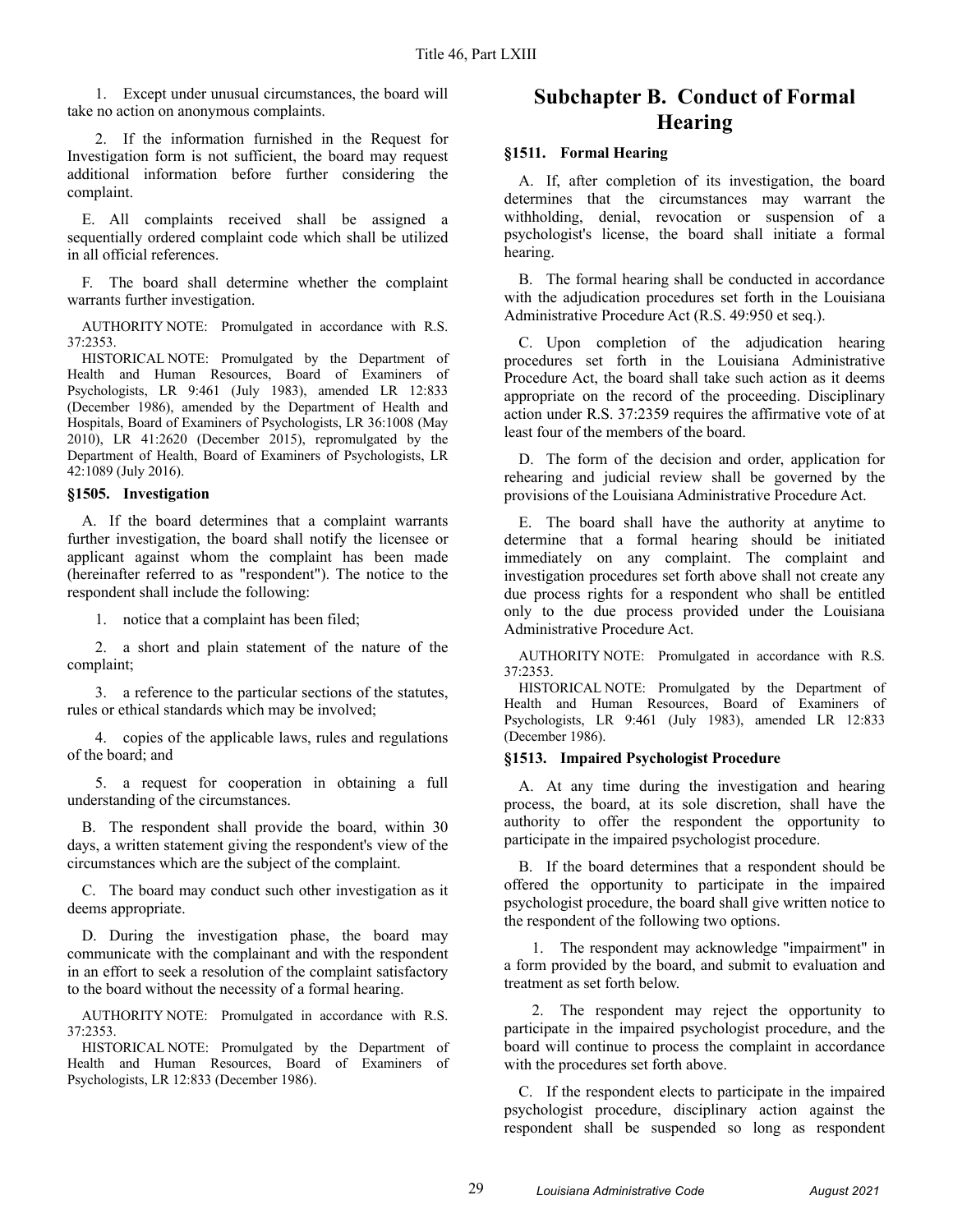cooperates fully in his/her evaluation and treatment as set forth below.

D. The impaired psychologist procedure shall include the following.

1. The respondent shall acknowledge his/her "impairment" on a form provided by the board, and the respondent shall agree to submit to an evaluation.

2. The respondent may be required to provide the board with proof that he/she has arranged appropriate referrals of patients or that he/she is receiving supervision from another psychologist who is aware of the impairment.

3. The respondent shall submit to an evaluation by an appropriate professional selected by the board. Unless waived by the board and the respondent, the evaluator shall not be either an associate of or a professional in direct competition with the respondent, and the evaluator will not treat the respondent if the evaluation yields positive findings. The respondent must agree to pay the evaluator for the evaluation.

4. The evaluator will be requested to render an opinion within 24 hours of the evaluation regarding whether the respondent appears to be impaired by some condition which may benefit from intervention. Such impairment is defined to include only the Axis I and/or Axis III diagnosis of the current Diagnostic and Statistical Manual of Mental Disorders. (Presently that manual is the Third Edition and will hereinafter be referred as DSM 111.) As subsequent Diagnostic and Statistical Manuals are anticipated, Axis I diagnoses are operationally defined as "Clinical Syndromes, Conditions not Attributable to a Mental Disorder that are a Focus of Attention or Treatment, and Additional Codes,"\* and Axis III diagnoses are operationally defined as "Physical Disorders and Conditions"\* (\*American Psychiatric Association; Desk Reference to the Diagnostic Criteria from Diagnostic and Statistical Manual of Mental Disorders, Third Edition, Washington, D.C., APA, 1982, page 5).

5. If the above respondent is found not to be impaired as defined above, the impaired psychologist procedure is terminated, and the board may renew disciplinary action.

6. If the respondent is found to be impaired as defined above the respondent shall have the option of undergoing treatment provided by a qualified professional. The treatment plan must be approved by the board, and may include the protections set forth in LAC 46:LXIII.1513.D.2. The treatment plan and protections may be revised from time to time as permitted or required by the progress of the respondent. Treatment will be at the expense of the respondent.

7. If the respondent rejects the recommendation for treatment or fails to cooperate fully with a treatment plan and other protections approved by the board (including any revisions thereof), disciplinary action may be renewed.

8. Upon successful completion of the treatment plan, based upon such reasonable evaluation as the board may require and upon determination that the respondent has the status and ability to function professionally without supervision, the disciplinary action based upon the former complaint shall be terminated, and no further action shall be taken with respect to that complaint.

AUTHORITY NOTE: Promulgated in accordance with R.S. 37:2353.

HISTORICAL NOTE: Promulgated by the Department of Health and Human Resources, Board of Examiners of Psychologists, LR 9:462 (July 1983), amended LR 12:834 (December 1986).

## **Chapter 17. Specialty Titles**

### **§1701. Definition of Practice of Psychology**

A. The definition of the practice of psychology, as contained in R.S. 37:2352(5), is a generic description, individuals certified under the provisions of R.S. 37:2351- 2367 are licensed to practice psychology in accordance with that statute and the rules and regulations of the board adopted under the provisions of state statute.

AUTHORITY NOTE: Promulgated in accordance with R.S. 37:2353.

HISTORICAL NOTE: Promulgated by the Department of Health and Human Resources, Board of Examiners of Psychologists, LR 6:602 (October 1980).

#### **§1702. Definition of Psychological Testing, Evaluation and Assessment**

A. As contained in R.S. 37:2352(5), the practice of psychology includes, but is not limited to, psychological testing and evaluation or assessment of personal characteristics such as intelligence, personality, abilities, interests, aptitudes, and neuropsychological functioning. The Board of Examiners of Psychologists finds it necessary to formally define psychological testing in order to protect the people of this state from the unlawful, unqualified and improper use of psychological tests. The intent of this rule is to provide a definition of psychological testing sufficient to allow this board to effectively regulate this aspect of psychological practice. The Board of Examiners of Psychologists recognizes that, except as otherwise provided by law, psychological testing may only be administered and interpreted by a person duly licensed as a psychologist by this board under R.S. 37:2351 et seq., or by a person under the direct supervision of a psychologist, provided that such supervision is in compliance with the regulations of this board.

B. Nothing in these regulations should be interpreted or construed as to limit or restrict the practice of physicians duly licensed to practice medicine by the Board of Medical Examiners. Also, nothing in this rule should be construed as having application to any persons licensed or certified under other laws of this state when acting within the legal scope of such licensure or certification in rendering services as expressly set forth under those relevant statues.

C. Psychological testing, evaluation or assessment hereinafter referred to as "psychological testing," is defined as the administration and/or interpretation of measurement instruments, devices, or procedures for the purpose of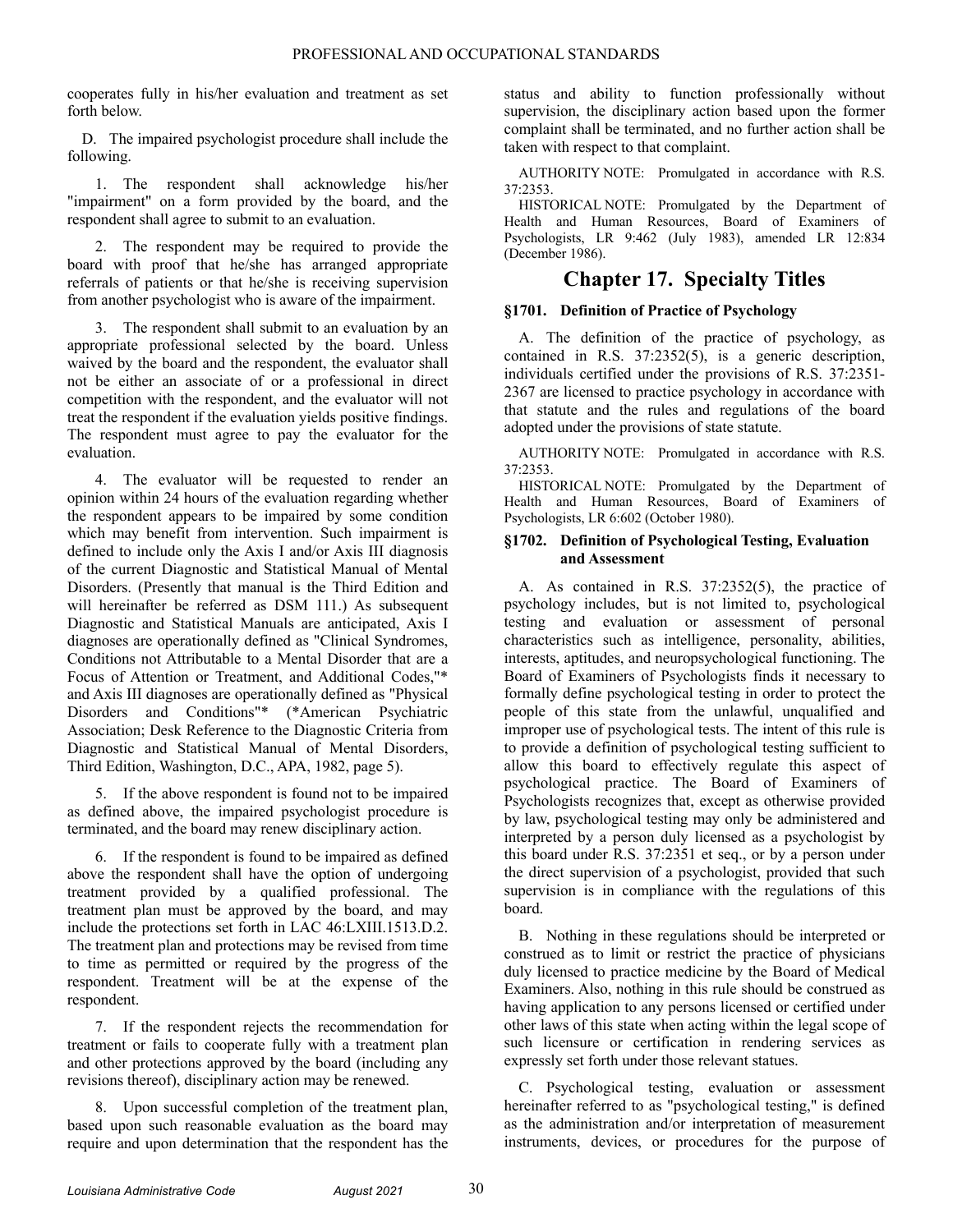treatment planning and/or diagnosis, classification or description of mental and emotional disorders and disabilities, disorders of personality or behavior, psychological aspects of physical illness, accident, injury or disability and neuropsychological impairment. The use of computerized psychological assessment procedures is also included in scope of this regulation.

D. Psychological testing explicitly includes the following three areas:

1. intellectual―which includes those normative-based individually administered instruments used to measure cognitive functions such as abstract reasoning, fund of knowledge and problem solving;

2. personality and emotional―which includes those normative-based instruments used to measure both trait and state aspects of personality and emotional characteristics and functioning;

3. neuropsychological―which includes those normative-based instruments used to make inferences about brain and behavior relationships. These relationships include, but are not limited to, sensorimotor functioning, attention and concentration skills, memory functioning, language function, concrete and abstract problem solving, and measures of cognitive flexibility and creativity;

E. Notwithstanding any provisions herein to the contrary, psychologists as well as other appropriately licensed or certified professionals may also administer or use tests of language, educational and achievement tests, adaptive behavioral tests, and symptom screening checklists or instruments, as well as tests of abilities, interests, and aptitudes. The administration and interpretation of these tests is not exclusively within the scope of this regulation.

F. Psychological testing within the independent practice of psychology must be performed in accordance with the requirements of LAC 46:LXIII.Chapter 13, Ethical Standards of Psychologists. The ability to competently interpret psychological testing assumes a doctoral degree in psychology with formal academic training in statistics, test construction, sampling theory, tests and measurement, individual differences, and personality theory. In addition, the interpretation of psychological tests for treatment planning, diagnostic, classification, or descriptive purposes assumes formal doctoral level academic training in the areas of abnormal psychology, psychopathology, psychodiagnosis and, in the case of neuropsychological diagnosis, additional formal training and/or demonstrated competence in the field of clinical neuropsychology. All training must be supervised by a licensed psychologist and must include formal supervised practical experience and internship training, when appropriate, involving the use of psychological tests with different patient populations.

AUTHORITY NOTE: Promulgated in accordance with R.S. 37:2353.

HISTORICAL NOTE: Promulgated by the Department of Health and Hospitals, Board of Examiners of Psychologists, LR 19:496 (April 1993).

### **§1705. Use of Specialty Title**

A. The use of any specialty title must be consistent with the board's "ethical standards" and with such additional standards as may be designated by other, professional but nonstatutory, boards which certify the use of such specialty titles by individuals who present appropriate qualifications to them.

B. The term "specialty" refers to an area within the profession of psychology which can be identified on the basis of a history and tradition of service, research, and scholarship to have a body of knowledge and a set of skills related to that knowledge base, and which is discriminably different from other such specialties.

C. "Special proficiency" recognizes the mastery of a special skill, special technique, or an in-depth knowledge of the needs of a specific population or problems of a specific setting. Such special proficiencies are not unique to any one specialty of psychology, and also may not be unique to the profession of psychology.

AUTHORITY NOTE: Promulgated in accordance with R.S. 37:2353.

HISTORICAL NOTE: Promulgated by the Department of Health and Human Resources, Board of Examiners of Psychologists, LR 6:602 (October 1980).

### **§1707. List of Specialties**

A. As a service to both the public and those individuals licensed by the board, the board offers the opportunity for registering the licensee's area of competence, education, training, and experience within a limited list of recognized "specialties," as defined in §1705.B above. The board does not maintain a list of "special proficiencies," as defined in §1705.C above.

B. Those specialties which are currently recognized by the board are: clinical, clinical neuropsychology, counseling, school, educational, developmental, experimental, industrialorganization, and social.

C. The non-registration of such specialties shall not prevent licensed providers of psychological services from using the methods or dealing with the populations of any specialty, so long as the provision of such services is in accordance with the board's rules and regulations.

AUTHORITY NOTE: Promulgated in accordance with R.S. 37:2353.

HISTORICAL NOTE: Promulgated by the Department of Health and Human Resources, Board of Examiners of Psychologists, LR 6:602 (October 1980), amended by the Department of Health and Hospitals, Board of Examiners of Psychologists, LR 19:1423 (November 1993).

### **§1709. Meeting Standards of Training and Credentials**

A. For the registration of a specialty in an applied area of psychology, at the time the license is granted, the candidate must meet the standards described in the board's rules on "Training and Credentials," Chapter 3. Such supervised training experiences must be supported by appropriate graduate level education, as described in the board's rules and regulations.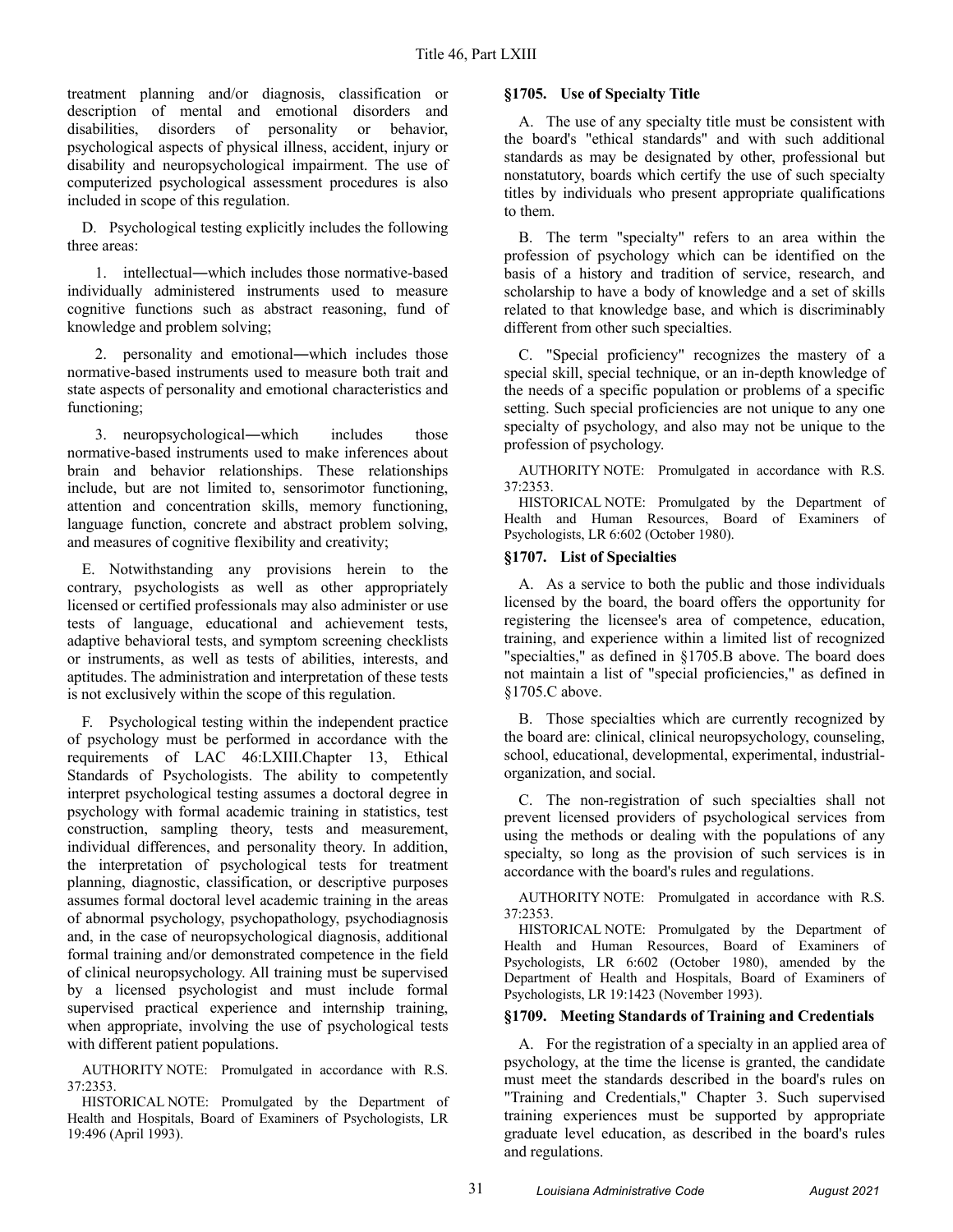AUTHORITY NOTE: Promulgated in accordance with R.S. 37:2353.

HISTORICAL NOTE: Promulgated by the Department of Health and Human Resources, Board of Examiners of Psychologists, LR 6:602 (October 1980).

#### **§1711. Registration after Licensure**

A. The registration of each additional specialty or the registration of a specialty after licensure must meet all criteria described above, including both appropriate graduate or postgraduate education and appropriate supervised training experiences.

AUTHORITY NOTE: Promulgated in accordance with R.S. 37:2353.

HISTORICAL NOTE: Promulgated by the Department of Health and Human Resources, Board of Examiners of Psychologists, LR 6:602 (October 1980).

## **Chapter 19. Public Information**

### **§1901. Public Display of License**

A. The license of the licensed psychologist or provisional licensed psychologist shall be publicly displayed in the office where services are offered. When a psychologist works in two or more settings, the license should be publicly displayed in the primary office location.

AUTHORITY NOTE: Promulgated in accordance with R.S. 37:2353.

HISTORICAL NOTE: Promulgated by the Department of Health and Hospitals, Board of Examiners of Psychologists, LR 15:88 (February 1989), amended LR 41:2620 (December 2015).

### **§1903. Public Display of Board's Address**

A. There shall at all times be prominently displayed in the place(s) of business of each licensee regulated under this law the official sign provided by the board containing the name, mailing address, and telephone number of the board along with the following statement:

BE IT KNOWN THAT THE LOUISIANA STATE BOARD OF EXAMINERS OF PSYCHOLOGISTS RECEIVES QUEATIONS REGARDING THE PRACTICE OF PSYCHOLOGY.

AUTHORITY NOTE: Promulgated in accordance with R.S. 37:2353.

HISTORICAL NOTE: Promulgated by the Department of Health and Hospitals, Board of Examiners of Psychologists, LR 15:87 (February 1989), amended LR 22:980 (October 1996).

## **Chapter 21. Disclosure of Financial Interests and Prohibited Payments**

### **§2101. Scope and Purpose of Chapter**

A. The rules of this Chapter interpret, implement and provide for the enforcement of R.S. 37:1744 and R.S. 37:1745 requiring disclosure of a psychologist's financial interest in another health care provider to whom or to which the psychologist refers a patient, and prohibiting certain payments in return for referral or soliciting patients. It is the purpose of these rules to prevent payments by or to a psychologist as a financial incentive for the referral of patients to a psychologist or other health care provider for diagnostic or therapeutic services or items. These rules should be interpreted, construed and applied so as to give effect to such purposes and intent.

AUTHORITY NOTE: Promulgated in accordance with R.S. 37:1744 and R.S. 37:1745.

HISTORICAL NOTE: Promulgated by the Department of Health and Hospitals, Board of Examiners of Psychologists, LR 21:1335 (December 1995).

### **§2103. Definitions**

A. For the purpose of this Chapter, the following terms are defined as follows:

*Board*―the Louisiana State Board of Examiners of Psychologists.

*Financial Interest*―a significant ownership or investment interest established through debt, equity or other means and held, directly or indirectly, by a psychologist or a member of the psychologist's immediate family, or any form of direct or indirect remuneration of referral.

*Group Practice*―a group of two or more psychologists, operating in whole or in part as psychologists, legally organized as a general partnership, registered limited liability partnership, professional psychological corporation, limited liability company, foundation, nonprofit corporation or similar organization or association, including a faculty practice plan.

*Health Care Item*―any substance, product, device, equipment, supplies or other tangible good or article which may be used or is useful in the provision of health care.

*Health Care Provider*―any person licensed by a department, board, commission or other agency of the state of Louisiana to provide, or which does in fact provide, preventative, diagnostic, or therapeutic health care services or items.

*Immediate Family*―as respects a psychologist, the psychologist's spouse, children, grandchildren, parents, grandparents and siblings.

*Investment Interests*―a security issued by an entity, including, without limitation, shares in a corporation, interests in or units of a partnership, bonds, debentures, notes or other debt instruments.

*Payment*―the tender, transfer, exchange, distribution or provision of money, goods, services or anything of economic value.

*Person*―a natural person or a partnership, corporation, organization, association, facility, institution or any governmental subdivision, department, board, commission or other entity.

*Provisional Licensed Psychologist*—any individual who practices under the supervision of a Louisiana licensed psychologist and has met all minimal requirements as determined by the Louisiana State Board of Examiners of Psychologists.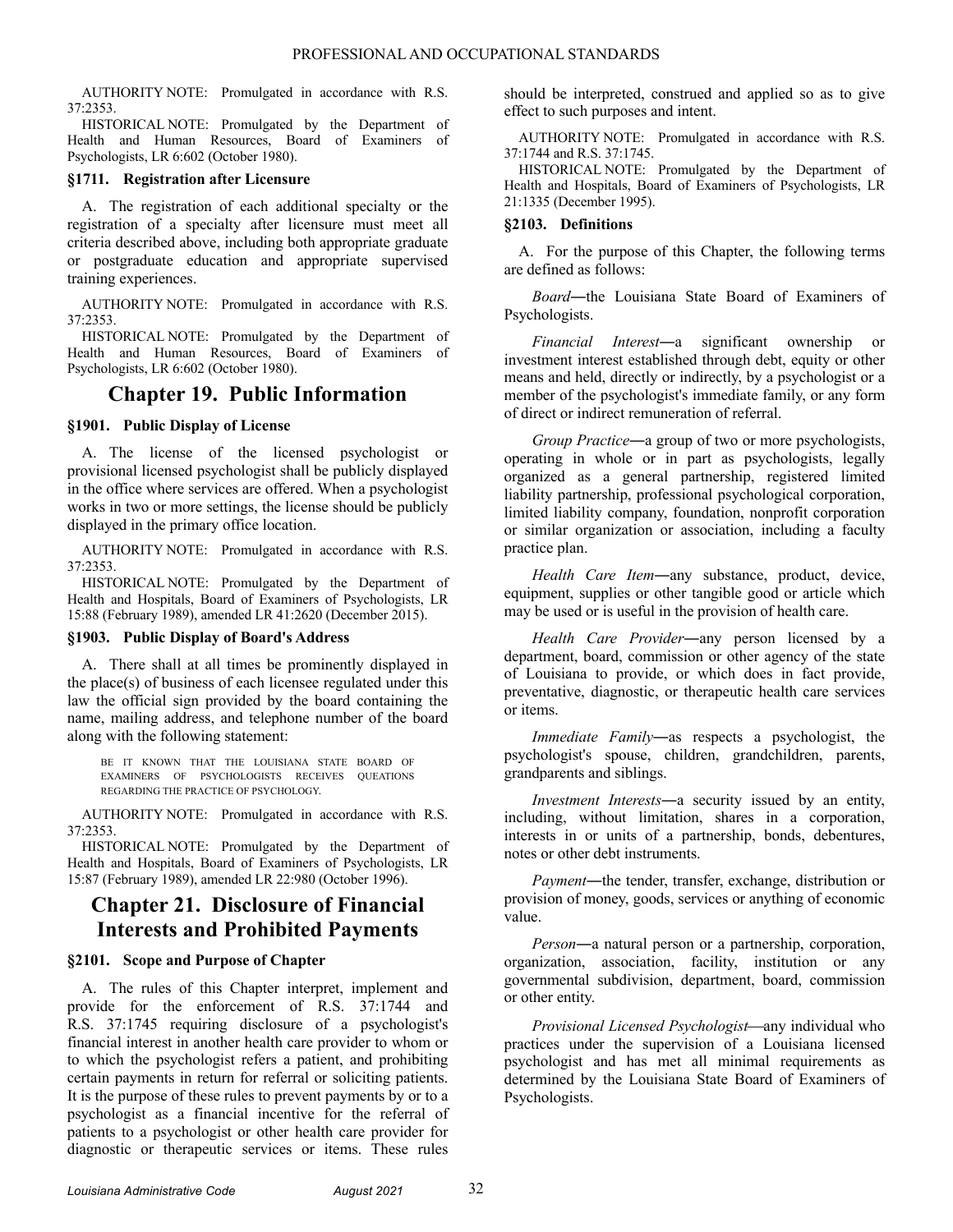*Psychologist*―any individual licensed to practice psychology by the Louisiana State Board of Examiners of Psychologists.

*Psychologist Applicant/Candidate*―a graduate of an approved doctoral program in psychology who has applied to the board for licensure and who is practicing under the supervision of a licensed psychologist under applicable provisions of LAC Title 46, Part LXIII.

*Referral*―any direction, recommendation or suggestion given by the psychologist to a patient, directly or indirectly, which is likely to determine, control or influence the patient=s choice of another health care provider for the provision of health care services or items.

*Remuneration for Referral*―any arrangement or scheme, involving any remuneration, directly or indirectly, in cash or in kind, between a psychologist, or an immediate family member of such psychologist, and another health care provider which is intended to induce referrals by the psychologist to the health care provider or by the health care provider to the psychologist, other than the amount paid by an employer to an employee who has a bona fide employment relationship with the employer, for employment in the furnishing of any health care item or service.

B. Construction. As used here and after in this Chapter, the term *psychologist* is deemed to likewise incorporate psychologist applicant/candidate as defined herein.

AUTHORITY NOTE: Promulgated in accordance with R.S. 37:2353.

HISTORICAL NOTE: Promulgated by the Department of Health and Hospitals, Board of Examiners of Psychologists, LR 21:1335 (December 1995), amended LR 41:2620 (December 2015), repromulgated by the Department of Health, Board of Examiners of Psychologists, LR 42:1089 (July 2016).

## **Subchapter A. Disclosure of Financial Interest in Third-Party Health Care Providers**

### **§2105. Required Disclosure of Financial Interests**

A. Mandatory Disclosure. The psychologist shall not make any referral of a patient outside of the psychologist's group practice for the provision of health care items or services by any health care provider in which the referring psychologist has a significant financial interest unless, in advance of such referral, the referring psychologist discloses to the patient, in accordance with relative provision of this Chapter, the existence and nature of financial interests.

B. Definition: Significant Ownership or Investment Interest. For the purpose of these regulations, an ownership or investment interest shall be considered "significant" within the meaning of §2105.A, if such interest satisfies any of the following tests:

1. such interests, in dollar amount or value, represents 5 percent or more of the gross assets of the health care provider in which an interest is held;

2. such interest represents 5 percent or more of the voting securities of the health care provider in which such interest is held.

AUTHORITY NOTE: Promulgated in accordance with R.S. 37:1744 and R.S. 37:1745.

HISTORICAL NOTE: Promulgated by the Department of Health and Hospitals, Board of Examiners of Psychologists, LR 21:1335 (December 1995).

### **§2107. Prohibited Arrangements**

A. Any arrangement or scheme including cross referral arrangements, which the psychologist knows, or should know has a principal purpose of ensuring or inducing referrals by the psychologist to another health care provider which, if made directly by the psychologist, would be a violation of §2105 shall be deemed a violation of §2105.

AUTHORITY NOTE: Promulgated in accordance with R.S. 37:1744 and R.S. 37:1745.

HISTORICAL NOTE: Promulgated by the Department of Health and Hospitals, Board of Examiners of Psychologists, LR 21:1335 (December 1995).

### **§2109. Form of Disclosure**

A. Required Contents. The disclosure required by §2105 of this Chapter shall be made in writing, shall be furnished to the patient, or the patient's authorized representative, prior to or at the time of making the referral, and shall include:

1. the psychologist's name, address and phone number;

2. the name and address of the health care provider to whom the patient is being referred by the psychologist;

3. the nature of the items or services which the patient is to receive from the health care provider to which the patient is being referred; and

4. the existence and nature of the psychologist's financial interest in the health care provider to whom or to which the patient is being referred.

B. Permissible Contents. The form of disclosure required by §2105 of this Chapter may include a signed acknowledgment by the patient or the patient's authorized representative that the required disclosure has been given.

C. Approved Form. Notice to a patient given substantially in the form of Disclosure of Financial Interest, found at the end of this Chapter, shall be presumptively deemed to satisfy the disclosure requirements of this Subchapter.

AUTHORITY NOTE: Promulgated in accordance with R.S. 37:1744 and R.S. 37:1745.

HISTORICAL NOTE: Promulgated by the Department of Health and Hospitals, Board of Examiners of Psychologists, LR 21:1335 (December 1995).

## **Subchapter B. Illegal Payments**

### **§2111. Prohibition of Remuneration for Referrals**

A. A psychologist shall not knowingly or willfully make or offer to make any payment, directly or indirectly, overtly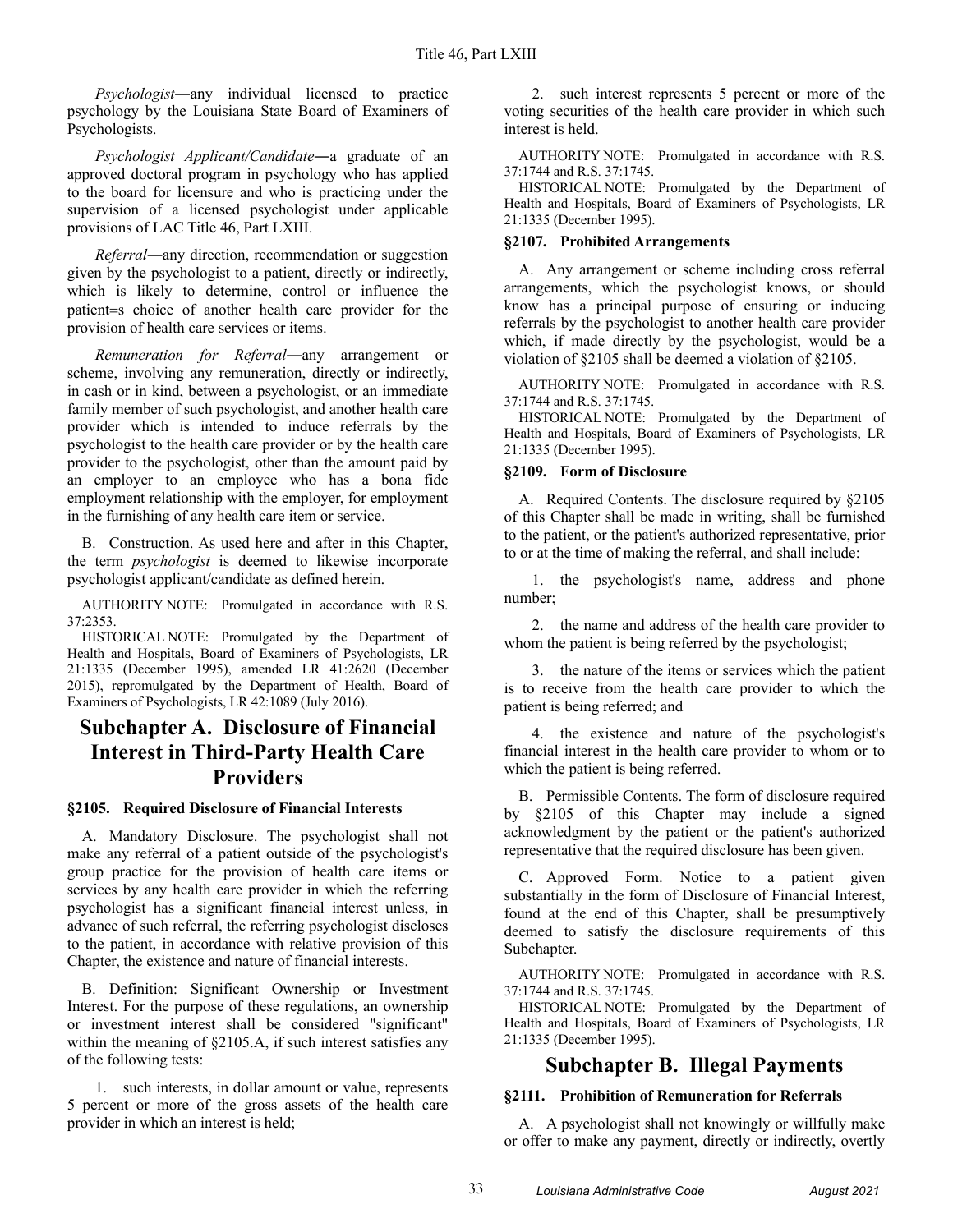or covertly, in cash or in kind, to induce another person to refer an individual to the psychologist for the furnishing or arranging of the furnishing of any health care item or service.

B. A psychologist shall not knowingly or willfully solicit, receive or accept any payment, directly or indirectly, overtly or covertly, in cash or in kind, or in return for referring a patient to a health care provider for the furnishing or arranging for the furnishing of any health care item or service.

AUTHORITY NOTE: Promulgated in accordance with R.S. 37:1744 and R.S. 37:1745.

HISTORICAL NOTE: Promulgated by the Department of Health and Hospitals, Board of Examiners of Psychologists, LR 21:1335 (December 1995).

#### **§2113. Exceptions**

A. A Proportional Return on Investment. Payments or distributions by any entity representing a direct return on investment based upon a percentage of ownership shall not be deemed a payment prohibited by R.S. 37:1745.B or by §2111 of these rules provided that:

1. the amount of payment to an investor in return for the investment interest is directly proportional to the amount or value of the capital investment, including the fair market value of any pre-operational services rendered of that investor;

2. the terms on which an investment interest was or is offered to an investor who is in a position to make or influence referrals to, furnish items or services to, or otherwise generate business for the entity must be no different than the terms offered to other investors;

3. the terms which an investment interest was or is offered to an investor who is in a position to make or influence referrals to, furnish items or services to or otherwise generate for the entity must not be related to the previous expected volume of referrals, items or services furnished or the amount of business otherwise generated by that investor to the entity;

4. there is no requirement that an investor make referrals to, be in a position to make or influence referrals to, furnish items or services to, or otherwise generate business for the entity as a condition of becoming or remaining an investor;

5. the entity or other investor does not market or furnish the entity's items or services to investors differently than to non-investors; and

6. the entity does not loan funds to or guarantee a loan for an investor who is in a position to make or influence referrals to, furnish items or services to, or otherwise generate business for the entity if the investor uses any part of such loan to obtain the investment interest.

B. General Exceptions. Any payment, remuneration, practice or arrangement which is not prohibited by or unlawful under §1128.B(b) of the Federal Social Security Act (Act), 42 U.S.C. §1320a-7b(b), as amended, with respect to health care items or services for which payment may be made under Title XVIII or Title XIX of the Act, including those payments and practices sanctioned by the secretary of the United States Department of Health and Human Services, through regulations promulgated at 42 C.F.R. §1001.952, shall not be deemed a payment prohibited by R.S. 37:1745.B or by §2111 of these rules with respect to health care items or services for which payment may be made by any patient or third-party payers, whether a governmental or private payer, on behalf of a patient.

AUTHORITY NOTE: Promulgated in accordance with R.S. 37:1744 and R.S. 37:1745.

HISTORICAL NOTE: Promulgated by the Department of Health and Hospitals, Board of Examiners of Psychologists, LR 21:1335 (December 1995).

#### **§2115. Effect of Violation**

A. Any violation of or failure of compliance with the prohibitions and provisions of §2105 and/or §2111 of this Chapter shall be deemed grounds for disciplinary proceedings against a psychologist, providing cause for the board to deny, revoke, suspend, restrict, refuse to issue or impose probationary or other restrictions on any license held or applied for by a psychologist found guilty of such violation.

B. Administrative Sanctions. In addition to the sanctions provided for by §2115.A, the board may order the additional sanctions or penalties described below.

1. Upon proof of a violation of §2105 of this Chapter by a psychologist, the board may order that all or any portion of any amounts paid by a patient, and/or any thirdparty payer on behalf of the patient, for health care items or services furnished upon a referral by the psychologist in violation of §2105 be refunded by the psychologist to such patient and/or third-party payer together with legal interest on such payment at the rate prescribe by law calculated from the date on which any such payment was made by the patient and/or third-party payers.

2. Upon proof of a violation of §2111 of this Chapter by a psychologist, the board may order a fine of not more than \$500 for each count or separate offense, plus administrative costs.

AUTHORITY NOTE: Promulgated in accordance with R.S. 37:1744 and R.S. 37:1745.

HISTORICAL NOTE: Promulgated by the Department of Health and Hospitals, Board of Examiners of Psychologists, LR 21:1335 (December 1995).

#### **§2117. Disclosure of Financial Interest**

(Name of Psychologist or Group) (Address) (Telephone Number)

DISCLOSURE OF FINANCIAL INTEREST

l

As Required by R.S. 37:1744; R.S. 37:1745, and LAC 46:LXIII.2101-2115

TO: Date: (Name of Patient to be Referred)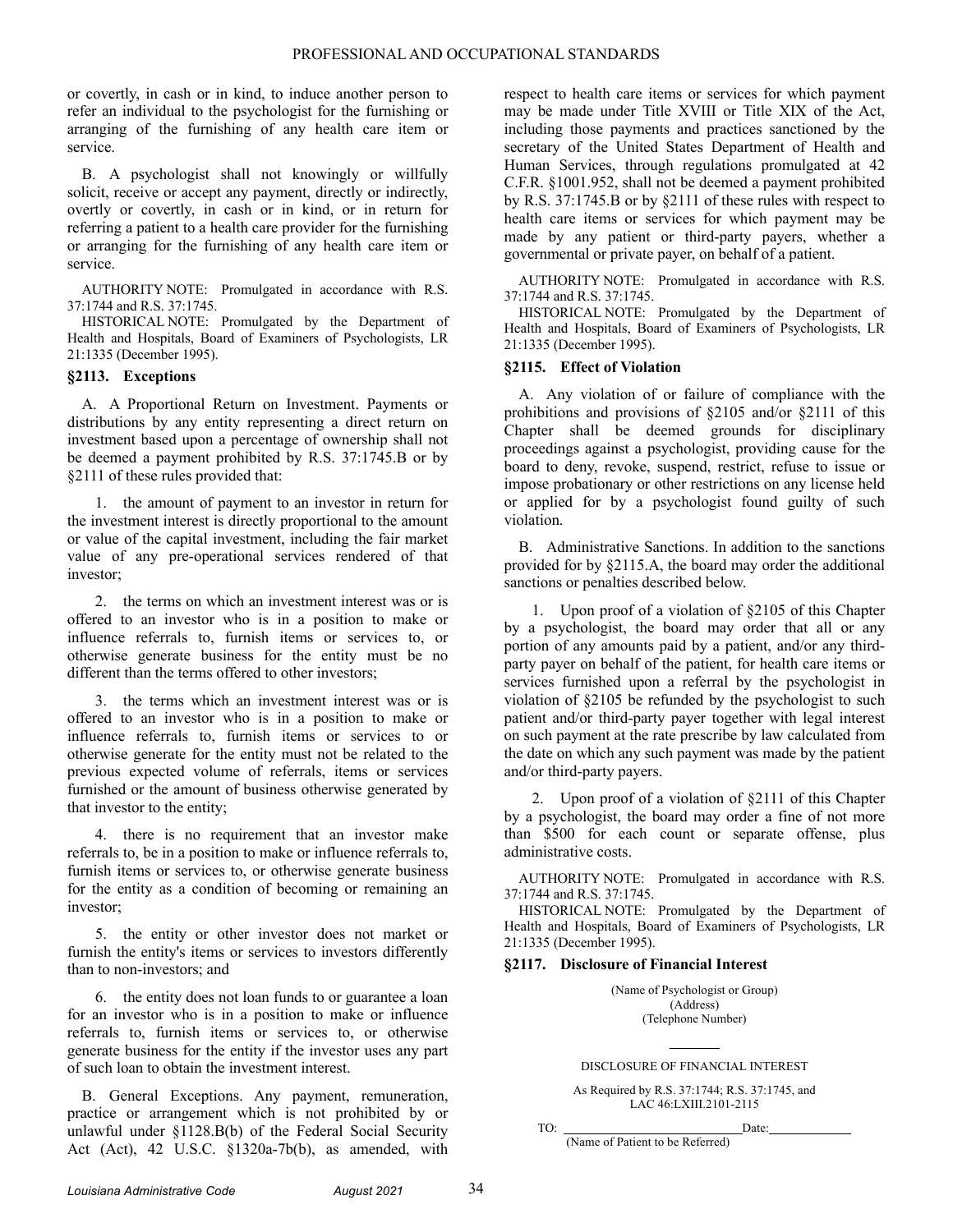$\overline{a}$   $\overline{a}$ 

(Patient Address)

 $\overline{a}$ 

 $\overline{a}$ 

 $\overline{a}$ 

Louisiana law requires psychologists and other health care providers to make certain disclosures to a patient when they refer a patient to another health care provider or facility in which the psychologist has a significant financial interest. (I am/we are) referring you, or the named patient for whom you are legal representative, to:

(Name and Address of Provider to Whom Patient is Referred)

to obtain the following health care services, products or items:

#### (Purpose of the Referral)

(I/we) have a financial interest in the health care provider to whom we are referring you, the nature and extent of which are as follows:

#### PATIENT ACKNOWLEDGMENT

I, the above named patient, or legal representative of such patient, hereby acknowledge receipt, on the date indicated and prior to the described referral, of a copy of the foregoing Disclosure of Financial Interest.

 $\overline{a}$ 

#### (Signature of Patient or Patient's Representative)

AUTHORITY NOTE: Promulgated in accordance with R.S. 37:1744 and R.S. 37:1745.

HISTORICAL NOTE: Promulgated by the Department of Health and Hospitals, Board of Examiners of Psychologists, LR 21:1335 (December 1995).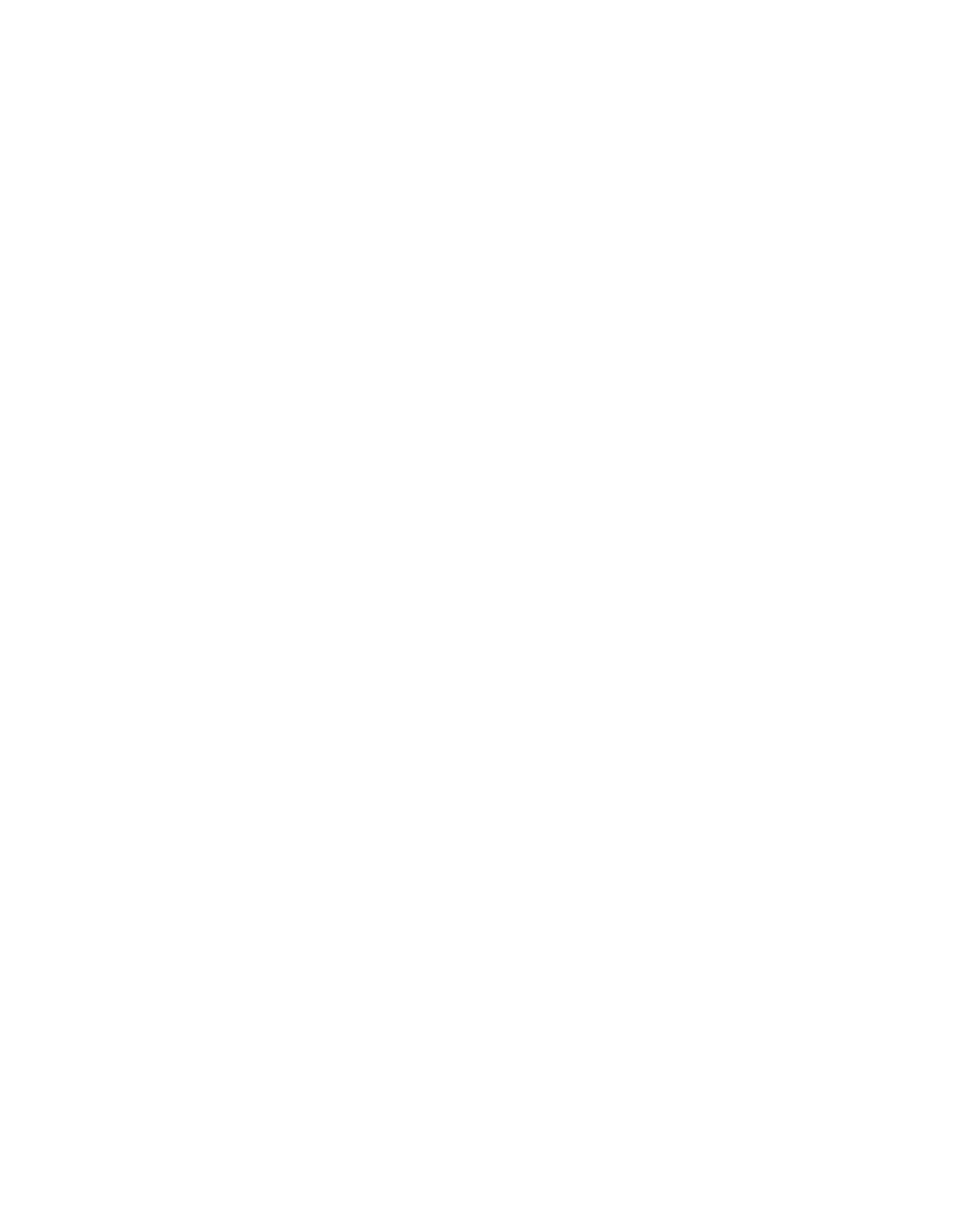# **Title 46 PROFESSIONAL AND OCCUPATIONAL STANDARDS Part LXIII. Psychologists**

## **Subpart 2. Licensed Specialists in School Psychology**

### **Chapter 31. Definitions**

#### **§3101. Definition of Board**

*Board*¾the Louisiana State Board of Examiners of Psychologists.

AUTHORITY NOTE: Promulgated in accordance with R.S. 37:2357.

HISTORICAL NOTE: Promulgated by the Department of Health and Hospitals, Board of Examiners of Psychologists, LR 41:2621 (December 2015).

## **Chapter 32. Licensed Specialist in School Psychology Advisory Committee**

### **§3201. Scope**

A. The rules of this Chapter identify the constitution, functions and responsibilities of the licensed specialist in School Psychology Advisory Committee to the board.

AUTHORITY NOTE: Promulgated in accordance with R.S. 37:2357.

HISTORICAL NOTE: Promulgated by the Department of Health and Hospitals, Board of Examiners of Psychologists, LR 41:2621 (December 2015).

#### **§3202. Constitution, Function and Responsibilities of Advisory Committee**

A. The board shall constitute and appoint a Licensed Specialist in School Psychology Advisory Committee, which shall be organized, and function in accordance with the law and rules of the board.

B. Composition. The committee shall be comprised of 4 members, consisting of:

1. two members that are licensed school psychologists licensed under the LSBEP who meets all requirements as determined by the board, selected from a list of selfnominations to the board;

2. one member that is either a licensed school psychologist licensed under the LSBEP or a licensed specialist in school psychology licensed under LSBEP who meets all requirements as determined by the board selected from a list of self-nominations to the board; and

3. the board's executive director as the ex-officio, non-voting member.

C. Appointment. Each member, to be eligible for and prior to appointment to the committee, shall have maintained residency and a current and unrestricted license to practice in the state of Louisiana under the authority of LSBEP for not less than two years.

D. Vacancy. In the event of a vacancy on the committee, the board shall appoint a replacement for the remainder of the member's term. The replacement shall meet the same requirements as determined by the board and be drawn from a list of self-nominations to the board.

E. Term of Service. Each member of the initial committee shall serve staggered terms. For the first appointment to the committee, one member will serve three years, one member will serve two years and one member will serve one year. The ex-officio member will serve continuously. Initial committee members shall be eligible for 1 reappointment for a full term of three years.

1. For future committee appointments, members will serve for a term of three years, or until a successor is appointed and shall be eligible for one reappointment. Committee members serve at the pleasure of the board.

F. Functions of the Committee. The committee will provide the board with recommendations relating to the following matters:

1. applications for licensure (initial and renewal);

2. educational requirements for licensure (initial and renewal);

3. changes in related statutes and rules; and

4. other activities as might be requested by the board.

G. Committee Meetings, Officers. The committee shall meet at least quarterly, or more frequently as deemed necessary by a quorum of the committee or the board. Two members of the committee constitute a quorum. The committee shall elect from among its members a chair. The chair shall designate the date, time and place of, and preside at all meetings of the committee.

H. Confidentiality. In discharging the functions authorized under this Section, the committee and the individual members thereof shall, when acting within the scope of such authority, be deemed agents of the board. Committee members are prohibited from disclosing, or in any way releasing to anyone other than the board, any confidential information or documents obtained when acting as agent of the board without first obtaining written authorization from the board.

AUTHORITY NOTE: Promulgated in accordance with R.S. 37:2357.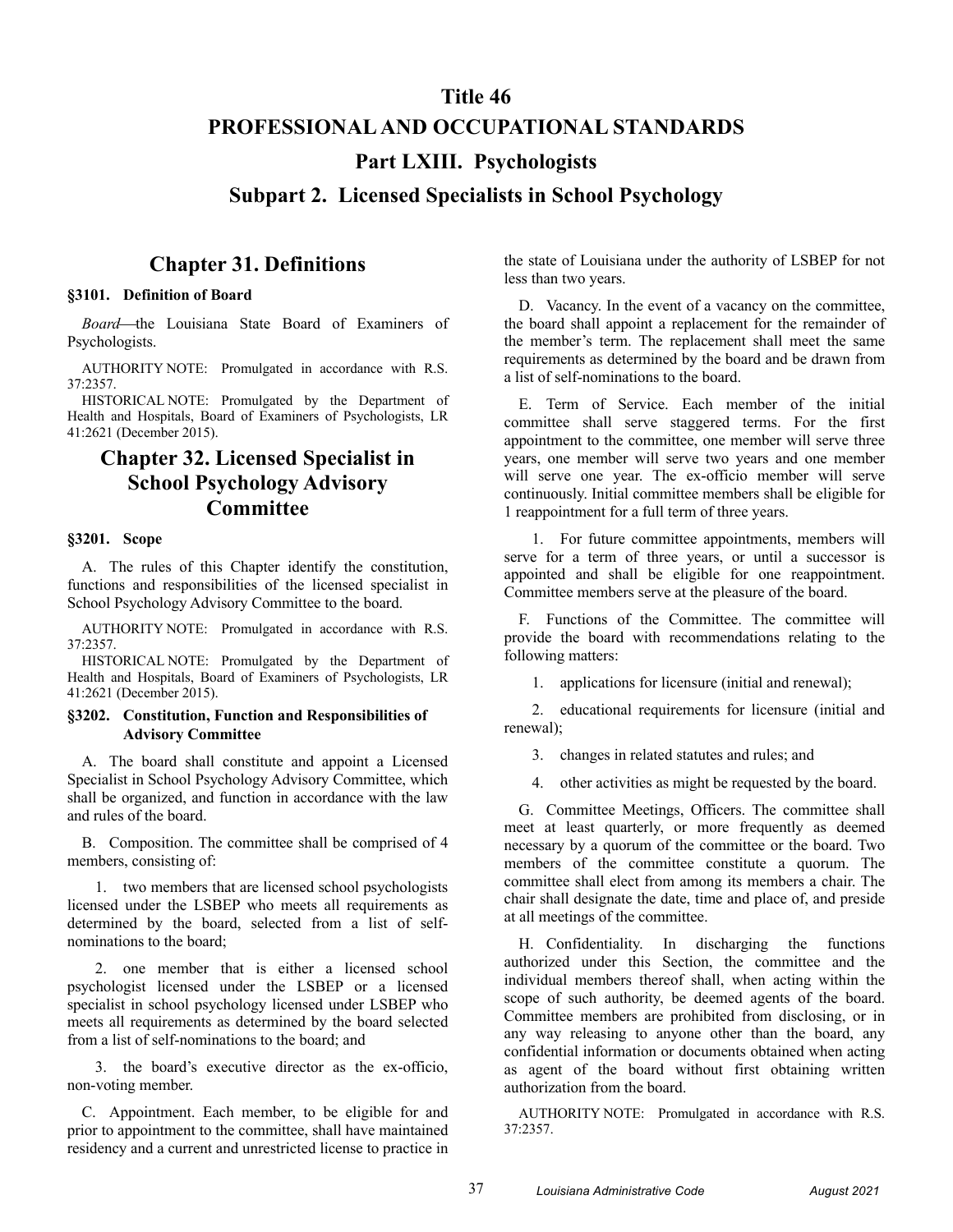HISTORICAL NOTE: Promulgated by Health and Hospitals, Board of Examiners of Psychologists, LR 41:2621 (December 2015).

## **Chapter 33. Definition of Applicant for Licensure as a Specialist in School Psychology**

### **§3301. Definition**

A. An applicant is a person who submits to the board the required application fee and the complete prescribed application which includes evidence that the person:

1. is at least 21 years of age; and

2. is of good moral character; and

3. is a citizen of the United State or has declared his intention to become a citizen. A statement by the person under oath that he is a citizen or that he intends to apply for citizenship when he becomes eligible to make such application shall be sufficient proof of compliance with the requirement of this Paragraph;

4. has completed a school specialist degree from a National Association of School Psychologists approved program or equivalent;

5. has completed an internship of at least 1200 hours and nine months in duration, conducted under the supervision of a certified school psychologist in a school setting or by a licensed psychologist in a community setting. Of the 1200 hours, 600 hours shall be completed in a school setting;

6. has completed three years of supervised experience as a certified school psychologist within the public school system. One year of full-time employment or experience, obtained as part of an acceptable internship as defined by the board under §3403 of this Title, may be applied toward the three years of required supervision. Such experience must be obtained within one academic year, in a public school system. Such "academic year" shall be defined by the school calendar in the district of practice;

7. has passed the nationally certified school psychologist examination;

8. has demonstrated professional knowledge of the laws and rules regarding the practice of psychology in Louisiana; and

9. Is not in violation of any of the provisions of this Chapter and the rules and regulations adopted by the board.

B. Applicant status shall not be used for professional representation.

C. An applicant who is denied licensure by the board based on the evidence submitted as required under Subsection A of this Section, may reapply to the board after two years have elapsed, and having completed additional training meeting the requirements of the law and as defined in the rules and regulations adopted by the board.

AUTHORITY NOTE: Promulgated in accordance with R.S. 37:2357.

HISTORICAL NOTE: Promulgated by the Department of Health and Hospitals, Board of Examiners of Psychologists, LR 41:2621 (December 2015), amended by the Department of Health, Board of Examiners of Psychologists, LR 43:1174 (June 2017).

## **Chapter 34. Specialist Programs in School Psychology**

### **§3401.** Program Requirements—General

A. A graduate of a specialist in school psychology program that is a National Association of School Psychologists (NASP) -approved program is recognized as holding a specialist degree, or an equivalent certificate, from a university offering a full-time graduate course of study in school psychology. The NASP criteria for program approval serves as a model for specialist-level training in school psychology.

B. Graduate education in specialist in school psychology is delivered within the context of a comprehensive program framework based on clear goals and objectives and a sequential, integrated course of study in which human diversity is emphasized. Graduate education develops candidates' strong affiliation with school psychology, is delivered by qualified faculty, and includes substantial coursework and supervised field experiences necessary for the preparation of competent specialist-level school psychologists whose services positively impact children, families, schools, and other consumers.

C. Degrees from online programs will only be accepted if NASP-approved and meet the requirements in Subsection D of this Section.

D. A graduate of a specialist program that is not approved by the NASP must meet the criteria listed below.

1. Training in school psychology is at the specialist level offered in a regionally accredited institution of higher education.

2. The program, wherever it may be administratively housed, must be clearly identified and labeled as a specialist in school psychology, or certificate, program. Such a program must specify in pertinent institutional catalogs and brochures its intent to educate and train specialist-level school psychologists.

3. The specialist program must stand as a recognizable, coherent organizational entity within the institution.

4. There must be a clear authority and primary responsibility for all specialist program components consistent with NASP standards for training programs.

5. The program must be an integrated, organized sequence of study.

6. There must be an identifiable school psychology faculty and a school psychologist responsible for the program. A minimum of two program faculty must have earned doctorates in school psychology.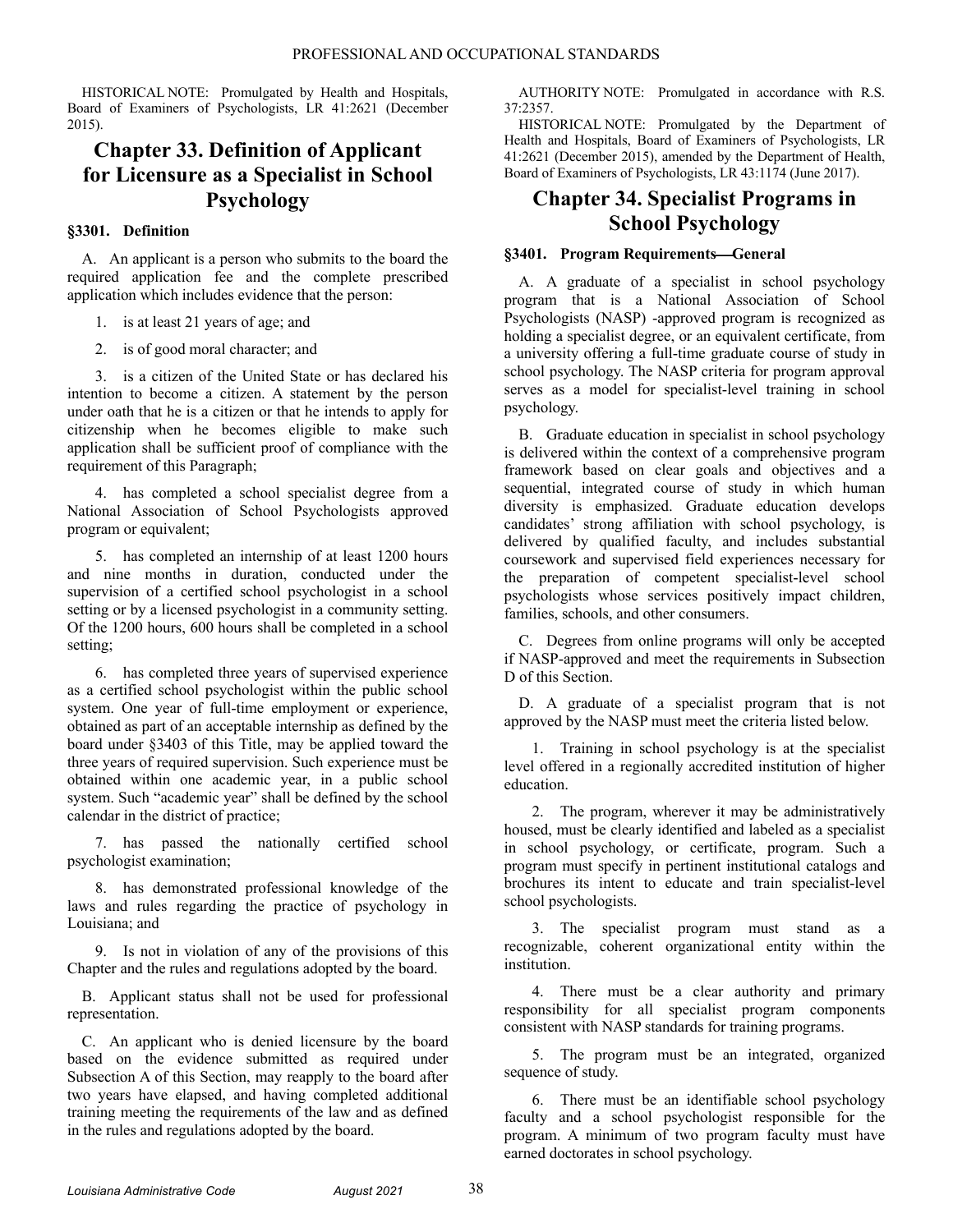7. The specialist program must have an identifiable body of students who have matriculated in that program for a degree.

8. The specialist program must include supervised practicum and internship completed in field-based settings consisted with NASP standards for training.

9. The specialist program shall involve at least one continuous academic year of full-time residency on the campus of the institution at which the degree is granted.

10. The curriculum shall encompass a minimum of two academic years of full-time graduate study and an approved one-year internship consistent with published NASP standards for training. Additionally, the program shall require each student to demonstrate competence in each of the NASP practice domains:

a. data-based decision making and accountability;

b. consultation and collaboration;

c. interventions and instructional support to develop academic skills;

d. interventions and mental health services to develop social and life skills;

- e. school-wide practices to promote learning;
- f. preventive and responsive services;
- g. family-school collaboration services;
- h. diversity in development and learning;
- i. research and program evaluation;
- j. legal, ethical, and professional practice.

AUTHORITY NOTE: Promulgated in accordance with R.S. 37:2357.

HISTORICAL NOTE: Promulgated by the Department of Health and Hospitals, Board of Examiners of Psychologists, LR 41:2622 (December 2015).

### **§3402. Program Requirements**¾**Supervised Practica Prior to Internship**

A. The school psychology program should include supervised practica prior to internship that includes the following:

1. completion of practica, for academic credit that are distinct from, precede, and prepare students for the school psychology internship;

2. specific, required activities and systematic evaluation of skills that are consistent with goals of the program;

3. emphasize human diversity, and are completed in settings relevant to program objectives for development of practice competencies;

4. direct oversight by the program to ensure appropriateness of the placement, activities, supervision, and collaboration with the placement sites and practicum supervisors; and

5. close supervision of students by program faculty and qualified practicum supervisors, including appropriate performance-based evaluation, to insure that students are developing professional work characteristics and designated competencies.

AUTHORITY NOTE: Promulgated in accordance with R.S. 37:2357.

HISTORICAL NOTE: Promulgated by the Department of Health and Hospitals, Board of Examiners of Psychologists, LR 41:2623 (December 2015).

### **§3403.** Program Requirements—Internship

A. The school psychology program should include a comprehensive, supervised, and carefully evaluated internship in school psychology that includes the following:

1. a culminating experience in the program's course of study that is completed for academic credit or otherwise documented by the;

2. a primary emphasis on providing breadth and quality of experiences, attainment of comprehensive school psychology competencies, and integration and application of the full range of domains of school psychology;

3. completion of activities and attainment of school psychology competencies that are consistent with the goals and objectives of the program and emphasize human diversity, and provision of school psychology services that result in direct, measureable, and children, families, schools, and/or other consumers;

4. inclusion of both formative and summative performance-based evaluations of interns that are completed by both program faculty and field-based supervisors, are systematic and comprehensive, and insure that interns demonstrate professional work characteristics and attain competencies needed for effective practice as school psychologists;

5. a minimum of 1200 clock hours, including a minimum of 600 hours of the internship completed in a school-based setting;

6. at least nine-month internship under the supervision of a certified school psychologist in a school setting or by a licensed psychologist in a community setting;

7. completion in settings relevant to program objectives for intern competencies and direct oversight by the program to ensure appropriateness of the placement, activities, supervision, and collaboration with the placement sires and intern supervisors;

8. provision of field-based supervision from a school psychologist holding the appropriate state school psychologist credential for practice in a school setting or, if in an a program approved alternative setting, field-based supervision from a psychologist holding the appropriate state psychology credential for practice in the internship setting;

9. an average of at least two hours of field-based supervision per full-time week or the equivalent for parttime placements; and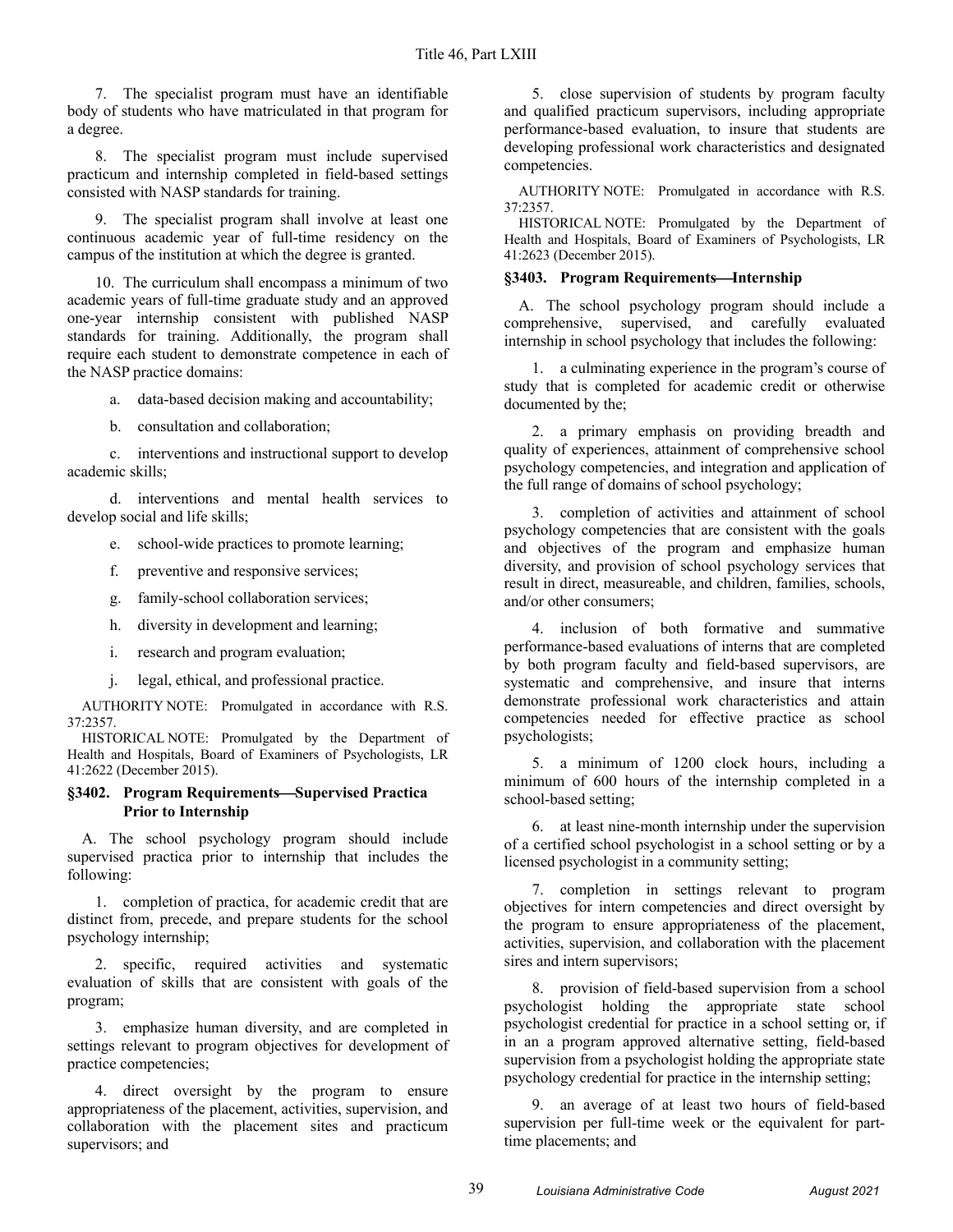10. a written plan specifying collaborative responsibilities of the school psychology program and internship site in providing supervision and support ensuring that internship objectives are achieved.

AUTHORITY NOTE: Promulgated in accordance with R.S. 37:2357.

HISTORICAL NOTE: Promulgated by the Department of Health and Hospitals, Board of Examiners of Psychologists, LR 41:2623 (December 2015).

### **§3404. Program Requirements**¾**Foreign Programs**

A. Graduates of foreign programs will be evaluated according to the following.

1. Graduates of foreign programs must meet the substantial criteria in §3401.D above.

2. Applicants for specialist licensure whose applications are based on graduation from foreign universities shall provide the board with such documents and evidence to establish that there formal education is equivalent to specialist-level training in a NASP-approved program granted by a United States university that is regionally accredited. The applicant must provide the following:

a. an original diploma or other certificate of graduation, which will be returned, and a photostatic copy such a document, which will be retained;

b. a transcript or comparable document of all course work completed;

c. a certified translation of all documents submitted in a language other than English;

d. satisfactory evidence of supervised experiences; and

e. a statement prepared by the applicant based on the documents referred to in the Section, indicating the chronological sequence of studies. The format of this statement shall be comparable as possible to a transcript issued by United States universities.

AUTHORITY NOTE: Promulgated in accordance with R.S. 37:2357.

HISTORICAL NOTE: Promulgated by the Department of Health and Hospitals, Board of Examiners of Psychologists, LR 41:2623 (December 2015).

## **Chapter 35. Limits in Practice**

### **§3501. Limits in Practice**

A. Licensed specialists in school psychology shall apply their knowledge of both psychology and education to render services that are germane to the current state educational bulletins, including but not limited to Louisiana Bulletins 1508 and 1706.

B. A licensed specialist in school psychology cannot diagnose mental disorders as defined by the Diagnostic and Statistical Manual of Mental Disorders or disease as defined by the International Classification of Diseases.

AUTHORITY NOTE: Promulgated in accordance with R.S. 37:2357.

HISTORICAL NOTE: Promulgated by the Department of Health and Hospitals, Board of Examiners of Psychologists, LR 41:2623 (December 2015).

## **Chapter 36. Supervision**

### **§3601. Supervisor/Supervisee Relationship**

A. A licensed specialist in school psychology may contract with and work outside of the school system under the clinical supervision of a licensed psychologist or medical psychologist licensed in accordance with R.S. 37:1360.51 et seq.

B. The supervising psychologist shall be administratively, clinically and legally responsible for all professional activities of the licensed specialist in school psychology. This means that the supervisor must be available to the supervisee at the point of decision-making. The supervisor shall also be available for emergency consultation and intervention.

C. The supervising psychologist shall have demonstrated competency and continue maintenance of competency in the specific area of practice in which supervision is being given.

D. The supervising psychologist shall be required to sign any final reports prepared by the licensed specialist in school psychology.

E. The supervising psychologist is responsible for the representation to the public of services, and the supervisor/supervisee relationship.

F. All clients shall be informed of the supervisory relationship, to whatever extent is necessary to ensure the client to understand, the supervisory status and other specific information as to the supervisee's qualifications and functions.

G. The supervising psychologist is responsible for the maintenance of information and files relevant to the client. The client shall be fully informed, to whatever extent is necessary that ensures the client understands that the supervising psychologist is to be the source of access to this information.

H. An ongoing record of supervision shall be created and maintained which adequately documents activities occurring under the supervision of the supervising psychologist.

I. Failure and/or neglect in maintaining the above standards of practice may result in disciplinary action of the licensed specialist in school psychology and/or the licensed psychologist/medical psychologist.

AUTHORITY NOTE: Promulgated in accordance with R.S. 37:2357.

HISTORICAL NOTE: Promulgated by the Department of Health and Hospitals, Board of Examiners of Psychologists, LR 41:2624 (December 2015).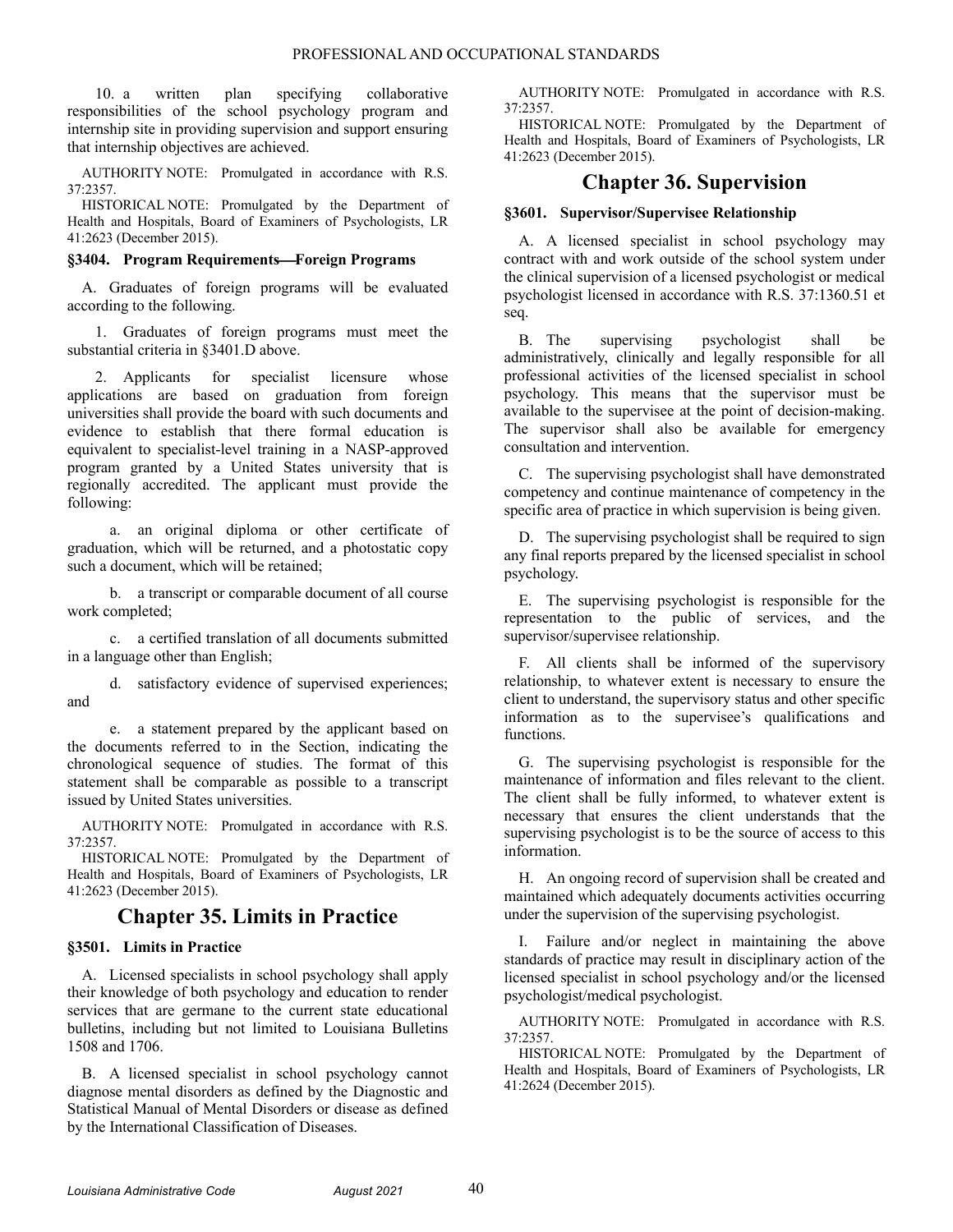### **§3602. Qualifications of Supervisors**

A. A supervising psychologist must at least be licensed for one full year prior to entering into a supervision relationship with a licensed specialist in school psychology.

AUTHORITY NOTE: Promulgated in accordance with R.S. 37:2357.

HISTORICAL NOTE: Promulgated by the Department of Health and Hospitals, Board of Examiners of Psychologists, LR 41:2624 (December 2015).

#### **§3603. Amount of Supervisory Contact**

A. The purpose of this section is to set the minimum standard of one hour per week for general professional supervision.

B. Supervision is to be conducted on a one-on-one, faceto-face basis.

AUTHORITY NOTE: Promulgated in accordance with R.S. 37:2357.

HISTORICAL NOTE: Promulgated by the Department of Health and Hospitals, Board of Examiners of Psychologists, LR 41:2624 (December 2015).

### **§3604. Supervision of Graduate Students and Graduates in Specialist Level School Psychology**

A. A licensed specialist in school psychology may supervise graduate students and graduates if they have been licensed for a minimum of one year and supervise no more than a total of two individuals at the same time.

B. Graduate students and graduates providing services must be under the direct and continuing professional supervision of a licensed specialist in school psychology.

C. In order to maintain ultimate legal and professional responsibility for the welfare of every client, a licensed specialist in school psychology must be vested with functional authority over the services provided by graduate students or graduates.

D. Supervisors shall have sufficient contact with clients, and must be empowered to contact any client in order to plan effective and appropriate services and to define procedures. They shall be available for emergency consultation and intervention.

E. Work assignments shall be commensurate with the skills of the graduate student or graduates. All work and procedures shall be planned in consultation with the supervisor.

F. In the case of prolonged illness or absence, the supervisor should designate another licensed specialist in school psychology to perform as full supervisor with all of the responsibilities of the original supervisor. All legal and professional liability shall transfer to the temporary supervisor.

AUTHORITY NOTE: Promulgated in accordance with R.S. 37:2357.

HISTORICAL NOTE: Promulgated by the Department of Health and Hospitals, Board of Examiners of Psychologists, LR 41:2624 (December 2015).

## **Chapter 37. Examinations**

### **§3701. Examinations**

A. A Licensed Specialist in School Psychology must have successfully taken and passed the Praxis Series-school psychologist exam as constructed by the National Association of School Psychology. The acceptable passing rate for state licensure is the passing rate established by the National Association of School Psychology.

B. A licensed specialist in school psychology must demonstrate professional knowledge of laws and rules regarding the practice of psychology in Louisiana prior to the issuance of a license by successfully taking and passing a jurisprudence examination developed by and issued by the board.

AUTHORITY NOTE: Promulgated in accordance with R.S. 37:2357.

HISTORICAL NOTE: Promulgated by the Department of Health and Hospitals, Board of Examiners of Psychologists, LR 41:2624 (December 2015).

## **Chapter 38. Fees**

### **§3801. Licensing and Administrative Fees**

A. Licensing Fees

| <b>Licensing Fees:</b>          |       |  |
|---------------------------------|-------|--|
| Application for Licensure       | \$200 |  |
| Jurisprudence Examination       | \$75  |  |
| Annual License Renewal          | \$100 |  |
| Reinstatement of Lapsed License | \$300 |  |
| Criminal Background Check       | \$50  |  |

B. Administrative Fees

| <b>Administrative Fees:</b>          |       |  |
|--------------------------------------|-------|--|
| Address List                         | \$100 |  |
| Licensure Verification               | \$15  |  |
| Replacement License/Certificate      | \$15  |  |
| <b>Disciplinary Action Documents</b> |       |  |

AUTHORITY NOTE: Promulgated in accordance with R.S. 37:2357.

HISTORICAL NOTE: Promulgated by the Department of Health and Hospitals, Board of Examiners of Psychologists, LR 41:2625 (December 2015).

## **Chapter 39. Renewal Requirements for Licensed Specialists in School Psychology**

#### **§3901. Renewal Process**

A. A licensed specialist in school psychology shall renew their current license every year by July 31, beginning in July 2015. The renewal period shall open in May and will close July 31 annually. The licensed specialist in school psychology must submit the required renewal forms, renewal fee and proof of fulfillment of all continuing education requirements as approved by the board.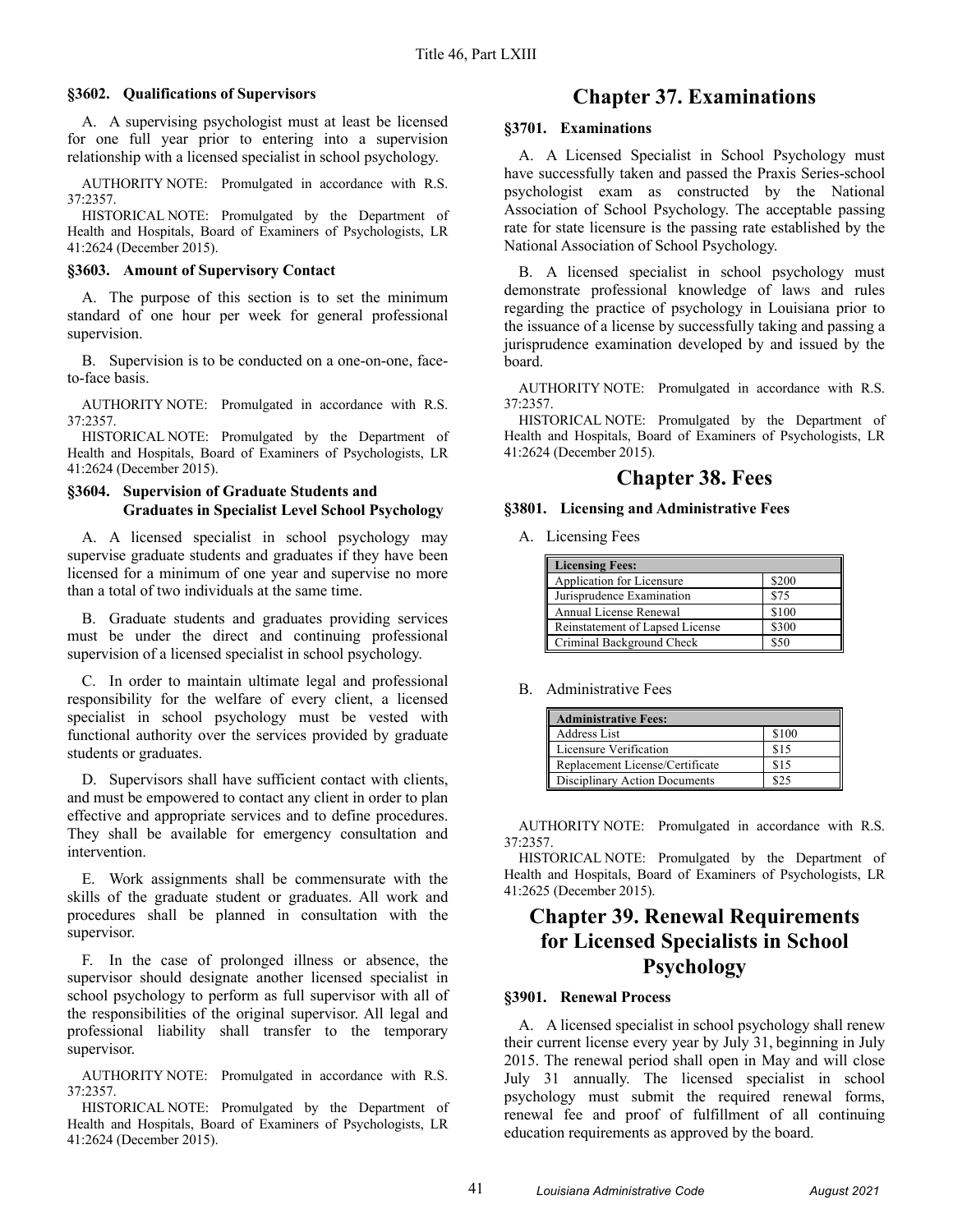B. A license may be valid for one year beginning August 1 through July 31 for each renewal period.

AUTHORITY NOTE: Promulgated in accordance with R.S. 37:2357.

HISTORICAL NOTE: Promulgated by the Department of Health and Hospitals, Board of Examiners of Psychologists, LR 41:2625 (December 2015).

### **§3902. Noncompliance**¾**Renewal Process**

A. Noncompliance shall include, in part, incomplete forms, unsigned forms, failure to file all of the required renewal forms by July 31, failure to postmark the renewal package by July 31 and failure to report a sufficient number of acceptable continuing education credits as determined by the board.

B. If the license is not renewed by the end of July, due notice having been given, the license shall be regarded as lapsed effective August 1. An individual shall not practice as licensed specialist in school psychology in Louisiana while the license is lapsed.

C. A lapsed license may be reinstated, at the approval of the board, if all applicable requirements have been met, along with payment of the reinstatement fee.

AUTHORITY NOTE: Promulgated in accordance with R.S. 37:2357.

HISTORICAL NOTE: Promulgated by the Department of Health and Hospitals, Board of Examiners of Psychologists, LR 41:2625 (December 2015).

#### **§3903. Extensions/Exemptions**¾**Renewal Process**

A. The board may grant requests for renewal extensions or exemptions on a case-by-case basis. All requests must be made in writing, submitted via U.S. mail, to the board office and shall be reviewed at the next regularly scheduled board meeting.

AUTHORITY NOTE: Promulgated in accordance with R.S. 37:2357.

HISTORICAL NOTE: Promulgated by the Department of Health and Hospitals, Board of Examiners of Psychologists, LR 41:2625 (December 2015).

## **Chapter 40. Continuing Education Requirements of Licensed Specialist in School Psychology**

### **§4001. General Requirements**

A.1. Pursuant to R.S. 37:2357 each licensed specialist in school psychology is required to complete continuing education hours within biennial reporting periods. Continuing education is an ongoing process consisting of learning activities that increase professional development.

a. Each licensed specialist in school psychology is required to complete 50 hours of credit of continuing education within the biennial reporting period beginning in July 2015.

b. Two of the above 50 hours of credit of continuing education must be in the areas of ethics or law.

2. Within each reporting period, LSSPs must earn credits in at least two of the nine categories listed under §4002.

AUTHORITY NOTE: Promulgated in accordance with R.S. 37:2357.

HISTORICAL NOTE: Promulgated by the Department of Health and Hospitals, Board of Examiners of Psychologists, LR 41:2625 (December 2015).

### **§4002. Categories and Calculation of Credits Earned**

A. Workshops, Conferences, In-Service Training. This category is defined by professional development activities that involve opportunities for direct instruction and interaction. It includes seminars, workshops, real-time webcasts, and distance learning programs with interactive capabilities:

1. one hour of participation—1 credit;

2. required documentation—certificate of attendance.

B. College and University Coursework

1. This category includes all college or university credit, including both onsite and distance learning courses:

a. one semester hour—15 credits (e.g., 3 credit  $course = 45 \text{ credits}:$ 

b. one quarter hour—10 credits.

2. Required documentation: official college or university transcript.

C. Training and In-service Activities

1. Credit may be claimed once for development and presentation of new workshops or in-service training activities:

a. one hour of participation—1 credit;

b. maximum credit—30 credits.

2. Required documentation: program flyer or syllabus. The hours of credit, date of training, and sponsor must be included in the documentation.

D. Research and Publications

1. Research and Contribution to the Professional Knowledge. To claim credit in this category, it is necessary for the participant to reasonably estimate the amount of time spent and claim those actual hours up to the maximum specified:

a. maximum credit—25 credits total;

b. empirical research—up to 10 credits per project;

c. professional publication—up to 5 credits per project.

2. Required documentation: board-approved form.

E. Supervision of Graduate Students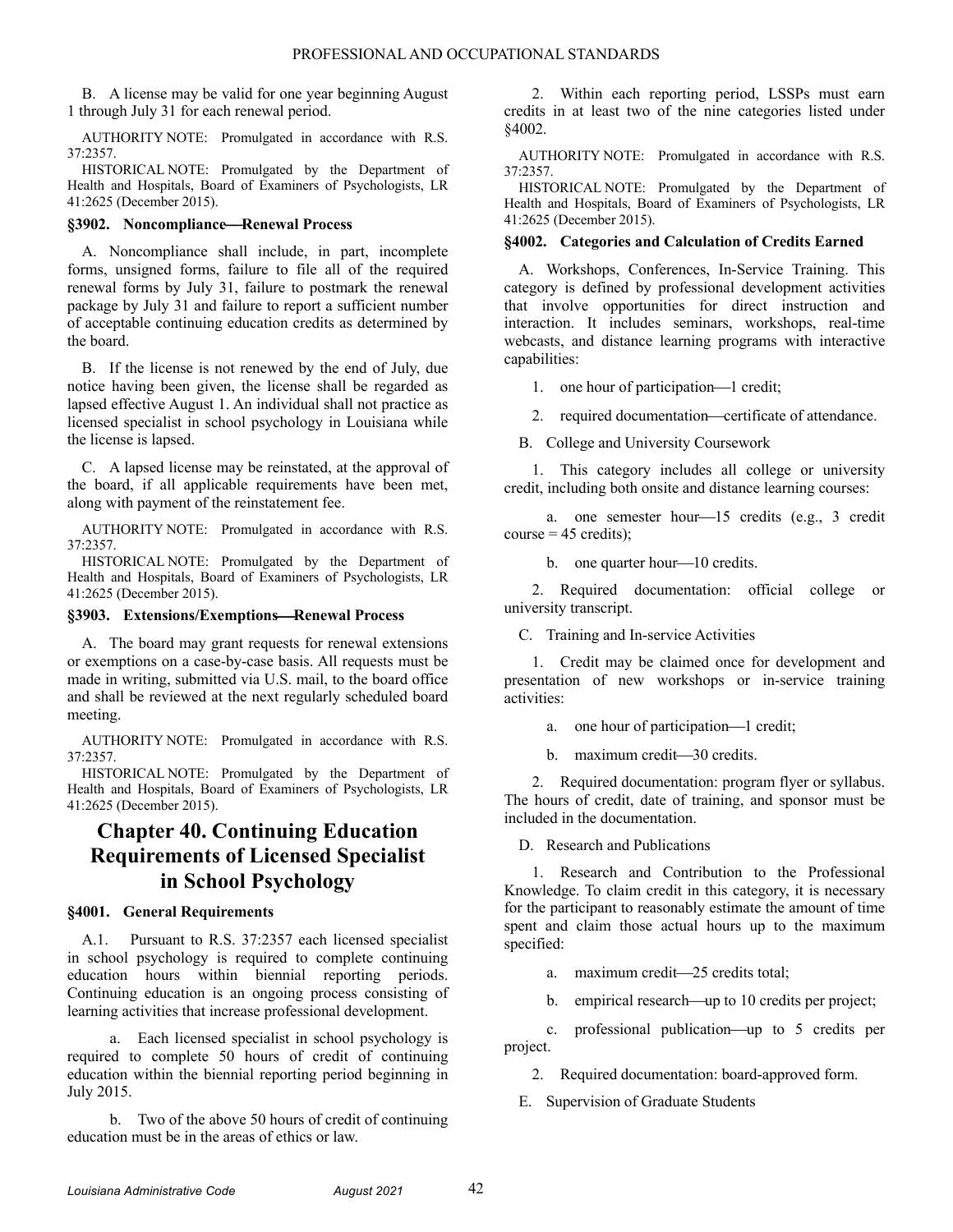1. Field supervisors of school psychology interns should consider the extent to which this activity leads to professional growth on the part of the supervisor:

a. supervision of one intern for one academic year—up to 10 credits;

b. supervision of one practicum student per semester—up to 5 credits;

- c. maximum credit—20 CPD credits.
- 2. Required documentation: board-approved form.

F. Supervised Experience

1. Supervised experiences that occur as part of a planned and sequential program on the job or in settings outside the licensed specialist in school psychology's regular job setting. For credit, the supervised experience should lead to professional growth and new knowledge and skills:

- a. one hour per month—up to 10 credits;
- b. two hours per month—up to 20 credits;
- c. maximum credits—20 CPD credits.
- 2. Required documentation: board-approved form.
- G. Program Planning/Evaluation

1. Credit for program planning and evaluation may be claimed when planning, implementing, and evaluating a new program, but not for maintenance and evaluation of an ongoing program:

- a. one hour of participation—1 credit;
- b. maximum credits—maximum of 25 CPD credits.
- 2. Required documentation: board approved form.
- H. Self-Study
	- 1. Two types of self-study are valid for CPD credit.

a. Formal structured programs are self study programs developed and published to provide training in specific knowledge or skill areas, including, for example, NASP online modules. A test is typically given at the end of the program and often a certificate of completion is issued. This could also include a course taken on the Internet.

b. Informal self-study involves systematically studying a topic of interest by reviewing the literature and becoming familiar with the available resources. Included in this category are the reading of books, journals, and manuals:

- a. one hour of participation in either type— $1$  credit;
- b. maximum credits—25 credits.
- 2. Required documentation: certificate of completion.
- I. Professional Organization Leadership

1. A licensed specialist in school psychology may earn credit for holding a position in a local, state, or national professional school psychology organization:

a. officer, board position, committee chair-5 CPD credits per position;

b. maximum credit—a maximum of 5 credits are allowed every two years.

2. Required documentation: verification form approved by the board.

AUTHORITY NOTE: Promulgated in accordance with R.S. 37:2357.

HISTORICAL NOTE: Promulgated by the Department of Health and Hospitals, Board of Examiners of Psychologists, LR 41:2625 (December 2015).

### **§4003. Acceptable Sponsors, Offerings and Activities**

A. The board will recognize the following as fulfilling the continuing education requirements:

1. accredited institutions of higher education;

2. hospitals which have approved regional medical continuing education centers;

3. hospitals which have APA-approved doctoral training internship programs;

4. national, regional, or state professional associations or divisions of such associations, which specifically offer or approve graduate or post doctoral continuing education training;

5. National Association of School Psychologists (NASP) -approved sponsors and activities offered by NASP;

6. activities sponsored by the Board of Examiners of Psychologists; and

7. activities sponsored by the Louisiana Department of Health and Hospitals its subordinate units and approved by the chief psychologist of the sponsoring state office.

AUTHORITY NOTE: Promulgated in accordance with R.S. 37:2357.

HISTORICAL NOTE: Promulgated by the Department of Health and Hospitals, Board of Examiners of Psychologists, LR 41:2626 (December 2015).

### **§4004. Reporting Requirements**

A. Each licensed specialist in school psychology shall, complete the continuing education report provided by the board. By signing the report form the licensee signifies that the report is true and accurate.

B. Licensees shall retain corroborative documentation of their continuing education for six years. The board may, at its discretion, request such documentation. Any misrepresentation of continuing education will be cause for disciplinary action by the board.

C. Licensed specialists in school psychology holding even numbered licenses must submit to the board, in even numbered years, their continuing education report along with renewal form and fee. Licensed specialists in school psychology holding odd numbered licenses must submit to the board, in odd numbered years, their continuing education report along with renewal form and fee.